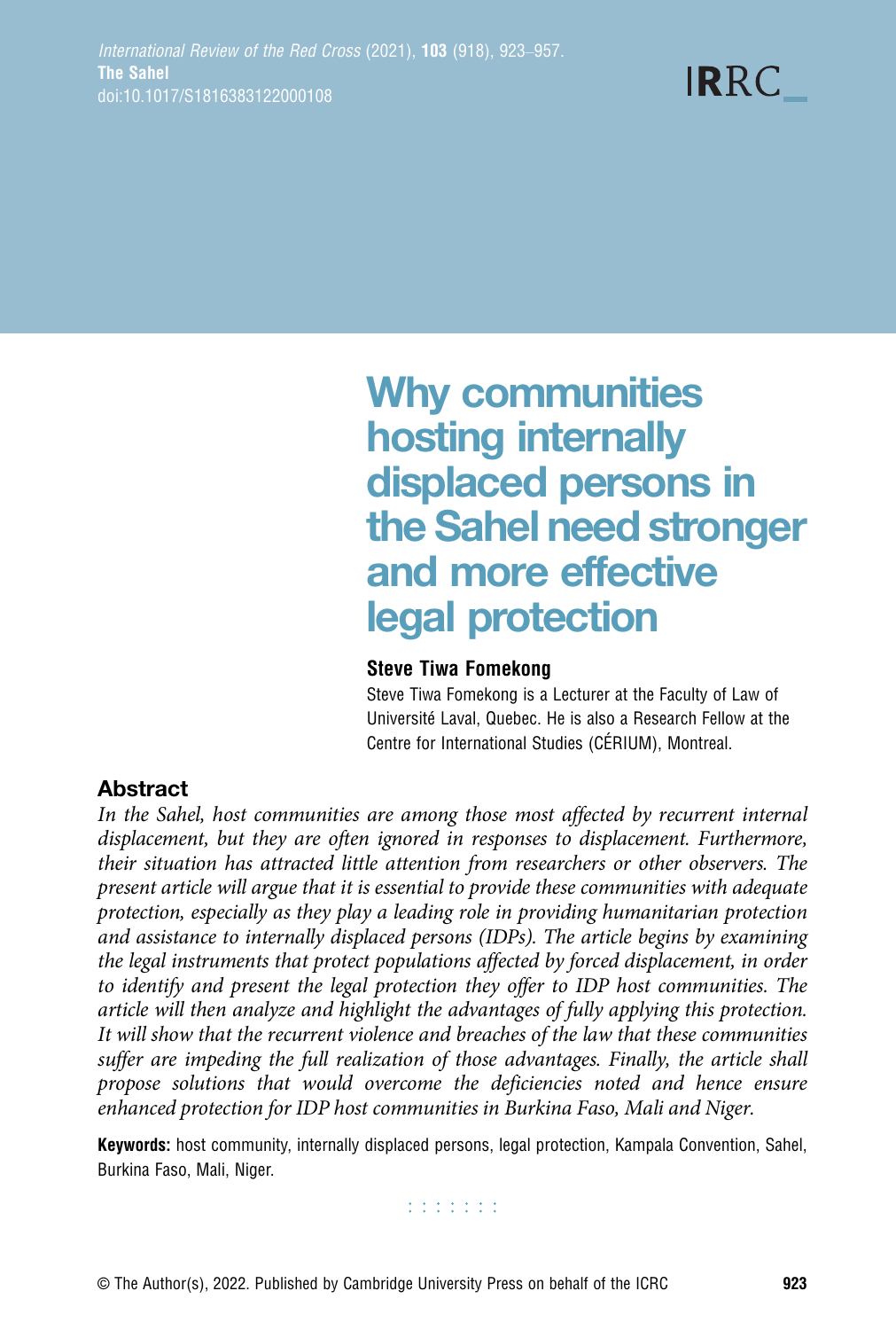# Introduction

The alarming scale of internal displacement<sup>1</sup> has produced a large and growing volume of literature. As far as the present author is aware, however, the extensive literature does not include a single article devoted specifically to an analysis of the legal situation of the host communities of internally displaced persons (IDPs).<sup>2</sup> Indeed, the very term "host community" is rarely defined, despite being widely used in connection with forced displacement. The African Union (AU) Convention for the Protection and Assistance of Internally Displaced Persons in Africa (Kampala Convention), which currently constitutes "a legal framework without precedent anywhere in the world"<sup>3</sup> as regards internal displacement, does explicitly mention IDP host communities in some of its provisions,<sup>4</sup> but without defining the concept. The definitions one very occasionally finds in certain documents are not unequivocal. In certain documents, the concept is defined in a restrictive fashion, as referring to "communities in which displaced persons are hosted if they do not live in camps or sites intended for displaced persons".<sup>5</sup> This definition excludes communities in which IDP camps have been set up. Other documents use the term in a wider sense to mean any community that hosts families, camps, sites or any other form of accommodation where IDPs are

- 1 "Internal displacement" is "the involuntary or forced movement, evacuation or relocation of persons or groups of persons within internationally recognized state borders". See African Union Convention for the Protection and Assistance of Internally Displaced Persons in Africa (Kampala Convention), 52 ILM 400, 23 October 2009 (entered into force 6 December 2012), Art. 1(1), available at: [https://au.int/en/treaties/](https://au.int/en/treaties/african-union-convention-protection-and-assistance-internally-displaced-persons-africa) [african-union-convention-protection-and-assistance-internally-displaced-persons-africa.](https://au.int/en/treaties/african-union-convention-protection-and-assistance-internally-displaced-persons-africa) (As this article was originally written in French, the author originally cited this and many other sources in that language. Where possible, this English translation cites the English version of the same source. Where a French source is cited, this is because no English version exists. All internet references were accessed for the purposes of the English translation in January 2022.)
- 2 As far as we know, there have been no studies devoted specifically to IDP host communities, either in French or in English. The few reports we have identified as addressing the situation of these communities – in a somewhat piecemeal fashion – include Katherine Haver, Out of Site: Building Better Responses to Displacement in the Democratic Republic of the Congo by Helping Host Families, Oxfam International Research Report, 2008, available at: [www.oxfam.org/en/research/out-site;](https://www.oxfam.org/en/research/out-site) Roberto Carlos Vidal López, Clara Inés Atehortú Arredondo and Jorge Salcedo, The Effects of Internal Displacement on Host Communities: A Case Study of Suba and Ciudad Bolívar Localities in Bogotá, Colombia, Brookings Institution–London School of Economics Project on Internal Displacement, Bogotá, October 2011, available at: [www.brookings.edu/research/the-effects-of-internal-displacement-on-host-communities/;](https://www.brookings.edu/research/the-effects-of-internal-displacement-on-host-communities/) Brigitte Rohwerder, Democratic Republic of the Congo: Internally Displaced Persons and Refugees' Relations with Host Communities, GSDRC Helpdesk Research Report, Birmingham, November 2013, available at: [https://gsdrc.org/publications/democratic-republic-of-the-congo-internally-displaced](https://gsdrc.org/publications/democratic-republic-of-the-congo-internally-displaced-persons-and-refugees-relations-with-host-communities/)[persons-and-refugees-relations-with-host-communities/;](https://gsdrc.org/publications/democratic-republic-of-the-congo-internally-displaced-persons-and-refugees-relations-with-host-communities/) Anne Davies, IDPs in Host Families and Host Communities: Assistance for Hosting Arrangements, Office of the UN High Commissioner for Refugees (UNHCR), Geneva, 2012, available at: [www.refworld.org/docid/4fe8732c2.html](https://www.refworld.org/docid/4fe8732c2.html).
- 3 Alexandra Bilak, "L'Afrique face à ses déplacés internes", Politique Étrangère, No. 1, 2016, p. 43 (Review's translation), available at: [www.cairn.info/revue-politique-etrangere-2016-1-page-39.htm.](https://www.cairn.info/revue-politique-etrangere-2016-1-page-39.htm) See also Allehone Mulugeta Abebe, The Emerging Law of Forced Displacement in Africa: Development and Implementation of the Kampala Convention on Internal Displacement, Routledge, London, 2018, p. 268.
- See Kampala Convention, preamble, para. 3, and Arts  $3(2)(c)$ ,  $5(5)$ ,  $9(2)(b)$ .
- 5 Government of Niger, Loi no. 2018-74 du 10 December 2018 relative à la protection et à l'assistance aux personnes déplacées internes du Niger, 10 December 2018 (Law No. 2018-74), Art. 2(6) (Review's translation), available at: [www.refworld.org/docid/5ce404914.html.](https://www.refworld.org/docid/5ce404914.html) See also R. C. V. López, C. I. Atehortú Arredondo and J. Salcedo, above note 2, p. 1.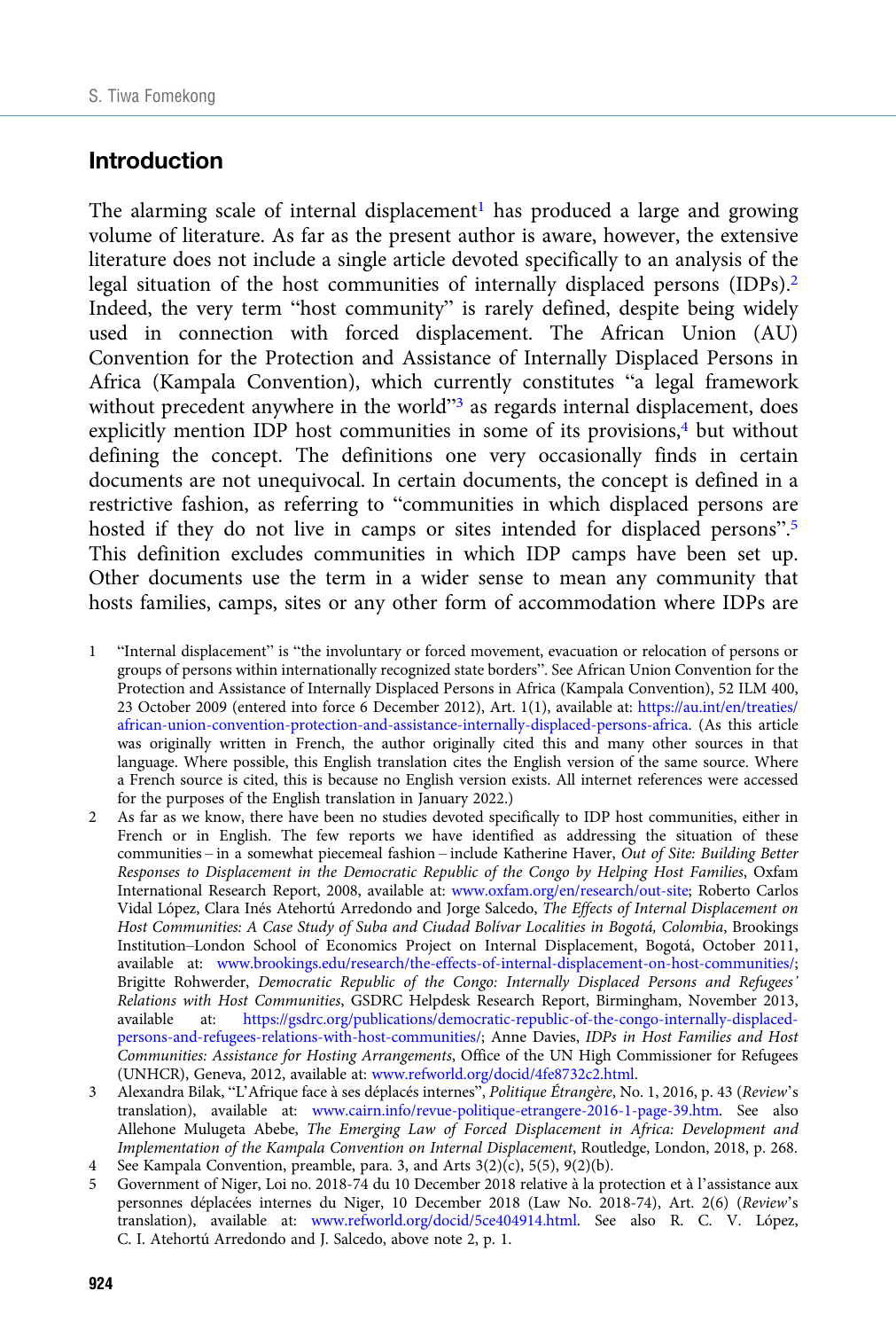living.6 It is this latter definition that shall be adopted for the purposes of the present article, as it takes account of the variety of communities that offer hospitality to people who have been forced to flee their homes, for whatever reason.7

Whether or not they are directly integrated into households or living in camps, at other sites or elsewhere, IDPs in the Sahel depend heavily on host communities for their survival. The solidarity and support of those communities takes the form of many types of direct, indirect, permanent and occasional assistance. Host communities show solidarity towards IDPs by allowing them to find shelter with them, in whatever form.8 They also facilitate IDPs' access to essential products and services, in particular by sharing their resources and social services with them.9 Furthermore, it is sometimes thanks to host communities that IDPs have access to economic activities that allow them to regain their autonomy and hence to meet their needs themselves.10 As they have been cut off from their usual support networks and original communities, IDPs rely on host communities to create new social networks $11$  and obtain information that is essential if they are to exercise their rights or obtain basic social services.

Host communities therefore play a leading role in the provision of humanitarian assistance and protection to IDPs in the Sahel, especially in Burkina Faso, Mali and Niger, which are at the epicentre of internal displacement

7 IDPs are generally forced to flee their homes or places of habitual residence as a result of or in order to avoid the effects of armed conflict, situations of generalized violence, violations of human rights, natural disasters or the implementation of development projects. For information on the causes of displacement, see Internal Displacement Monitoring Centre (IDMC), Understanding the Root Causes of Displacement: Towards a Comprehensive Approach to Prevention and Solutions, 2015, available at: [www.internal](https://www.internal-displacement.org/publications/understanding-the-root-causes-of-displacement-towards-a-comprehensive-approach-to)[displacement.org/publications/understanding-the-root-causes-of-displacement-towards-a](https://www.internal-displacement.org/publications/understanding-the-root-causes-of-displacement-towards-a-comprehensive-approach-to)[comprehensive-approach-to;](https://www.internal-displacement.org/publications/understanding-the-root-causes-of-displacement-towards-a-comprehensive-approach-to) Ann Mary Olsen, "Understanding and Addressing Root Causes of Displacement", Devex, 29 February 2016, available at: [www.devex.com/news/understanding-and](https://www.devex.com/news/understanding-and-addressing-root-causes-of-displacement-87785)[addressing-root-causes-of-displacement-87785;](https://www.devex.com/news/understanding-and-addressing-root-causes-of-displacement-87785) Wendy Williams, Shifting Borders: Africa's Displacement Crisis and Its Security Implications, Research Paper No. 8, Africa Center for Strategic Studies, Washington, DC, 17 October 2019, available at: [https://africacenter.org/publication/shifting-](https://africacenter.org/publication/shifting-borders-africas-displacement-crisis-and-its-security-implications/)

- [borders-africas-displacement-crisis-and-its-security-implications/](https://africacenter.org/publication/shifting-borders-africas-displacement-crisis-and-its-security-implications/). 8 See UN Office for the Coordination of Humanitarian Affairs (OCHA), Mali: Aperçu des besoins humanitaires 2021, February 2021, pp. 65, 108, available at: [www.humanitarianresponse.info/en/](https://www.humanitarianresponse.info/en/operations/mali/document/aper%C3%A7u-des-besoins-humanitaires-mali) [operations/mali/document/aper%C3%A7u-des-besoins-humanitaires-mali;](https://www.humanitarianresponse.info/en/operations/mali/document/aper%C3%A7u-des-besoins-humanitaires-mali) OCHA, Burkina Faso: Aperçu des besoins humanitaires 2021, March 2021, p. 60, available at: [https://reliefweb.int/report/](https://reliefweb.int/report/burkina-faso/burkina-faso-aper-u-des-besoins-humanitaires-mars-2021) [burkina-faso/burkina-faso-aper-u-des-besoins-humanitaires-mars-2021;](https://reliefweb.int/report/burkina-faso/burkina-faso-aper-u-des-besoins-humanitaires-mars-2021) OCHA, Niger: Aperçu des besoins humanitaires, January 2021, pp. 17–18, available at: [www.humanitarianresponse.info/en/](https://www.humanitarianresponse.info/en/operations/niger/document/niger-aper%C3%A7u-des-besoins-humanitaires-201) [operations/niger/document/niger-aper%C3%A7u-des-besoins-humanitaires-201;](https://www.humanitarianresponse.info/en/operations/niger/document/niger-aper%C3%A7u-des-besoins-humanitaires-201) UNHCR Burkina Faso, Conseil Provincial de Secours d'Urgence et de Réhabilitation, Direction Provinciale de la Femme, de la Solidarité Nationale et de la Famille, Profilage des personnes déplacées internes dans la province du Soum, région du Sahel, January 2019, pp. 17–18, available at: [https://data2.unhcr.org/es/documents/](https://data2.unhcr.org/es/documents/details/68468) [details/68468.](https://data2.unhcr.org/es/documents/details/68468)
- See UNHCR Burkina Faso, above note 8, pp. 14, 17; OCHA, Mali, above note 8, p. 65.
- 10 It is sometimes thanks to host communities that IDPs have access to revenue-generating activities in the informal sector, including paid work in the fields of host community members or the opportunity to sell goods at local markets.
- 11 A. Davies, above note 2, p. 7.

<sup>6</sup> See, for example, Protection Cluster Working Group, Handbook for the Protection of Internally Displaced Persons, UNHCR, Geneva, March 2010, p. 505, available at: [www.unhcr.org/protection/idps/4c2355229/](https://www.unhcr.org/protection/idps/4c2355229/handbook-protection-internally-displaced-persons.html) [handbook-protection-internally-displaced-persons.html.](https://www.unhcr.org/protection/idps/4c2355229/handbook-protection-internally-displaced-persons.html) See also K. Haver, above note 2, p. 4; A. Davies, above note 2, p. 32.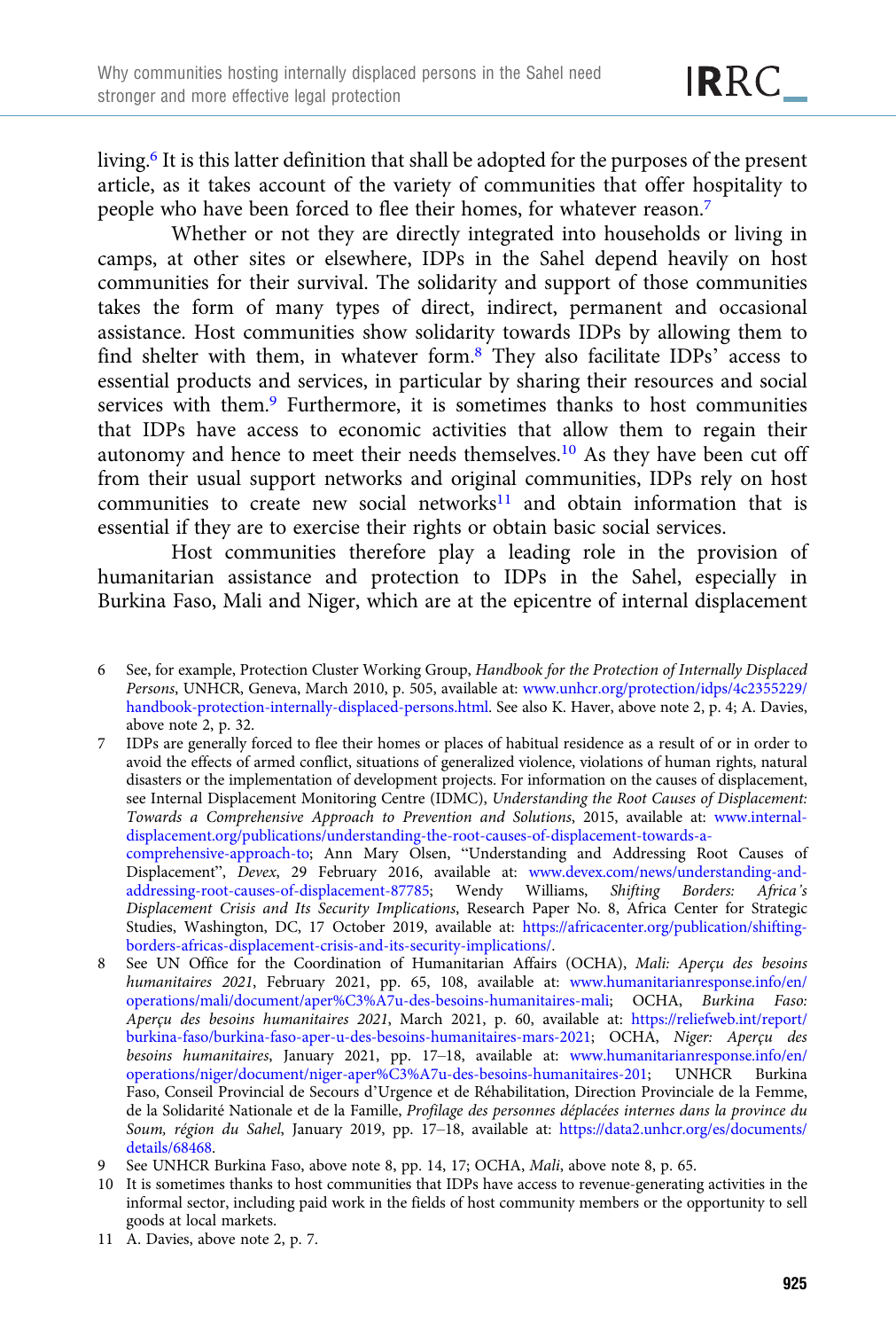in this region.<sup>12</sup> In her general study entitled *IDPs in Host Families and Host* Communities: Assistance for Hosting Arrangements, Anne Davies maintains that the role played by host families and communities positions them as "an informal instrument of humanitarian aid – de facto NGOs critical to saving lives, building resilience and providing essential services".<sup>13</sup>

But the negative effects of internal displacement hit IDP host communities just as hard. They are exposed to various threats as they seek to assist and support IDPs. Where resources are already scarce and economic opportunities are absent, $14$ frequent displacement places an additional, unexpected burden on the resources of the communities where displaced populations seek refuge, increasing the vulnerability and needs of those communities.<sup>15</sup> Furthermore, mass population movements destabilize host communities, as the resulting rapid depletion of resources can lead to tension between IDPs and those communities.16 In turn, this tension exacerbates localized violence, and armed extremist groups take advantage of this to recruit members from the local population and step up their attacks.17

At the same time as being among the main providers of humanitarian protection and assistance, host communities in the Sahel are severely affected by mass displacement. However, they are often ignored in responses to internal displacement.18 They are constantly exposed to violence and suffer multiple violations of their fundamental rights.19

In view of the above, this article calls for better legal protection for IDP host communities in the Sahel. Providing effective legal protection for these communities

- 13 A. Davies, above note 2, p. 11.
- 14 See OCHA, Humanitarian Needs and Requirements Overview: Sahel Crisis, 26 April 2021, available at: [https://reliefweb.int/report/burkina-faso/sahel-crisis-humanitarian-needs-and-requirements-overview](https://reliefweb.int/report/burkina-faso/sahel-crisis-humanitarian-needs-and-requirements-overview-april-2021)[april-2021;](https://reliefweb.int/report/burkina-faso/sahel-crisis-humanitarian-needs-and-requirements-overview-april-2021) ICRC, "A Conflict without Borders Continues to Play Out in the Sahel", 8 July 2020, available at: [www.icrc.org/en/document/conflict-without-borders-continues-play-out-sahel](https://www.icrc.org/en/document/conflict-without-borders-continues-play-out-sahel); Jean-Bernard Véron, "Crises et conflits au Sahel: État des lieux et enjeux économiques", in Jean-Yves Grosclaude, Laurence Tubiana and Rajendra K. Pachauri, Regards sur la terre 2014: Les promesses de l'innovation durable, Armand Colin, Paris, 2014; Laurence Caramel, "Quatre raisons de s'inquiéter pour le Sahel, et de douter de l'aide au développement", Le Monde, 20 October 2016, available at: [www.lemonde.fr/afrique/](https://www.lemonde.fr/afrique/article/2016/10/20/quatre-raisons-de-s-inquieter-pour-le-sahel-et-de-douter-de-l-aide-au-developpement_5017486_3212.html) [article/2016/10/20/quatre-raisons-de-s-inquieter-pour-le-sahel-et-de-douter-de-l-aide-au-developpement\\_](https://www.lemonde.fr/afrique/article/2016/10/20/quatre-raisons-de-s-inquieter-pour-le-sahel-et-de-douter-de-l-aide-au-developpement_5017486_3212.html) [5017486\\_3212.html](https://www.lemonde.fr/afrique/article/2016/10/20/quatre-raisons-de-s-inquieter-pour-le-sahel-et-de-douter-de-l-aide-au-developpement_5017486_3212.html).
- 15 OCHA, Burkina Faso, above note 8, pp. 60, 73; ACAPS, Escalation of Armed Violence: Burkina Faso, Briefing Note, 1 November 2019, p. 5, available at: [https://reliefweb.int/report/burkina-faso/burkina](https://reliefweb.int/report/burkina-faso/burkina-faso-escalation-armed-violence-briefing-note-1-november-2019)[faso-escalation-armed-violence-briefing-note-1-november-2019](https://reliefweb.int/report/burkina-faso/burkina-faso-escalation-armed-violence-briefing-note-1-november-2019); OCHA, above note 14, p. 20.
- 16 OCHA, Mali, above note 8, pp. 68–69, 80; OCHA, Burkina Faso, above note 8, pp. 65, 80.
- 17 See OCHA, above note 14, p. 8; ACAPS, above note 15, p. 4; OCHA, Burkina Faso, above note 8, pp. 80–81.
- 18 This situation is not limited to the Sahel. As Anne Davies rightly points out, "[t]he benefits of reducing vulnerability by assisting IDPs and their hosts before they fall into extreme poverty and deprivation have not yet filtered through to donors. … Few strategies exist in the collective humanitarian toolbox to assist host families or host communities." A. Davies, above note 2, pp. 5, 7.
- 19 For examples, see OCHA, Niger, above note 8, p. 71; UNHCR Burkina Faso, above note 8, pp. 19–20; UNHCR Burkina Faso, Profilage des personnes déplacées internes dans la commune de Djibo, province du Soum, région du Sahel, October 2017, p. 26, available at: [www.humanitarianresponse.info/es/](http://www.humanitarianresponse.info/es/operations/burkina-faso/document/unhcr-burkina-faso-profilage-des-personnes-d%C3%A9plac%C3%A9es-internes-0) [operations/burkina-faso/document/unhcr-burkina-faso-profilage-des-personnes-d%C3%A9plac%C3%A9es](http://www.humanitarianresponse.info/es/operations/burkina-faso/document/unhcr-burkina-faso-profilage-des-personnes-d%C3%A9plac%C3%A9es-internes-0)[internes-0.](http://www.humanitarianresponse.info/es/operations/burkina-faso/document/unhcr-burkina-faso-profilage-des-personnes-d%C3%A9plac%C3%A9es-internes-0) We shall return to this point in more detail later.

<sup>12</sup> For details, see IDMC, Global Report on Internal Displacement 2020, April 2020, available at: [www.](https://www.internal-displacement.org/global-report/grid2020/) [internal-displacement.org/global-report/grid2020/.](https://www.internal-displacement.org/global-report/grid2020/)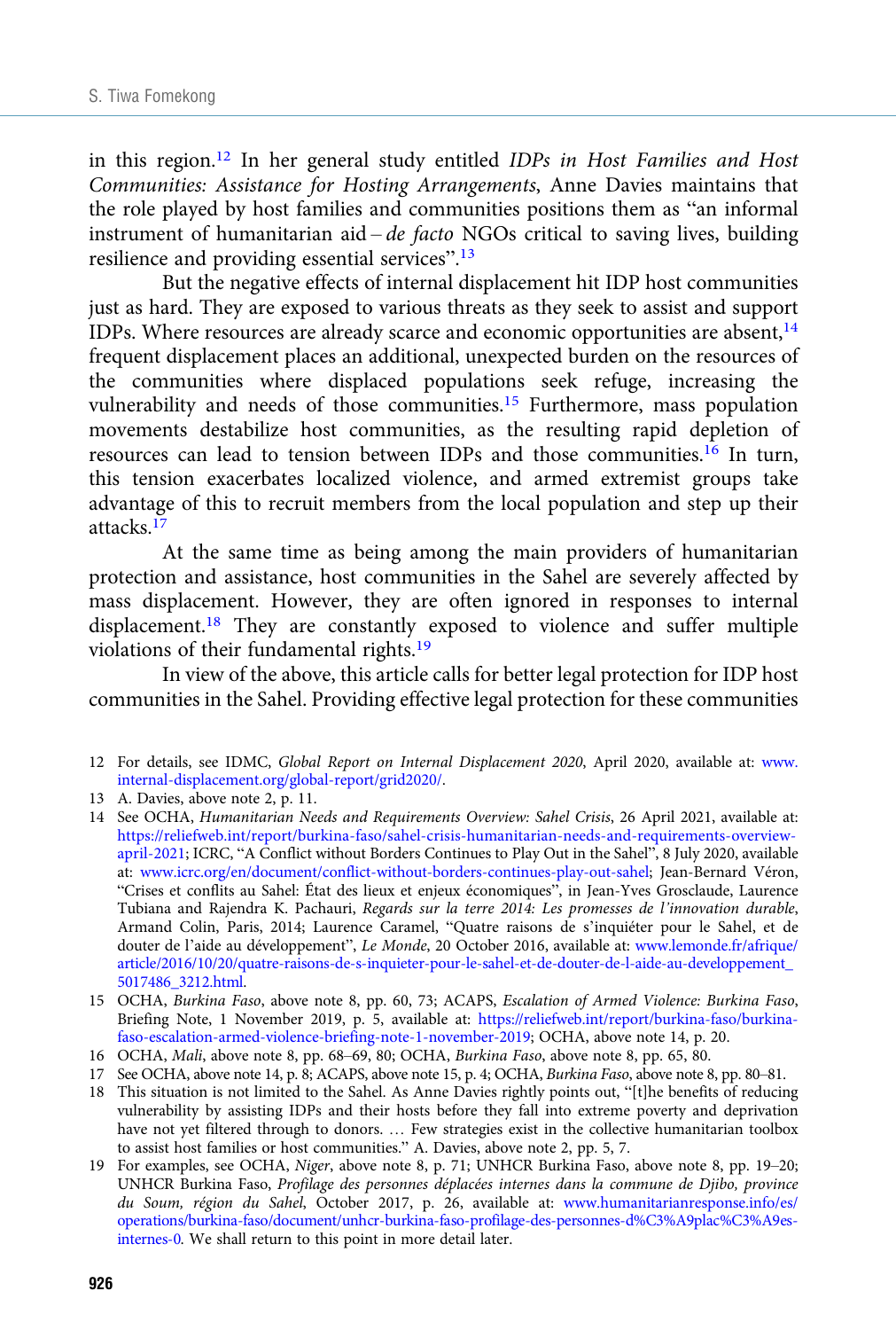would bring a number of important benefits. The article begins by examining and interpreting the relevant provisions of the Kampala Convention and other legal instruments to which the States concerned are party, in order to establish the extent to which they offer legal protection to IDP host communities. Having identified and presented the protective provisions applicable to host communities, the article then analyzes them in light of the rules for interpreting treaties set out in the Vienna Convention on the Law of Treaties.20 In so doing, the article shall focus on the ordinary meaning of the terms used, their context, the objectives of the instruments in which they are used, the associated travaux préparatoires, and other relevant rules of international law. From this, it will become apparent that these instruments provide adequate guarantees of protection for IDP host communities through the obligations they impose upon States, non-State armed groups and, to a certain degree, humanitarian organizations.

The article will then analyze and highlight the benefits that would accrue from complying with these obligations and implementing them effectively. Four benefits will be analyzed in depth: strengthening protection for IDPs and boosting their resilience, breaking or at least limiting the cycle of internal displacement, recognizing and promoting the traditional African values of hospitality and solidarity, and preventing or resolving crises and tension. In analyzing each of these potential benefits, the article shall highlight the problems that are preventing full compliance with the legal provisions intended to protect host communities, and will show how those problems are preventing full enjoyment of the benefits listed. The article shall propose measures to help overcome these problems and thereby ensure stronger, more effective legal protection for IDP host communities in the Sahel.

# The legal obligations of various actors regarding the protection<sup>21</sup> of IDP host communities

The arguments set out below are based largely on the Kampala Convention, to which all the Sahelian States are party.<sup>22</sup> There are two reasons for this. First, the Kampala Convention is the only international legal instrument containing

<sup>20</sup> Vienna Convention on the Law of Treaties, 1155 UNTS 331, 23 May 1969 (entered into force 27 January 1980), Arts 31, 32, available at: [https://treaties.un.org/doc/Publication/UNTS/Volume%201155/volume-](https://treaties.un.org/doc/Publication/UNTS/Volume%201155/volume-1155-I-18232-English.pdf)[1155-I-18232-English.pdf](https://treaties.un.org/doc/Publication/UNTS/Volume%201155/volume-1155-I-18232-English.pdf).

<sup>21</sup> Here, the term "protection" is used in a generic sense to cover several activities, each of which has its own definition. Furthermore, this article will not always make an absolute distinction between protection and assistance measures. Where such a distinction is made, it is purely for reasons of clarity. Assistance activities frequently play a protective role, and vice versa, making it impossible to separate them. See ICRC, "Le CICR, la ligue et le rapport sur la réévaluation du rôle de la Croix-Rouge III: Protection et assistance en cas de conflits armés", Revue Internationale de la Croix-Rouge, Vol. 18, No. 712, 1978, pp. 205–206, available at: [https://international-review.icrc.org/fr/revues/ricr-no-712-revue](https://international-review.icrc.org/fr/revues/ricr-no-712-revue-internationale-de-la-croix-rouge-08-1978)[internationale-de-la-croix-rouge-08-1978](https://international-review.icrc.org/fr/revues/ricr-no-712-revue-internationale-de-la-croix-rouge-08-1978).

<sup>22</sup> See AU, "List of Countries which Have Signed, Ratified/Acceded to the African Union Convention for the Protection and Assistance of Internally Displaced Persons in Africa (Kampala Convention)", 18 June 2020, available at: [https://tinyurl.com/yu8azckd.](https://tinyurl.com/yu8azckd)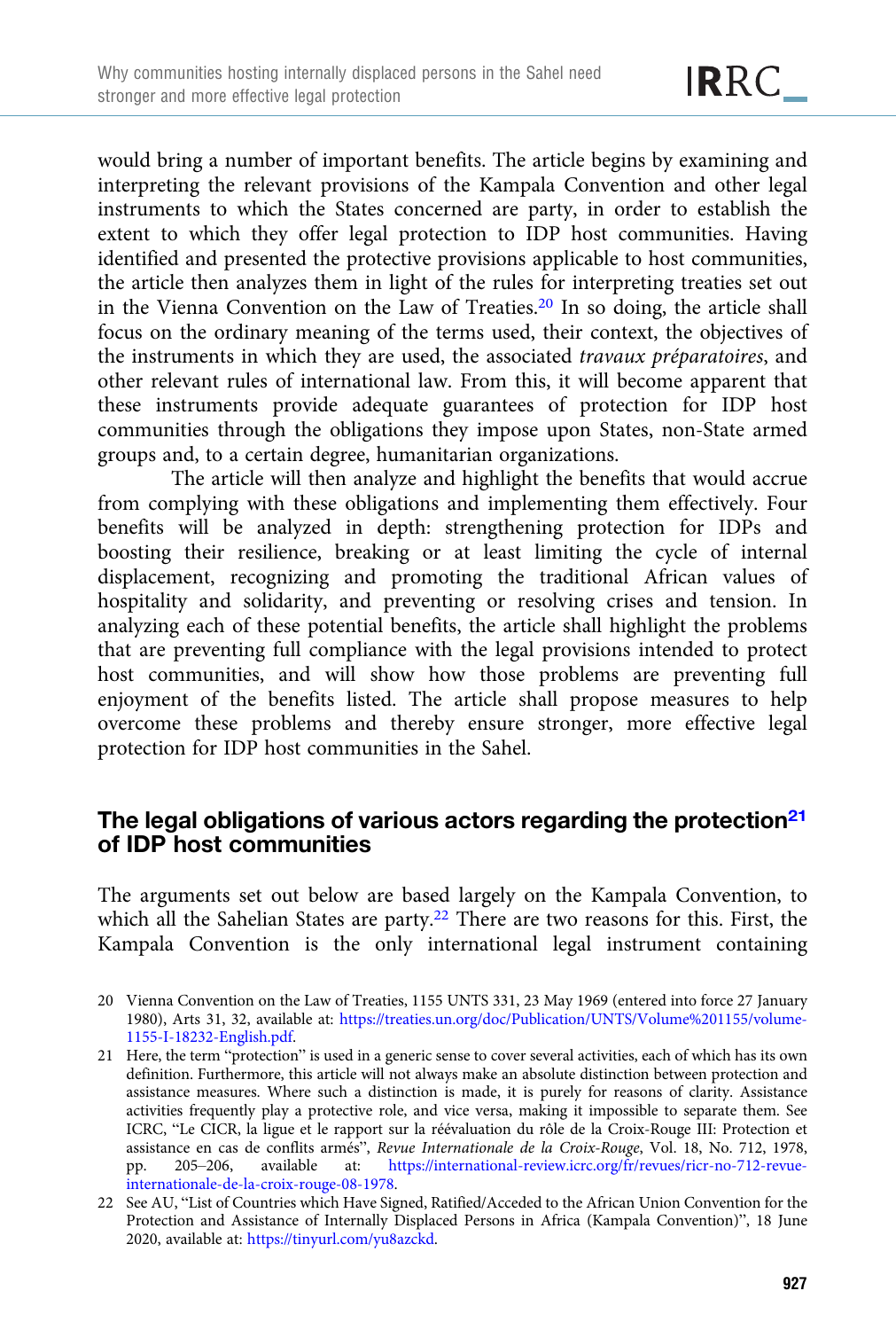specific provisions protecting IDP host communities.<sup>23</sup> Indeed, this is one of the main features that demonstrate the innovative and progressive nature of the Convention. Some of its provisions apply specifically in armed conflict, whereas others apply both to situations of armed conflict<sup>24</sup> and to other situations.<sup>25</sup> The analysis below will examine all of these provisions, especially as the temporal scope of application of many of them is unlimited.

Second, the Kampala Convention reflects – and to a large extent is based on – the general provisions of international human rights law (IHRL) and international humanitarian law  $(HL)$ ,<sup>26</sup> which implicitly govern the protection of

- 23 The main universal reference on internal displacement, the Guiding Principles on Internal Displacement, UN Doc. E/CN.4/1998/53/add.2, 11 February 1998, available at: [https://undocs.org/E/CN.4/1998/53/Add.](https://undocs.org/E/CN.4/1998/53/Add.2) [2](https://undocs.org/E/CN.4/1998/53/Add.2), does not cover IDP host communities. The Protocol on the Protection and Assistance to Internally Displaced Persons, 30 November 2006, available at: [www.unhcr.org/protection/idps/5ad5a3aa4/](https://www.unhcr.org/protection/idps/5ad5a3aa4/international-conference-great-lakes-region-protocol-protection-assistance.html) [international-conference-great-lakes-region-protocol-protection-assistance.html](https://www.unhcr.org/protection/idps/5ad5a3aa4/international-conference-great-lakes-region-protocol-protection-assistance.html), applies only to the Great Lakes region and contains only one provision regarding host communities. Article  $4(1)(e)$ requires member States to "[e]xtend protection and assistance, according to need, to communities residing in areas hosting internally displaced persons".
- 24 Regarding the classification of armed conflicts, see Sylvain Vité, "Typology of Armed Conflicts in International Humanitarian Law: Legal Concepts and Actual Situations", International Review of the Red Cross, Vol. 91, No. 873, 2009, available at: [https://international-review.icrc.org/articles/typology](https://international-review.icrc.org/articles/typology-armed-conflicts-international-humanitarian-law-legal-concepts-and-actual)[armed-conflicts-international-humanitarian-law-legal-concepts-and-actual.](https://international-review.icrc.org/articles/typology-armed-conflicts-international-humanitarian-law-legal-concepts-and-actual)
- 25 In addition to setting out provisions that specifically protect people affected by internal displacement resulting from armed conflict – including communities hosting IDPs – the Kampala Convention includes provisions protecting people affected by displacement resulting from other causes, such as generalized violence, natural disaster and the implementation of development projects. Where relevant, those provisions may also apply during armed conflict, as the Kampala Convention does not limit their temporal scope of application.
- 26 The Kampala Convention contains several references to IHRL and IHL. In its preamble, it mentions the main legal instruments that constitute each of these bodies of law. The Convention addresses human rights issues of current relevance, especially the protection of women against sexual and gender-based violence, the implementation of socioeconomic rights, the role of non-State actors including multinationals and private security companies, and the impact of extractive industries, natural disaster and climate change on human rights and forced displacement. The Kampala Convention includes numerous principles and rules borrowed from IHL – of which the purpose is to protect persons who are not or are no longer taking part in hostilities – which apply in times of armed conflict. These include the obligation to respect and ensure respect for IHL, rules regarding the provision of humanitarian assistance, war crimes, etc. In addition to reaffirming and expanding the rules of IHRL and IHL, the Kampala Convention takes care to avoid undermining those bodies of law, by including a saving clause in Article 20. Paragraph 2 of that article states: "This Convention shall be without prejudice to the human rights of internally displaced persons under the African Charter on Human and Peoples' Rights and other applicable instruments of international human rights law or international humanitarian law. Similarly, it shall in no way be understood, construed or interpreted as restricting, modifying or impeding existing protection under any of the instruments mentioned herein." For further details regarding the relationship between IHL and IHRL, see Steve Tiwa Fomekong, "Reflections on Humanitarian Law Dimensions of the African Union Convention for the Protection and Assistance of Internally Displaced Persons in Africa", African Yearbook on International Humanitarian Law, 2020; Allehone Mulugeta Abebe, "The African Union Convention on Internally Displaced Persons: Its Codification Background, Scope, and Enforcement Challenges", Refugee Survey Quarterly, Vol. 29, No. 3, 2010, available at: [https://papers.ssrn.com/sol3/papers.cfm?](https://papers.ssrn.com/sol3/papers.cfm?abstract_id=1713296) [abstract\\_id=1713296;](https://papers.ssrn.com/sol3/papers.cfm?abstract_id=1713296) Katinka Ridderbos, "The Kampala Convention and Obligations of Armed Groups", Forced Migration Review, No. 37, March 2011, available at: [www.fmreview.org/non-state/](https://www.fmreview.org/non-state/Ridderbos) [Ridderbos;](https://www.fmreview.org/non-state/Ridderbos) Stephane Ojeda, "The Kampala Convention on Internally Displaced Persons: Some International Humanitarian Law Aspects", Refugee Survey Quarterly, Vol. 29, No. 3, 2010, pp. 58–61, available at: <https://academic.oup.com/rsq/article-abstract/29/3/58/1541312>; A. Bilak, above note 3, p. 44; Mehari Taddele Maru, "The Kampala Convention and Its Contribution in Filling the Protection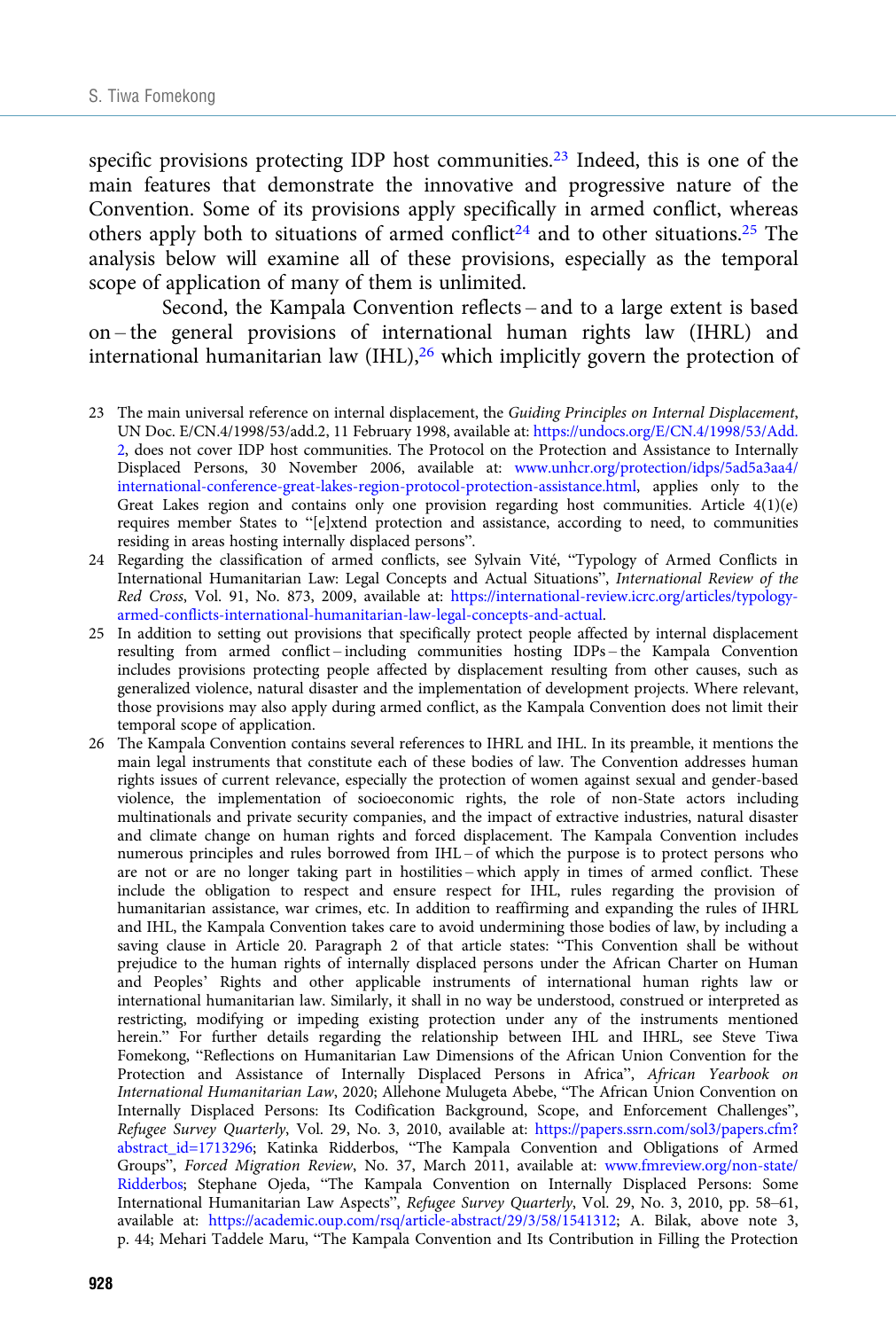host communities, in peacetime and during armed conflict. We can therefore focus on these general provisions, while also establishing links with other provisions set out in these two bodies of law.

Having clarified these points, it should be noted that in its preamble, the Kampala Convention pays tribute to IDP host communities. The Convention recognizes and reiterates "the inherent African custom and tradition of hospitality by local host communities for persons in distress and support for such communities". <sup>27</sup> It also provides protection for these communities in the form of obligations imposed upon States, non-State armed groups and humanitarian organizations.

## Obligations regarding the provision of humanitarian assistance

The Kampala Convention sets out obligations related to the planning, management, execution and monitoring of humanitarian assistance to IDP host communities. It requires States to "[a]dopt other measures as appropriate, including strategies and policies on internal displacement at national and local levels, taking into account the needs of host communities".<sup>28</sup> In other words, all national measures aimed at addressing internal displacement must take the needs of IDP host communities into account<sup>29</sup> and must respond to those needs.

In its ordinary meaning, the word "need" refers to the things that a person must have in order to lead a satisfactory life.<sup>30</sup> This would appear to be the meaning assumed by documents dealing with the needs of populations affected by crisis, armed conflict or natural disaster.<sup>31</sup> It is therefore reasonable to use that meaning to understand and interpret the word "needs" as used in the provision mentioned above.

The specific types of need that must be addressed are numerous. It is worth noting that the word "needs" used in the above provision is not defined in any way that might limit its scope. One can therefore argue that it is used in a sense which is sufficiently broad to cover various types of need that must be met in order to ensure the survival and well-being of host communities. Seen from this point of view, a non-exhaustive list of "needs" could include such basic necessities as food, water,

Gap in International Law", Journal of Internal Displacement, Vol. 1, No. 1, 2011, available at: [https://](https://journalofinternaldisplacement.org/index.php/JID/article/view/8/6) [journalofinternaldisplacement.org/index.php/JID/article/view/8/6](https://journalofinternaldisplacement.org/index.php/JID/article/view/8/6).

- 27 Kampala Convention, preamble, para. 3.
- 28 Ibid., Art. 3(2)(c) (emphasis added).
- 29 ICRC, Translating the Kampala Convention into Practice: A Stocktaking Exercise, Geneva, October 2016, pp. 46–50, available at: [https://shop.icrc.org/translating-the-kampala-convention-into-practice-pdf-en.](https://shop.icrc.org/translating-the-kampala-convention-into-practice-pdf-en.html) [html](https://shop.icrc.org/translating-the-kampala-convention-into-practice-pdf-en.html).
- 30 "Need", Cambridge Dictionary, available at: <https://dictionary.cambridge.org/dictionary/english/need>.

<sup>31</sup> See, for instance, OCHA, Mali, above note 8; Humanitarian Coalition, "Humanitarian Needs", fact sheet, available at: [www.humanitariancoalition.ca/sites/default/files/factsheet/humanitarian\\_needs-\\_english.pdf](https://www.humanitariancoalition.ca/sites/default/files/factsheet/humanitarian_needs-_english.pdf); Felix Schwendimann, "The Legal Framework of Humanitarian Access in Armed Conflict", International Review of the Red Cross, Vol. 93, No. 884, 2011, available at: [https://international-review.icrc.org/articles/](https://international-review.icrc.org/articles/legal-framework-humanitarian-access-armed-conflict) [legal-framework-humanitarian-access-armed-conflict](https://international-review.icrc.org/articles/legal-framework-humanitarian-access-armed-conflict); Jakob Kellenberger, "L'action humanitaire dans les conflits armés actuels: Contexte et besoins", ICRC, Geneva, 25 January 2001, available at: [www.icrc.org/fr/](http://www.icrc.org/fr/doc/resources/documents/misc/5fzhsu.htm) [doc/resources/documents/misc/5fzhsu.htm;](http://www.icrc.org/fr/doc/resources/documents/misc/5fzhsu.htm) ICRC, above note 29, pp. 46–50.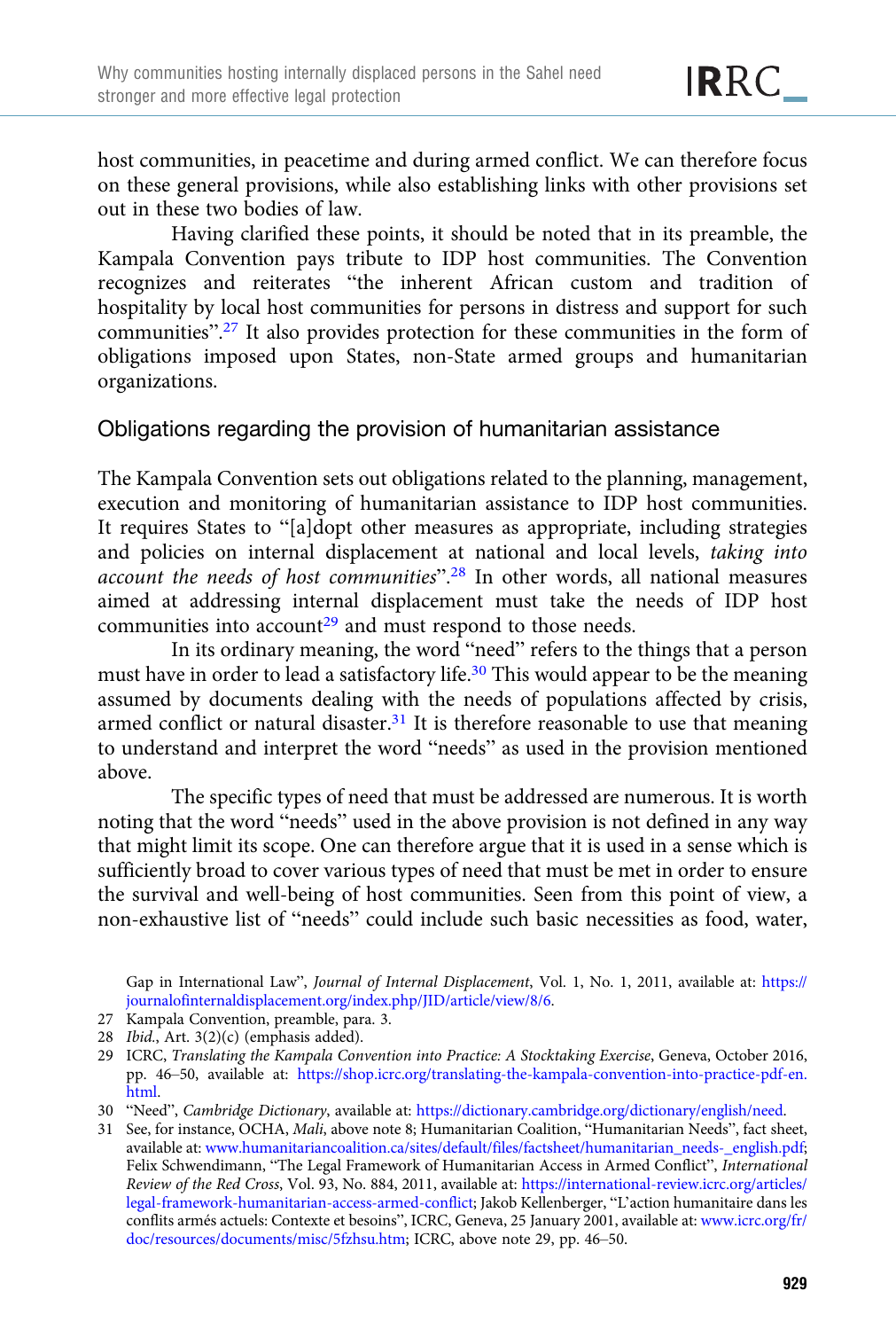shelter, education and health care,  $32$  protection and security  $33$  (especially in view of the risks to which host communities expose themselves by helping IDPs<sup>34</sup>), economic security,  $35$  psychosocial support,  $36$  and the rights to a healthy environment and to development, as enshrined in the African Charter on Human and Peoples' Rights.37 According to the provision mentioned above, all the needs that host communities are likely to face – which may vary according to the context, the environment and cultural norms – must be taken into account in the design, planning, implementation and monitoring of the laws, policies, strategies and other measures whereby States address internal displacement.

If the needs of IDP host communities are to be properly taken into account and met as effectively as possible, it is essential that they first be properly identified and assessed.38 The Kampala Convention takes this into account by stipulating that "States Parties shall assess or facilitate the assessment of the needs and vulnerabilities of internally displaced persons and of host communities, in cooperation with international organizations or agencies".<sup>39</sup> This means that States must identify the nature and scale of the needs and vulnerabilities not only of the IDPs, but also of the communities that are hosting them.40 States do not enjoy exclusive competence in this area, even though they do bear primary

- 33 See ICRC, International Humanitarian Law and the Challenges of Contemporary Armed Conflicts: Recommitting to Protection in Armed Conflict on the 70th Anniversary of the Geneva Conventions, Geneva, 2019, available at: [https://shop.icrc.org/international-humanitarian-law-and-the-challenges-of](https://shop.icrc.org/international-humanitarian-law-and-the-challenges-of-contemporary-armed-conflicts-recommitting-to-protection-in-armed-conflict-on-the-70th-anniversary-of-the-geneva-conventions.html)[contemporary-armed-conflicts-recommitting-to-protection-in-armed-conflict-on-the-70th-anniversary](https://shop.icrc.org/international-humanitarian-law-and-the-challenges-of-contemporary-armed-conflicts-recommitting-to-protection-in-armed-conflict-on-the-70th-anniversary-of-the-geneva-conventions.html)[of-the-geneva-conventions.html](https://shop.icrc.org/international-humanitarian-law-and-the-challenges-of-contemporary-armed-conflicts-recommitting-to-protection-in-armed-conflict-on-the-70th-anniversary-of-the-geneva-conventions.html). On p. 38, this publication includes this type of need among those experienced by civilian populations affected by armed conflict.
- 34 Steve McDowell, Internal Displacement in North Kivu: Hosting, Camps, and Coping Mechanisms, study prepared for UNICEF DRC and CARE DRC, April 2008, p. 15; K. Haver, above note 2, pp. 25–26.
- 35 Economic security is defined as the ability of individuals, households or communities to cover their essential needs sustainably and with dignity. See ICRC, "What Is Economic Security?", 18 June 2015, available at: [www.icrc.org/en/document/introduction-economic-security;](https://www.icrc.org/en/document/introduction-economic-security) British Red Cross, Household Economic Security (HES): Technical Guidance for Assessment and Analysis, 26 February 2021, available at: [https://cash-hub.org/news-and-events/news-articles/household-economic-security-hes-guidelines](https://cash-hub.org/news-and-events/news-articles/household-economic-security-hes-guidelines-technical-guidance-for-assessment-and-analysis/)[technical-guidance-for-assessment-and-analysis/](https://cash-hub.org/news-and-events/news-articles/household-economic-security-hes-guidelines-technical-guidance-for-assessment-and-analysis/) (the cited version of this reference is more recent than that cited in the original French version of this article, as the earlier version of the reference was no longer available when this article was translated).
- 36 See J. Kellenberger, above note 33, p. 38.
- 37 See African Charter on Human and Peoples' Rights, 1520 UNTS 217, 27 June 1981 (entered into force 21 October 1986), Arts 22 and 24 respectively, available at: [https://au.int/en/treaties/african-charter-human](https://au.int/en/treaties/african-charter-human-and-peoples-rights)[and-peoples-rights](https://au.int/en/treaties/african-charter-human-and-peoples-rights). For an analysis of each of these rights, see Madjid Benchikh, "Article 22", and Mohamed Ali Mekoua, "Article 22", in Maurice Kamto (ed.), La Charte africaine des droits de l'homme et des peuples et le Protocole y relatif portant création de la Cour africaine des droits de l'homme: Commentaire article par article, Bruylant, Brussels, 2011.
- 38 Christelle Cazabat, "The Importance of Monitoring Internal Displacement", Forced Migration Review, No. 59, October 2018, available at: [www.fmreview.org/GuidingPrinciples20/cazabat;](https://www.fmreview.org/GuidingPrinciples20/cazabat) Joint IDPs Profiling Service, Making Data Useful: How to Improve the Evidence-Base for Joint Responses to Forced Displacement?, Conference Report, July 2017, available at: [www.jips.org/uploads/2018/10/JIPS-](https://www.jips.org/uploads/2018/10/JIPS-Conference-2017-report-vf.pdf)[Conference-2017-report-vf.pdf.](https://www.jips.org/uploads/2018/10/JIPS-Conference-2017-report-vf.pdf)
- 39 Kampala Convention, Art. 5(5) (emphasis added).
- 40 ICRC, above note 29, p. 49.

<sup>32</sup> These types of need are explicitly mentioned in Article 9(2)(b) of the Kampala Convention. See also ICRC, above note 29, p. 49.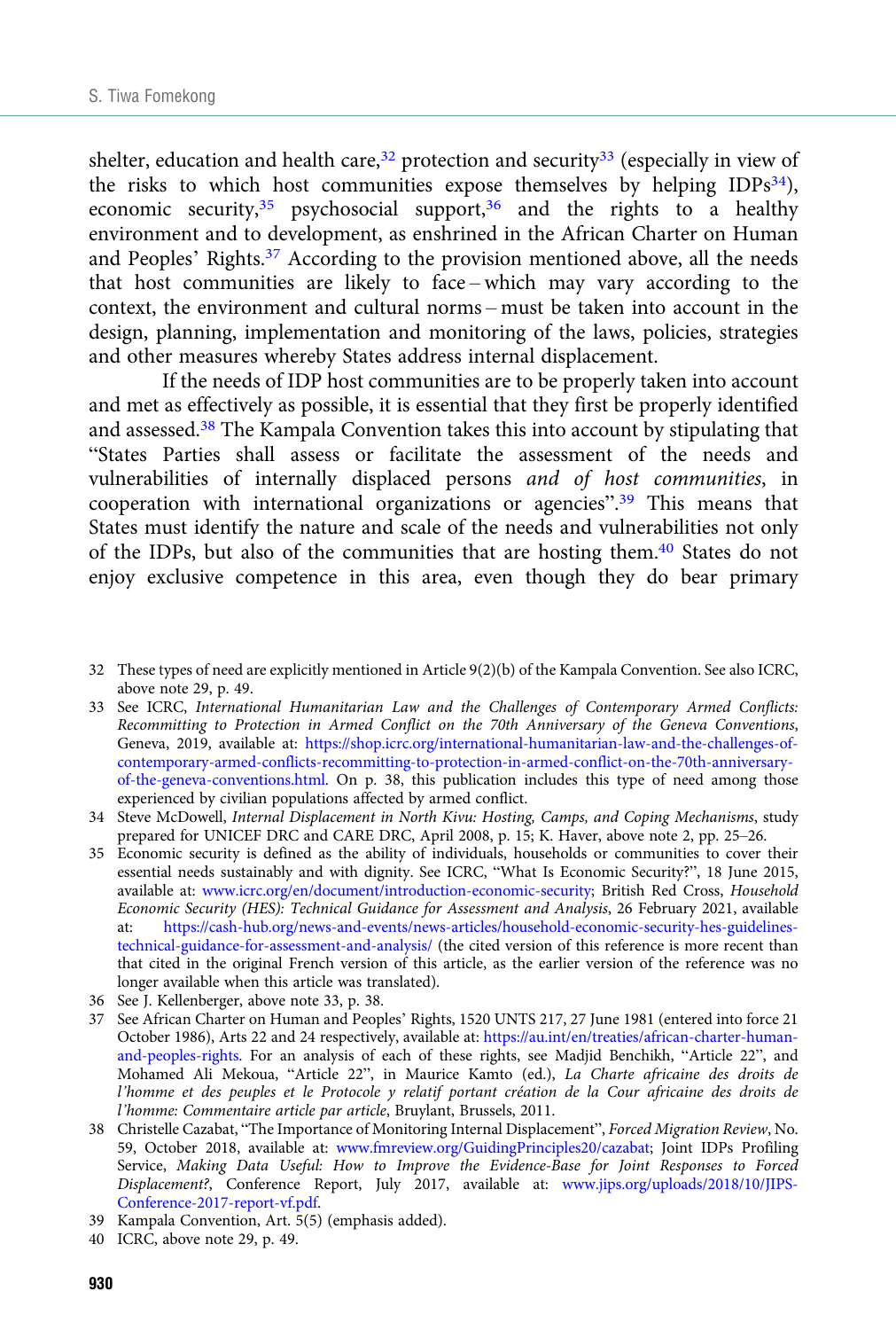responsibility for assessing needs.<sup>41</sup> They are required to cooperate with international organizations and agencies in carrying out this assessment, especially if they lack the necessary resources to carry it out themselves.<sup>42</sup> This cooperation is all the more necessary in view of the fact that such organizations and agencies generally have both a specific mandate and extensive experience in assessing the needs of vulnerable people. They can therefore provide valuable support to a State facing the challenges of internal displacement.

However, the Kampala Convention provides no indication as to which other bodies might also be competent to conduct assessments, and whose work in this area must be facilitated by the State. Nor does the African Union Model Law for the Implementation of the African Union Convention for the Protection of and Assistance to Internally Displaced Persons in Africa (AU Model Law),<sup>43</sup> the purpose of which is to provide guidelines for fulfilling the obligations emanating from the Kampala Convention. In the interests of people in need, one must take a broad interpretation, accepting that the entities involved may include other States, humanitarian organizations or any other non-State entities<sup>44</sup> able and willing to assess the needs of IDPs and host communities, while respecting the sovereignty and laws of the State concerned. The State to which these entities offer their services must provide them with the authorizations and physical protection they require, together with whatever information they need to reach vulnerable populations and assess their needs in complete safety. This being so, one can reasonably maintain that the Kampala Convention provides a true framework for cooperation, aimed at uniting all activities in this domain, so that all concerned have as complete an understanding as possible of the needs and vulnerabilities involved.

Furthermore, while the Kampala Convention does not say so explicitly, one can argue that assessing the needs of host communities should involve consulting them. These consultations should be conducted on an ongoing basis, as the needs are likely to change as the situation evolves.45 Similarly, measures should be taken

- 41 For a more detailed analysis of the provisions relating to humanitarian assistance in the Kampala Convention, and the division of responsibility in this area between States and humanitarian organizations, see, for example, J. O. Moses Okello, "In Lieu of a Travaux Préparatoires: A Commentary on the Kampala Convention for IDPs", International Journal of Refugee Law, Vol. 31, No. 2–3, 2019, pp. 370–372, available at: [https://academic.oup.com/ijrl/article-abstract/31/2-3/349/](https://academic.oup.com/ijrl/article-abstract/31/2-3/349/5686251) [5686251;](https://academic.oup.com/ijrl/article-abstract/31/2-3/349/5686251) M. Taddele Maru, above note 26, pp. 118–120.
- 42 This interpretation is based on a joint reading of paragraphs 5 and 6 of Article 5, and is claimed to correspond to the intention of the States party to the Kampala Convention. Paragraph 6 limits the general obligation on States to cooperate with organizations regarding protection and assistance to IDPs by stating that this obligation applies "where available resources are inadequate" to enable them to provide sufficient protection and assistance to IDPs. J. O. Moses Okello, above note 41, p. 371, reveals that this provision was included to allay the fears of certain States, expressed during the preparatory sessions, that obliging them to cooperate on a matter that fell under their primary sphere of competence impinged on the principle of non-interference in the internal affairs of States.
- 43 African Union Model Law for the Implementation of the African Union Convention for the Protection of and Assistance to Internally Displaced Persons in Africa, January 2018 (AU Model Law), Art. 1, available at: [www.refworld.org/docid/5afc3a494.html.](https://www.refworld.org/docid/5afc3a494.html)
- 44 M. Taddele Maru, above note 26, pp. 118–120.
- 45 ICRC, above note 29, p. 42.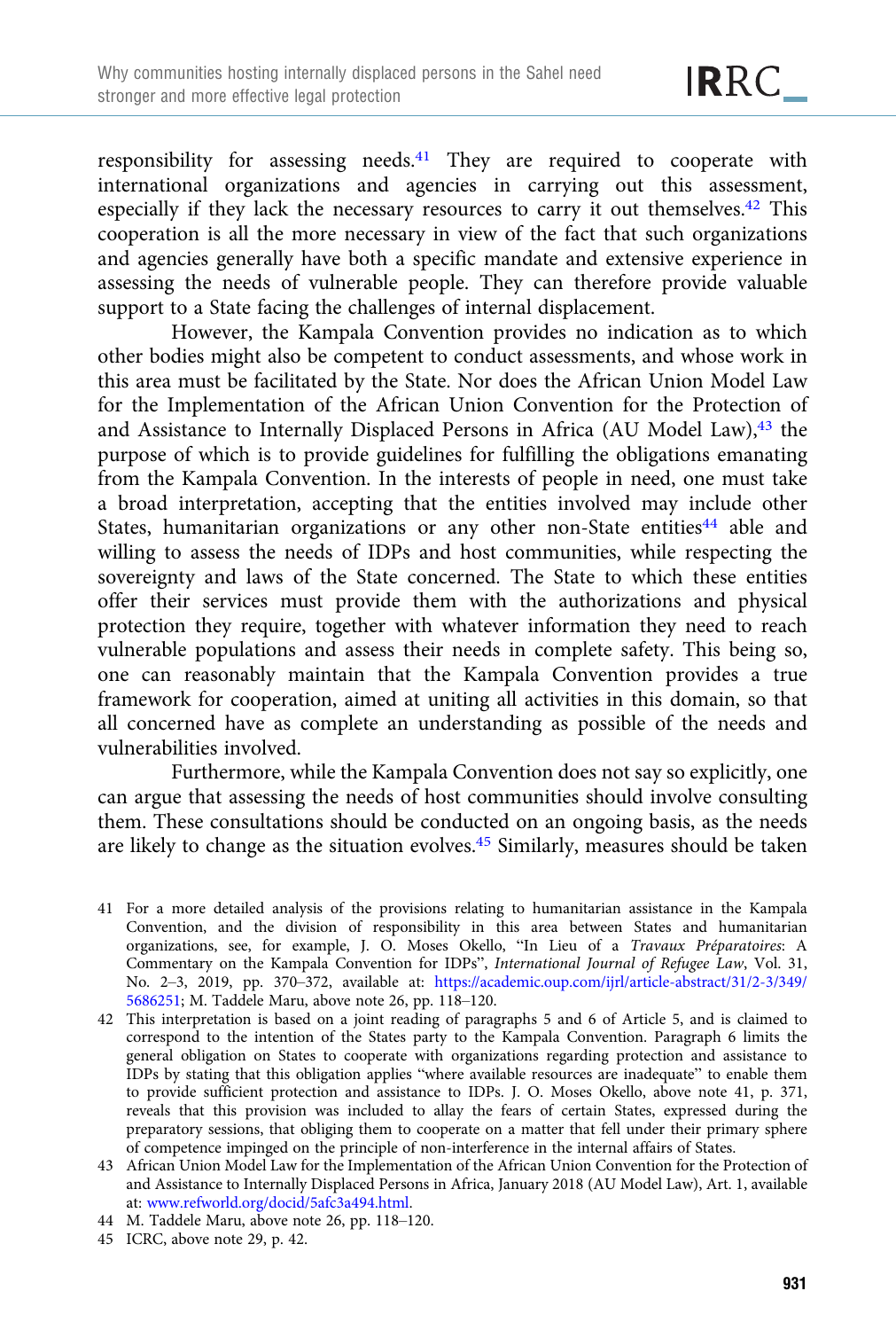to allow for the continued participation of these communities in decision-making and in the monitoring of measures relating to the assistance offered to them. Such an interpretation would be in line with the aims of the provisions we are examining here. To compile as complete an overview as possible of the needs and vulnerabilities of IDP host communities and respond to them properly, it is important to identify the expectations and needs of the populations who are to be the main beneficiaries. This point of view is generally accepted today, including by humanitarian organizations working in the field.<sup>46</sup>

The French version of the Kampala Convention provides that "[c]ette assistance peut être étendue, en cas de besoin, aux communautés locales et d'accueil" ("In case of need, this assistance may be extended to local and host communities").<sup>47</sup> This formulation differs somewhat from that used in the English version of the Convention. The English version (which is equally authentic) does not include "peut être" ("may be"). Rather, it reads "States Parties shall … [p]rovide internally displaced persons … with adequate humanitarian assistance ... and where appropriate, [shall] extend such assistance to local and host communities" (emphasis added). The expression "peut être étendue" ("may be extended") in the French version of the Convention is ambiguous. It could give the impression that even if it is necessary to extend humanitarian assistance to host communities, doing so remains no more than a possibility. In other words, it could be interpreted as meaning that a State is not necessarily obliged to provide assistance to host communities, even if they need it. Such an interpretation would be mistaken. A good-faith interpretation requires one to take the view that once it has been established that host communities need humanitarian assistance, States are legally obliged to provide them with it, albeit within the scope of their capacity.<sup>48</sup> Such an interpretation would be in line with the AU Model Law, which emphasizes "[t]he responsibility of every person, including public authorities, involved in the protection and assistance of internally displaced persons to act in accordance with this legislation and to give due regard to the needs of displacement affected populations and host communities".<sup>49</sup> This provision does not make taking account of the needs of such communities subject to any conditions whatsoever.

The interpretation suggested here would also be in conformity with the provisions mentioned above, which require States to assess and take account of

<sup>46</sup> See ICRC, Professional Standards for Protection Work, Geneva, 2018, pp. 28–32, available at: [https://shop.](https://shop.icrc.org/professional-standards-for-protection-work-print-en.html) [icrc.org/professional-standards-for-protection-work-print-en.html.](https://shop.icrc.org/professional-standards-for-protection-work-print-en.html) Regarding children, see Canadian International Development Agency, Children's Participation in Humanitarian Action: Learning from Zones of Armed Conflict, Quebec, 2007, available at: [https://publications.gc.ca/site/fra/9.689421/](https://publications.gc.ca/site/fra/9.689421/publication.html) [publication.html](https://publications.gc.ca/site/fra/9.689421/publication.html). Regarding IDPs, see Brookings Institution and University of Bern, Protecting Internally Displaced Persons: A Manual for Law and Policymakers, Project on Internal Displacement, October 2008, pp. 31–32, available at: [www.brookings.edu/research/protecting-internally-displaced](https://www.brookings.edu/research/protecting-internally-displaced-persons-a-manual-for-law-and-policymakers/)[persons-a-manual-for-law-and-policymakers/](https://www.brookings.edu/research/protecting-internally-displaced-persons-a-manual-for-law-and-policymakers/); ICRC, above note 29, pp. 8, 11.

<sup>47</sup> Kampala Convention, Art. 9(2)(b) (Review's translation, which differs from the official English version).

<sup>48</sup> See also M. Taddele Maru, above note 26, who emphasizes on p. 118 that supplying humanitarian assistance as required by the Kampala Convention depends on the capacity of the State.

<sup>49</sup> AU Model Law, above note 43, Art. 4(1)(6).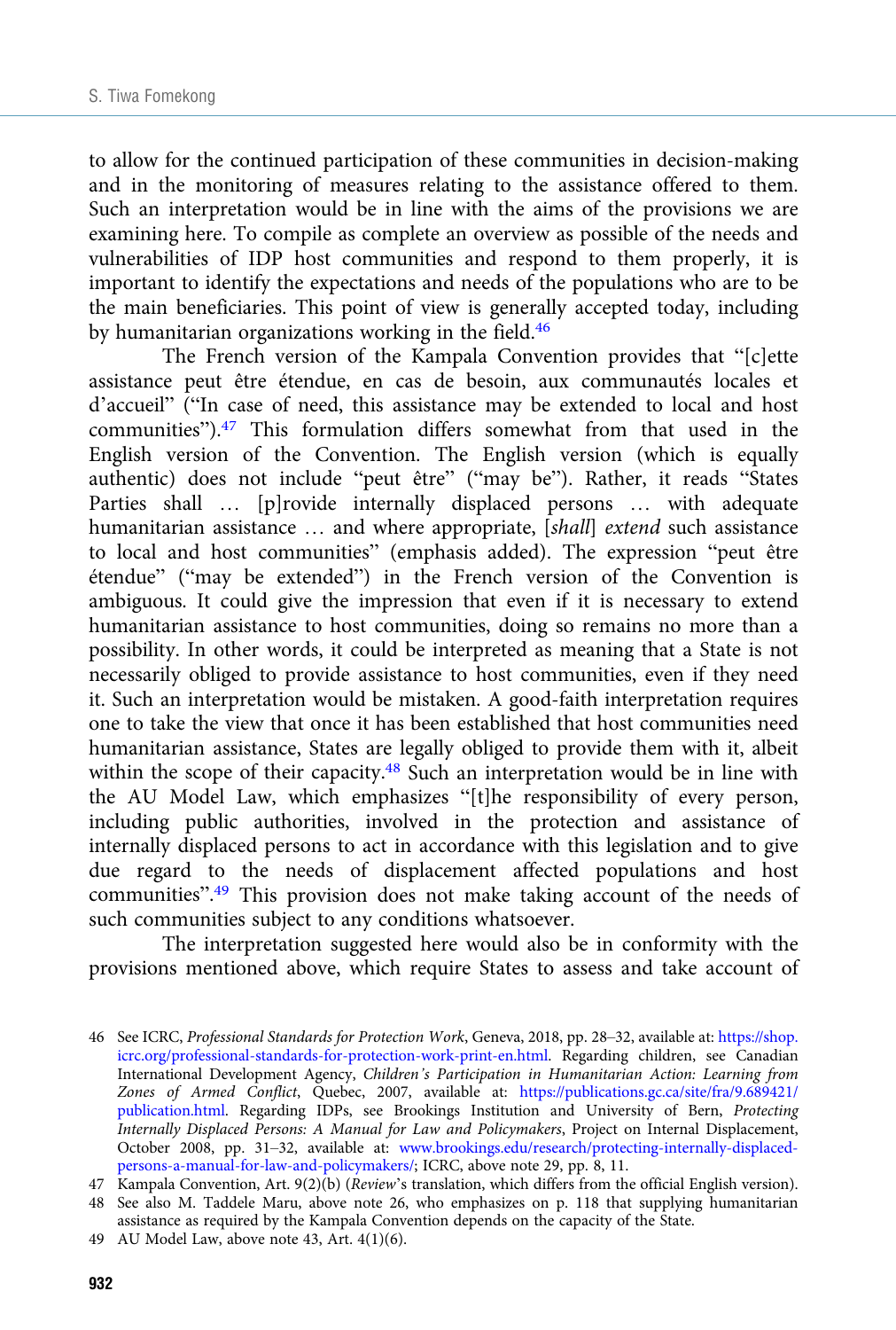the needs of host communities in their response to internal displacement. It would be pointless to assess the needs of these communities without taking steps to address them as far as possible. Furthermore, under international law, States bear primary responsibility for meeting the basic needs of affected populations, $50$  which include IDP host communities. This obligation, which emanates from the principle of sovereignty,<sup>51</sup> has been confirmed by international practice.<sup>52</sup> If a State is unwilling or unable to fully discharge its primary responsibilities, humanitarian entities can offer their services in accordance with IHL, which contains rules concerning humanitarian assistance and access to civilian populations affected by armed conflict.<sup>53</sup> An offer of assistance in conformity with humanitarian principles<sup>54</sup> cannot be seen as illicit intervention or as contravening international law in any other way.55 Furthermore, while the provision of humanitarian aid is subject to the consent of the State, States may not withhold such consent for arbitrary reasons.<sup>56</sup>

## Obligations regarding the protection of IDP host communities

The Kampala Convention also contains provisions aimed at protecting IDP host communities – i.e., safeguarding them against the dangers, suffering and abuse of power to which they could be exposed.<sup>57</sup> In particular, it requires States to "[r]

- 50 See F. Schwendimann, above note 31, p. 996.
- 51 UN Charter, 26 June 1945 (entered into force 24 October 1945), Art. 2(1), available at: [www.un.org/en/](https://www.un.org/en/about-us/un-charter) [about-us/un-charter](https://www.un.org/en/about-us/un-charter).
- 52 See F. Schwendimann, above note 31, who provides a list of resolutions supporting this practice on p. 996.
- 53 See Article 3(2) common to the four Geneva Conventions and Article 10 of Geneva Convention IV; Protocol Additional (I) to the Geneva Conventions of 12 August 1949, and relating to the Protection of Victims of International Armed Conflicts, 1125 UNTS 3, 8 June 1977 (entered into force 7 December 1978) (AP I), Art. 70(1), available at: <https://ihl-databases.icrc.org/ihl/INTRO/470>; Protocol Additional (II) to the Geneva Conventions of 12 August 1949, and relating to the Protection of Victims of Non-International Armed Conflicts, 1125 UNTS 609, 8 June 1977 (entered into force 7 December 1978) (AP II), Art. 18(1–2), available at: [https://ihl-databases.icrc.org/applic/ihl/ihl.nsf/](https://ihl-databases.icrc.org/applic/ihl/ihl.nsf/INTRO/475) [INTRO/475](https://ihl-databases.icrc.org/applic/ihl/ihl.nsf/INTRO/475).
- 54 This view is based, in particular, on the principles of humanity, impartiality, non-discrimination, neutrality and independence. For details regarding these principles, see the preamble to the Statutes and Rules of Procedure of the International Red Cross and Red Crescent Movement, adopted by the 25th International Conference of the Red Cross at Geneva in October 1986 and amended by the 26th International Conference of the Red Cross and Red Crescent at Geneva in December 1995 and by the 29th International Conference of the Red Cross and Red Crescent at Geneva in June 2006 (Statutes of the Movement), available at: [www.icrc.org/en/publication/0911-statutes-and-rules-procedure](https://www.icrc.org/en/publication/0911-statutes-and-rules-procedure-international-red-cross-and-red-crescent-movement)[international-red-cross-and-red-crescent-movement.](https://www.icrc.org/en/publication/0911-statutes-and-rules-procedure-international-red-cross-and-red-crescent-movement) See also F. Schwendimann, above note 31, p. 997; Jean Pictet, Les Principes de la Croix-Rouge, ICRC, Geneva, 1955.
- 55 International Court of Justice (ICJ), Military and Paramilitary Activities in and against Nicaragua (Nicaragua v. United States of America), 1986, para. 242, available at: [www.icj-cij.org/en/case/70.](https://www.icj-cij.org/en/case/70)
- 56 See F. Schwendimann, above note 31; Denise Plattner, "Assistance à la population civile dans le droit international humanitaire: Évolution et actualités", Revue Internationale de la Croix-Rouge, Vol. 74, No. 795, 1992, available at: [https://international-review.icrc.org/fr/articles/lassistance-la-population](https://international-review.icrc.org/fr/articles/lassistance-la-population-civile-dans-le-droit-international-humanitaire-evolution-et)[civile-dans-le-droit-international-humanitaire-evolution-et;](https://international-review.icrc.org/fr/articles/lassistance-la-population-civile-dans-le-droit-international-humanitaire-evolution-et) Françoise Bouchet-Saulnier, "Consent to Humanitarian Access: An Obligation Triggered by Territorial Control, not States' Rights", International Review of the Red Cross, Vol. 96, No. 893, 2014, available at: [https://international-review.](https://international-review.icrc.org/articles/consent-humanitarian-access-obligation-triggered-territorial-control-not-states-rights) [icrc.org/articles/consent-humanitarian-access-obligation-triggered-territorial-control-not-states-rights](https://international-review.icrc.org/articles/consent-humanitarian-access-obligation-triggered-territorial-control-not-states-rights).
- 57 This definition is based on the definition of "protection" in ICRC, above note 21, p. 206. See also UNHCR, "Glossary of Terms", in The Protection Induction Programme Handbook, 2006, available at: [www.refworld.](https://www.refworld.org/pdfid/466e71c32.pdf) [org/pdfid/466e71c32.pdf](https://www.refworld.org/pdfid/466e71c32.pdf).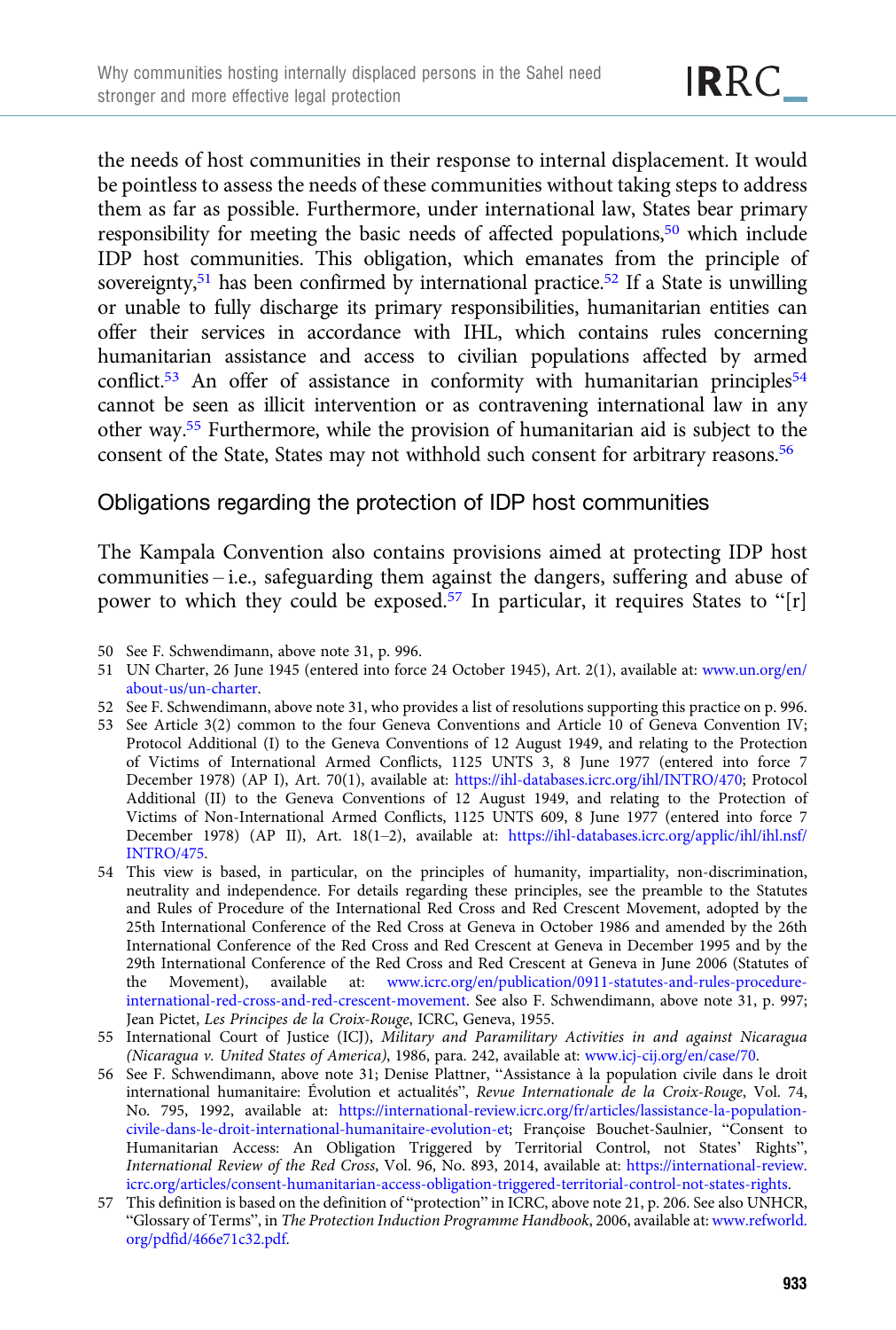espect and ensure respect for the humanitarian and civilian character of the protection of and assistance to internally displaced persons".<sup>58</sup> It also requires them to "[r]espect and maintain the civilian and humanitarian character of the places where internally displaced persons are sheltered and safeguard such locations against infiltration by armed groups or elements and disarm and separate such groups or elements from internally displaced persons".<sup>59</sup> Furthermore, the Convention prohibits members of armed groups from violating the civilian and humanitarian character of the places where IDPs are sheltered and from infiltrating such places.<sup>60</sup>

It would appear that these provisions are sometimes interpreted as covering only IDP camps and the work of traditional humanitarian organizations. $61$ However, there is nothing to require a restrictive reading of this nature. Indeed, the AU Model Law uses wording that could indicate that the provisions mentioned above do not apply exclusively to camps. After reproducing the provisions cited above,<sup>62</sup> Article 12 of the Model Law explicitly stipulates that "[a]ll parties shall refrain from attacking camps, settlements, or any other areas where internally displaced persons might be located".<sup>63</sup> The expression "any other areas" is sufficiently broad to be seen as an indication that host communities' places of residence also benefit from the intended protection.

As mentioned above, host communities show solidarity towards IDPs by allowing them to find shelter with them. They also offer significant humanitarian assistance to IDPs. This humanitarian action, which is in line with the African customs and traditions of hospitality and solidarity,64 is explicitly recognized and underlined by the Kampala Convention.<sup>65</sup> Furthermore, such humanitarian action accords with the "absolute right" to care for and assist the wounded, sick and shipwrecked enshrined in Additional Protocol I (AP I).<sup>66</sup> This being so,

- 58 Kampala Convention, Art. 3(1)(f).
- 59 Ibid., Art. 9(2)(g).

- 61 See, for example, Flavia Zorzi Giustiniani, "New Hopes and Challenges for the Protection of IDPs in Africa: The Kampala Convention for the Protection and Assistance of Internally Displaced Persons in Africa", Denver Journal of International Law and Policy, Vol. 39, No. 2, 2011, pp. 365–366, available at: [https://digitalcommons.du.edu/djilp/vol39/iss2/5/;](https://digitalcommons.du.edu/djilp/vol39/iss2/5/) M. Taddele Maru, above note 26, p. 120.
- 62 See AU Model Law, above note 43, Art. 12(1–2).
- 63 Ibid., Art. 12(3) (emphasis added).
- 64 See Michel-Cyr Djiena Wembou et al., Le droit international humanitaire: Théorie générale et réalités africaines, Collection logiques juridiques, L'Harmattan, Paris, 2000, pp. 303 ff.; Steve Tiwa Fomekong, "La contribution de l'Union africaine au droit international humanitaire", doctoral thesis, Université Laval, Quebec, 2020, pp. 137–140, available at: [https://corpus.ulaval.ca/jspui/handle/20.500.11794/67788.](https://corpus.ulaval.ca/jspui/handle/20.500.11794/67788)
- 65 Kampala Convention, preamble, para. 3.
- 66 AP I, Art. 17(1): "The civilian population … shall be permitted, even on their own initiative, to collect and care for the wounded, sick and shipwrecked, even in invaded or occupied areas. No one shall be harmed, prosecuted, convicted or punished for such humanitarian acts." This has been interpreted as meaning that the civilian population has an "absolute right" to care for and assist the wounded, sick and shipwrecked. See Yves Sandoz, Christophe Swinarski and Bruno Zimmermann (eds), Commentary on the Additional Protocols of 8 June 1977 to the Geneva Conventions of 12 August 1949, ICRC, Geneva, 1987, p. 215, para. 713, available at: [www.loc.gov/rr/frd/Military\\_Law/pdf/Commentary\\_GC\\_Protocols.pdf.](https://www.loc.gov/rr/frd/Military_Law/pdf/Commentary_GC_Protocols.pdf) According to the letter of Article 17(1), and given the field of application of AP I, this right only applies in connection with the wounded, sick and shipwrecked of international armed conflicts.

<sup>60</sup> Ibid., Art. 7(5)(i).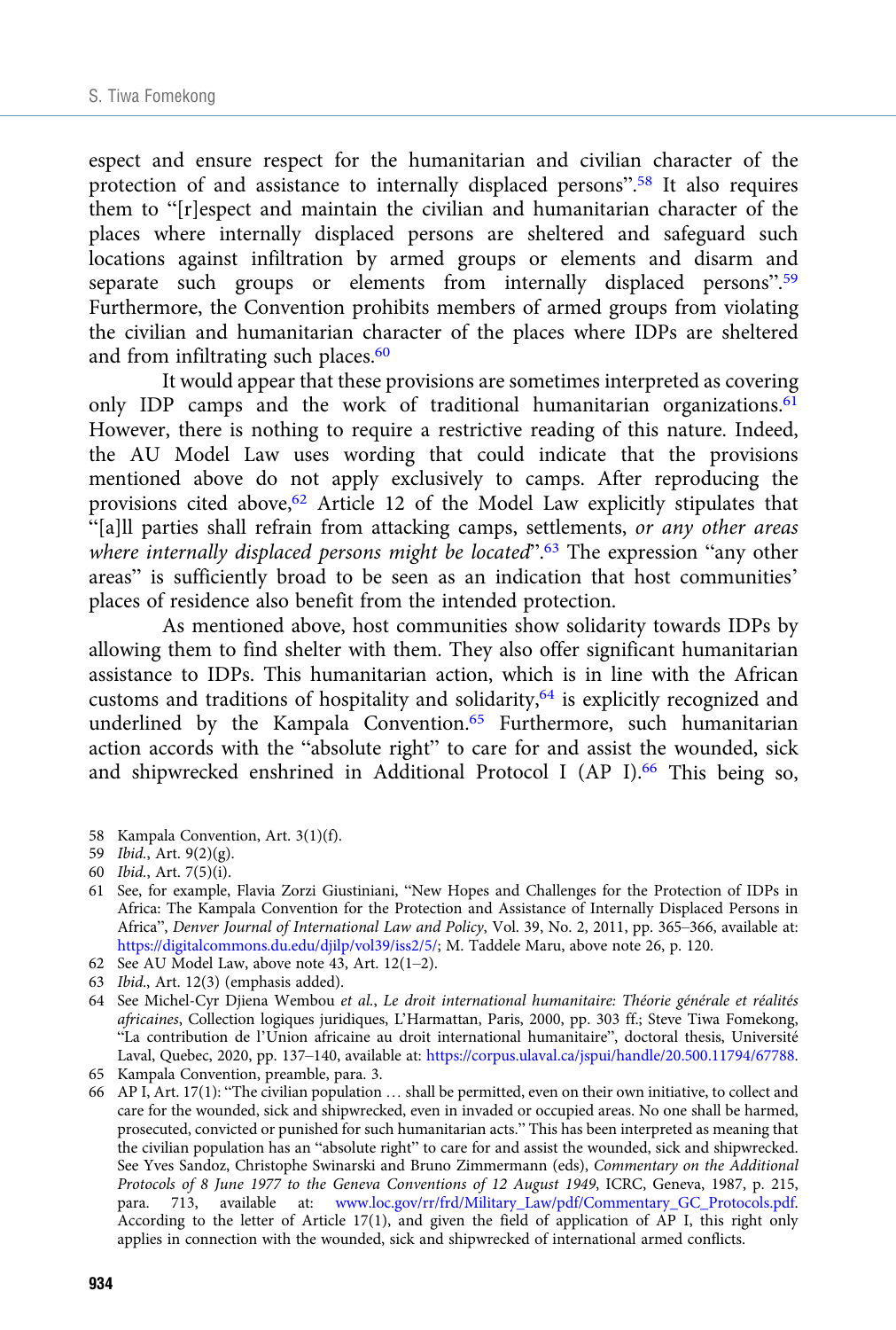nothing contradicts the idea that the provisions of the Kampala Convention discussed above also apply to host communities. Those provisions require that the humanitarian and civilian character of the humanitarian assistance and protection that host communities offer to IDPs be respected. This also applies to host communities' places of residence, if they are accommodating IDPs.

The definition of "civilian" lies at the heart of the principle of distinction enshrined in IHL. That principle requires that belligerents "shall at all times distinguish between the civilian population and combatants and between civilian objects and military objectives and accordingly shall direct their operations only against military objectives".<sup>67</sup> Because they consist of civilians,<sup>68</sup> IDP host communities are classified as civilian populations<sup>69</sup> and therefore enjoy immunity against attack. This also applies to their places of residence, if they can be classified as civilian objects.70

To continue to enjoy protection as civilians, however, the members of a community must not participate directly in hostilities.<sup>71</sup> If they do, they lose the protection they enjoy as civilians for as long as that participation continues.<sup>72</sup> The Kampala Convention requires that States prevent this occurring. States must ensure respect for, and maintenance of, the civilian character of the dwellings of these host communities and of the assistance that they provide to IDPs. The Convention sets out specific measures that States must take to achieve this. In particular, they must safeguard IDP populations against infiltration by armed groups or elements.73 If they have already infiltrated, States must disarm them and separate them from IDPs.74 The presence of armed groups or elements within these communities could arouse suspicion regarding the civilian nature of the protection that host communities are providing, and hence expose them to the risk of armed attack.75 Belligerents may conduct armed attacks against such areas if they realize that enemy combatants have taken refuge in them – i.e., if

- 67 AP I, Art. 48; Jean-Marie Henckaerts and Louise Doswald-Beck (eds), Customary International Humanitarian Law, Vol. 1: Rules, Cambridge University Press, Cambridge, 2005 (ICRC Customary Law Study), Rules 1, 7, available at: [https://ihl-databases.icrc.org/customary-ihl/eng/docs/v1\\_rul](https://ihl-databases.icrc.org/customary-ihl/eng/docs/v1_rul).
- 68 Civilians are persons who are not members of the armed forces. See ICRC Customary Law Study, above note 67, Rule 5.
- 69 AP I, Art. 50(2) states that "[t]he civilian population comprises all persons who are civilians".
- 70 See ICRC Customary Law Study, above note 67, Rule 9; AP I, Art. 52(2–3).
- 71 For details regarding the concept of direct participation in hostilities, see Nils Melzer, Interpretive Guidance on the Notion of Direct Participation in Hostilities under International Humanitarian Law, ICRC, Geneva, 2009, available at: [https://shop.icrc.org/interpretive-guidance-on-the-notion-of-direct](https://shop.icrc.org/interpretive-guidance-on-the-notion-of-direct-participation-in-hostilities-under-international-humanitarian-law-print-en.html)[participation-in-hostilities-under-international-humanitarian-law-print-en.html.](https://shop.icrc.org/interpretive-guidance-on-the-notion-of-direct-participation-in-hostilities-under-international-humanitarian-law-print-en.html)
- 72 Ibid., pp. 65–73.
- 73 Kampala Convention, Art. 9(2)(g).
- 74 Ibid.

<sup>75</sup> See UNHCR and ICRC, Aide-mémoire: Operational Guidance on Maintaining the Civilian and Humanitarian Character of Sites and Settlements, Geneva, July 2018, pp. 7–8, available at: [www.](https://www.refworld.org/docid/5b55c6fe4.html) [refworld.org/docid/5b55c6fe4.html.](https://www.refworld.org/docid/5b55c6fe4.html) See also, to a certain degree, UNHCR, Guidance Note on Maintaining the Civilian and Humanitarian Character of Asylum, Geneva, December 2018, p. 8, available at: [www.refworld.org/docid/452b9bca2.html,](https://www.refworld.org/docid/452b9bca2.html) which applies specifically in the fairly similar case of refugees (the cited version of this reference is more recent than that cited in the original French version of this article, as the earlier version of the reference was no longer available when this article was translated).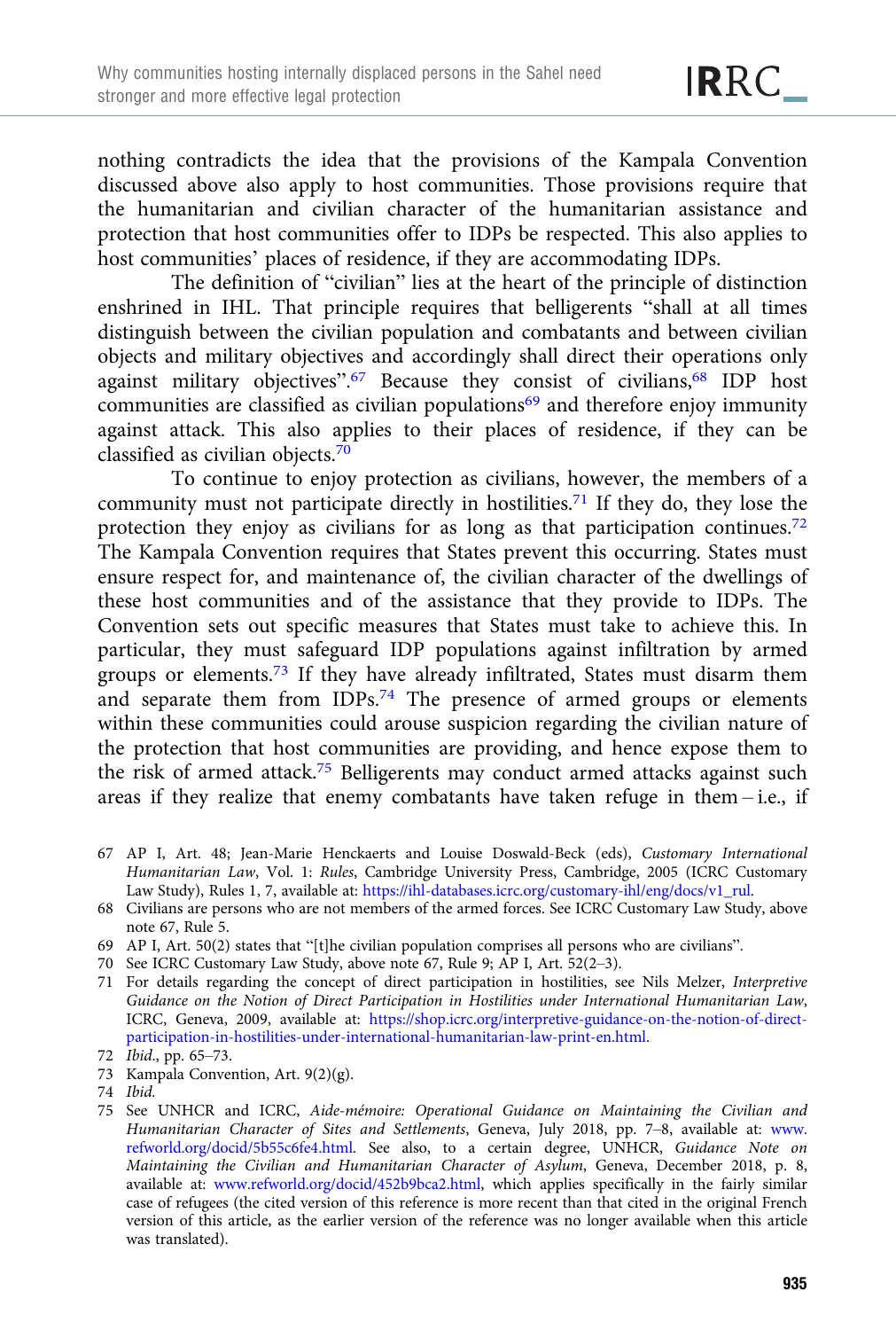they are using those areas as bases, or using their inhabitants as human shields.<sup>76</sup> The presence of armed elements or combatants within host communities also increases the risk of mobilization of members of these communities,<sup>77</sup> physical or sexual violence, and misappropriation of humanitarian aid by members of armed forces or groups.78

Having said this, the presence of armed elements where host communities are living does not automatically lead to those locations losing their civilian character. IHL stipulates that "[t]he presence within the civilian population of individuals who do not come within the definition of civilians does not deprive the population of its civilian character".<sup>79</sup> It is important at all times to make a distinction between the character or status of sites or places of residence of host communities as a whole, on the one hand, and the status of the individuals at those locations, on the other. The presence of armed elements within a host community does not deprive that community of the status of a civilian population, nor does it affect the classification of the area where the community lives as civilian property. This means that if combatants are present within host communities, the letter and spirit of the principle of distinction require that measures be taken to distinguish between those combatants and the members of those communities who are entitled to the status of civilian, so as to direct attacks exclusively against the combatants. Furthermore, once the distinction between combatants and civilians has been made, the principle of proportionality<sup>80</sup> requires that the belligerents assess the collateral damage likely to result from any attack on the combatants or military objectives located within host communities, to ensure that the harm which is likely to result from such an attack is not disproportionate to the anticipated military advantage. Even if the attack passes the proportionality test, all necessary precautions $81$  must be taken to minimize its effects on IDP host communities.

An indication as to what could be construed as "humanitarian" is contained in the definition of the principle of humanity.82 That principle, which has been confirmed by the International Court of Justice  $(ICI)$ ,<sup>83</sup> is the first of the seven Fundamental Principles of the International Red Cross and Red Crescent Movement.<sup>84</sup> One may deduce from that definition that "humanitarian" activities

81 See AP I, Art. 57; ICRC Customary Law Study, above note 67, Rule 15.

82 ICRC, Commentary on the First Geneva Convention: Convention (I) for the Amelioration of the Condition of the Wounded and Sick in Armed Forces in the Field, 2nd edition, Cambridge University Press, Cambridge, 2016 (ICRC Commentary on GC I), para. 811, available at: [https://ihl-databases.icrc.org/](https://ihl-databases.icrc.org/ihl/full/GCI-commentary) [ihl/full/GCI-commentary](https://ihl-databases.icrc.org/ihl/full/GCI-commentary).

<sup>76</sup> UNHCR and ICRC, above note 75, pp. 7–8.

<sup>77</sup> See ibid., pp. 11–17; CAR Protection Cluster, L'impératif d'établir et de maintenir le caractère civil et humanitaire des sites de personnes déplacées internes en RCA: Note d'Orientation, April 2016, pp. 1–2, available at: [www.globalprotectioncluster.org/\\_assets/files/field\\_protection\\_clusters/Central\\_African\\_](https://www.globalprotectioncluster.org/_assets/files/field_protection_clusters/Central_African_Republic/files/note-orientation_caractere-civil-sites_finale.fr.pdf) [Republic/files/note-orientation\\_caractere-civil-sites\\_finale.fr.pdf](https://www.globalprotectioncluster.org/_assets/files/field_protection_clusters/Central_African_Republic/files/note-orientation_caractere-civil-sites_finale.fr.pdf).

<sup>78</sup> CAR Protection Cluster, above note 77, pp. 1–2.

<sup>79</sup> AP I, Art. 50(3).

<sup>80</sup> See AP I, Art. 51(5)(b); ICRC Customary Law Study, above note 67, Rule 14.

<sup>83</sup> ICJ, Nicaragua, above note 55, para. 242.

<sup>84</sup> See Statutes of the Movement, above note 54, preamble.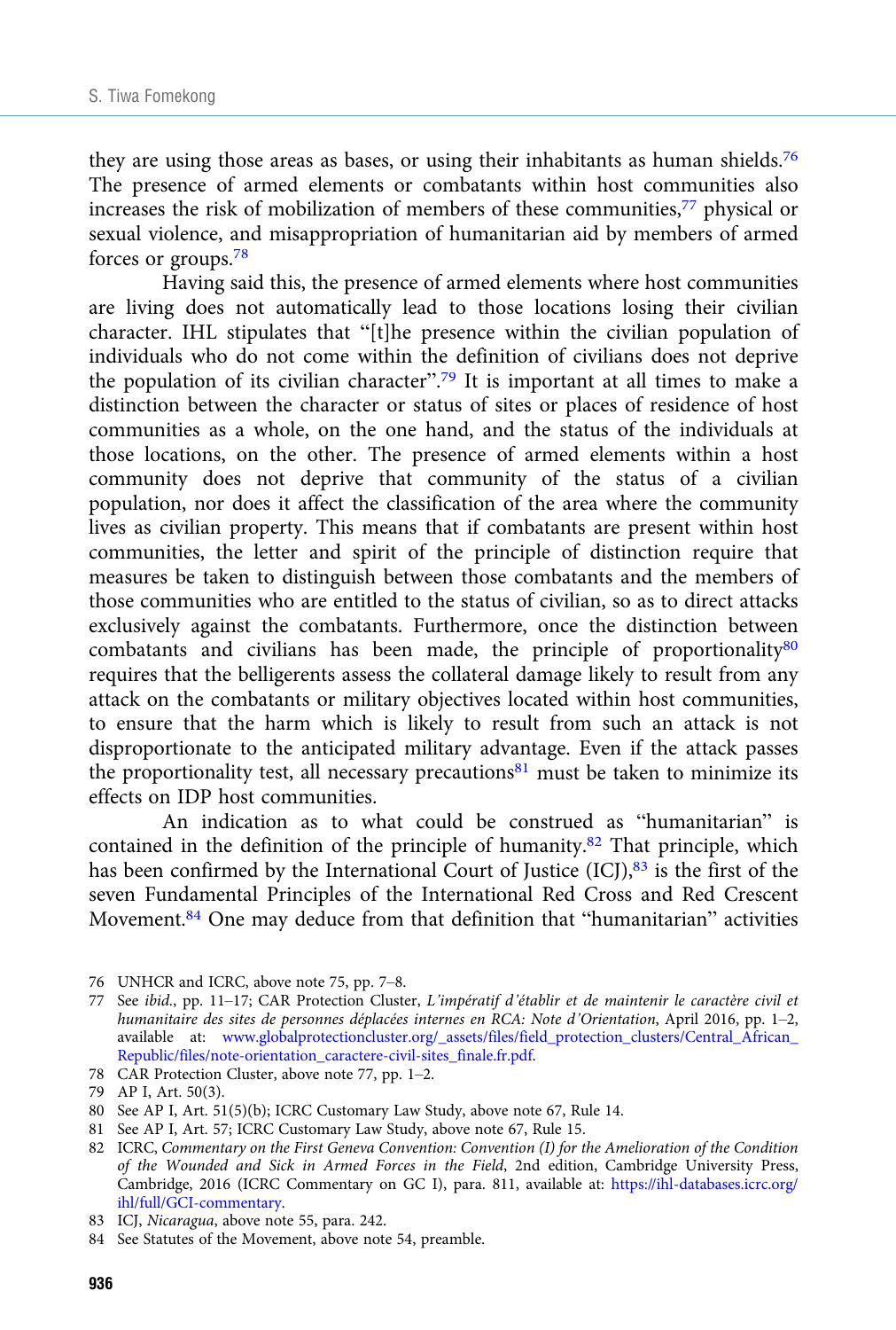are those intended to "prevent and alleviate human suffering wherever it may be found" and of which the purpose is to "protect life and health and to ensure respect for the human being".<sup>85</sup> Such activities include collecting and caring for the wounded, sick and shipwrecked, as provided for in AP I,<sup>86</sup> but also encompass taking in people who have no other refuge or meeting their basic needs, as such activities also aim to alleviate human suffering. It therefore follows that IDP host communities must not be harmed or suffer reprisals for carrying out such activities for IDPs.

However, certain facts or scenarios could threaten the humanitarian nature of the protection offered to IDPs and the places where they have taken shelter, even if they do not call their civilian character into question. $87$  This is the case where civilians participate directly in hostilities sporadically while they are living in a host community.<sup>88</sup> Some activities undertaken by civilians in support of a party to the conflict without directly participating in hostilities could also undermine the humanitarian character of places hosting IDPs, without affecting their civilian character.89 These include propaganda, financing or training activities connected with one of the parties to an armed conflict. $90$  It is necessary to prevent such activities from taking place at such locations or to mitigate the potential risks involved, so as to preserve the humanitarian character of the protection provided to IDPs and the locations hosting them and ultimately to ensure effective protection for host communities.

States are required not only to "respect" but also to "ensure respect for" the humanitarian and civilian character of the humanitarian protection provided to IDPs and the locations that are hosting them. The formulations "respect" and "ensure respect for" are borrowed from IHL – as we have already seen, the Kampala Convention draws heavily on that body of law. More specifically, these terms mirror the obligation to respect and ensure respect for IHL.<sup>91</sup> If one applies the ICRC Commentaries to the provisions of the Kampala Convention by analogy, one can argue that "respecting" the humanitarian and civilian character of the protection and humanitarian assistance that host communities provide to IDPs implies both a positive and a negative obligation for States to take all necessary steps to ensure that the behaviour of their entities and of other individuals or groups acting in their name do not lead to violations

<sup>85</sup> ICRC Commentary on GC I, above note 82, para. 811. See also Jean Pictet, "Les principes fondamentaux de la Croix-Rouge: Commentaire (I)", Revue Internationale de la Croix-Rouge, Vol. 19, No. 717, June 1979, available at: [https://international-review.icrc.org/fr/articles/les-principes-fondamentaux-de-la-croix](https://international-review.icrc.org/fr/articles/les-principes-fondamentaux-de-la-croix-rouge-commentaire)[rouge-commentaire;](https://international-review.icrc.org/fr/articles/les-principes-fondamentaux-de-la-croix-rouge-commentaire) Maja Janmyr, "Revisiting the Civilian and Humanitarian Character of Refugee Camps", in David Cantor and Jean François Durieux (eds), Refuge from Inhumanity? War Refugees and International Humanitarian Law, International Refugee Law Series, Vol. 2, Brill Nijhoff, Leiden, 2014, pp. 242–243.

<sup>86</sup> AP I, Art. 17.

<sup>87</sup> UNHCR and ICRC, above note 75, p. 14.

<sup>88</sup> Ibid., pp. 14–15.

<sup>89</sup> Ibid., p. 15.

<sup>90</sup> Ibid., pp. 7, 9.

<sup>91</sup> See Art. 1 common to the four Geneva Conventions and to AP I; ICRC Customary Law Study, above note 67, Rule 1.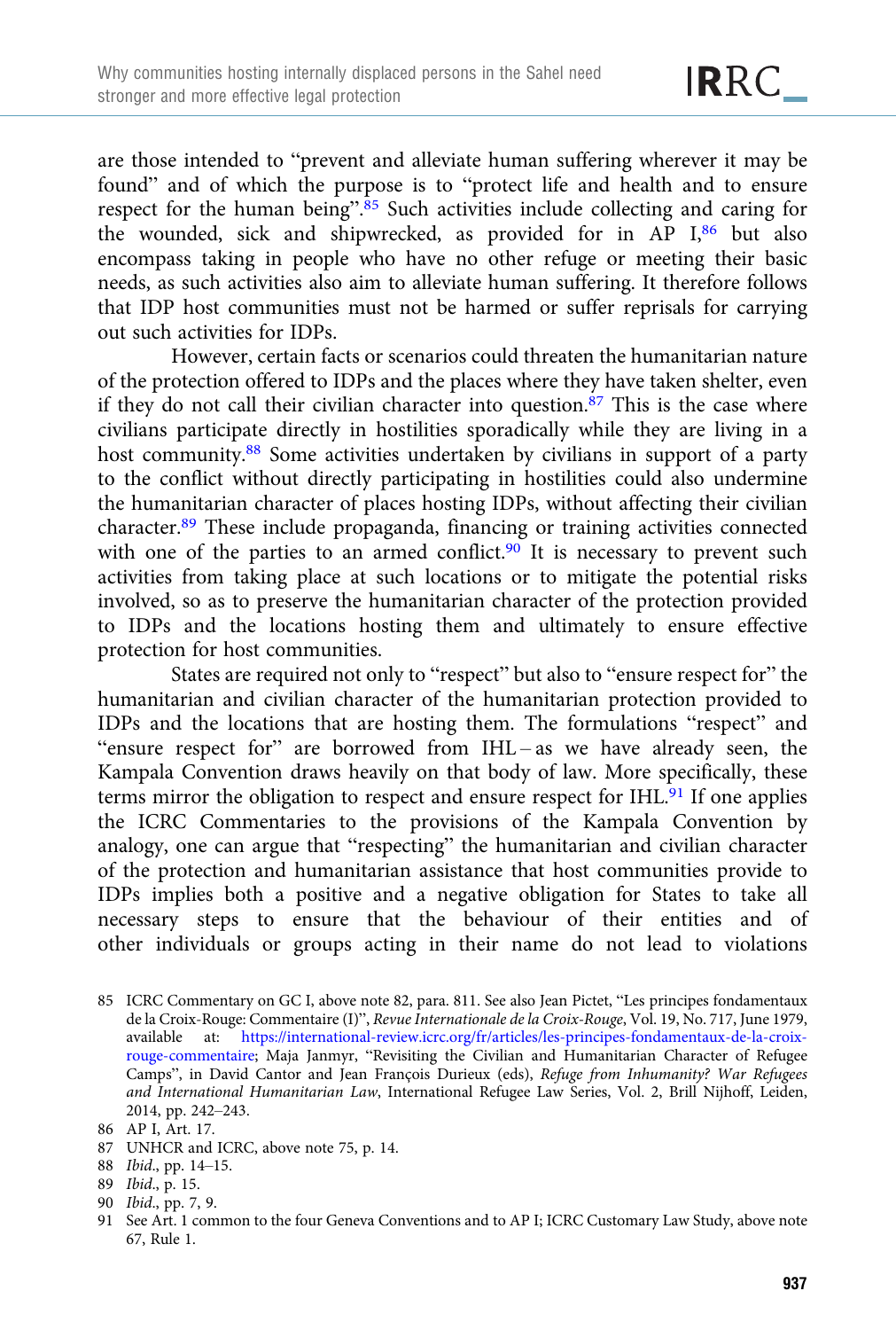thereof.<sup>92</sup> Furthermore, the duty to "ensure respect" for the humanitarian and civilian character of humanitarian aid, or to ensure that this character is maintained, implies that States have both a positive and a negative obligation to ensure that other States, non-State entities and individuals for whom they are responsible do nothing to violate or compromise that character.<sup>93</sup>

#### Obligations regarding the prevention of arbitrary displacement

At first sight, the title of the Kampala Convention would seem to imply that it only regulates protection and assistance to persons who have already become the victims of forced displacement.94 In reality, however, the Convention's scope of application is broader. As well as regulating protection of and assistance for IDPs, it protects all categories of the population against internal displacement.<sup>95</sup> Indeed, one of the explicit objectives of the Kampala Convention is to "[e]stablish a legal framework for preventing internal displacement".<sup>96</sup> The Convention aims to prevent "the involuntary or forced movement, evacuation or relocation of persons or groups of persons within internationally recognized state borders".<sup>97</sup> In other words, "rather than waiting to act until a population has been displaced and has found refuge in another part of the country …, we should be attacking the causes of displacement".<sup>98</sup> The Kampala Convention therefore requires States to "[r]efrain from, prohibit and prevent arbitrary displacement of populations".<sup>99</sup> It is worth

- 92 ICRC Commentary on GC I, above note 82, paras 144, 120. See also Laurence Boisson de Chazournes and Luigi Condorelli, "Common Article 1 of the Geneva Conventions Revisited: Protecting Collective Interests", International Review of the Red Cross, Vol. 82, No. 837, 2000, p. 69, available at: [https://](https://international-review.icrc.org/fr/articles/common-article-1-geneva-conventions-revisited-protecting-collective-interests) [international-review.icrc.org/fr/articles/common-article-1-geneva-conventions-revisited-protecting-collective](https://international-review.icrc.org/fr/articles/common-article-1-geneva-conventions-revisited-protecting-collective-interests)[interests.](https://international-review.icrc.org/fr/articles/common-article-1-geneva-conventions-revisited-protecting-collective-interests)
- 93 ICRC Commentary on GC I, above note 82, paras 144, 120, 150. See also Luigi Condorelli and Laurence Boisson de Chazournes, "Quelques remarques à propos de l'obligation des États de 'respecter et faire respecter' le droit international humanitaire 'en toutes circonstances'", in Christophe Swinarski (ed.), Études et essais sur le droit international humanitaire et sur les principes de la Croix-Rouge en l'honneur de Jean Pictet, ICRC, Geneva, 1984, p. 24, available at: [https://archive-ouverte.unige.ch/](https://archive-ouverte.unige.ch/unige:15023) [unige:15023.](https://archive-ouverte.unige.ch/unige:15023) However, certain authors maintain that the obligation to "ensure respect" obliges States only to take all measures necessary to ensure respect for the Geneva Conventions on the part of government bodies and of private individuals for which the State is responsible. See Frits Kalshoven, "The Undertaking to Respect and to Ensure Respect in All Circumstances: From Tiny Seed to Ripening Fruit", Yearbook of International Humanitarian Law, Vol. 2, 1999, p. 60, available at: [https://](https://doi.org/10.1017/S1389135900000362) [doi.org/10.1017/S1389135900000362;](https://doi.org/10.1017/S1389135900000362) Tomasz Zych, "The Scope of the Obligation to Respect and to Ensure Respect for International Humanitarian Law", Windsor Yearbook of Access to Justice, Vol. 27, No. 2, 2009, available at: <https://wyaj.uwindsor.ca/index.php/wyaj/article/view/4528>.
- 94 The full title of the Convention is the African Union Convention for the Protection and Assistance of Internally Displaced Persons in Africa (emphasis added).
- 95 Maria Stavropoulou, "The Kampala Convention and Protection from Arbitrary Displacement", Forced Migration Review, No. 36, November 2010, p. 62, available at: [www.fmreview.org/DRCongo/](https://www.fmreview.org/DRCongo/stavropoulou.htm) [stavropoulou.htm](https://www.fmreview.org/DRCongo/stavropoulou.htm).
- 96 Kampala Convention, Art. 2(b).

98 Jack M. Mangala, "Prévention des déplacements forcés de population: Possibilités et limites", Revue Internationale de la Croix-Rouge, Vol. 83, No. 844, 2001, p. 1067 (Review's translation), available at: [https://international-review.icrc.org/fr/articles/prevention-des-deplacements-forces-de-population](https://international-review.icrc.org/fr/articles/prevention-des-deplacements-forces-de-population-possibilities-et-limites)[possibilities-et-limites.](https://international-review.icrc.org/fr/articles/prevention-des-deplacements-forces-de-population-possibilities-et-limites)

<sup>97</sup> Ibid., Art. 1(i).

<sup>99</sup> Kampala Convention, Art. 3(1).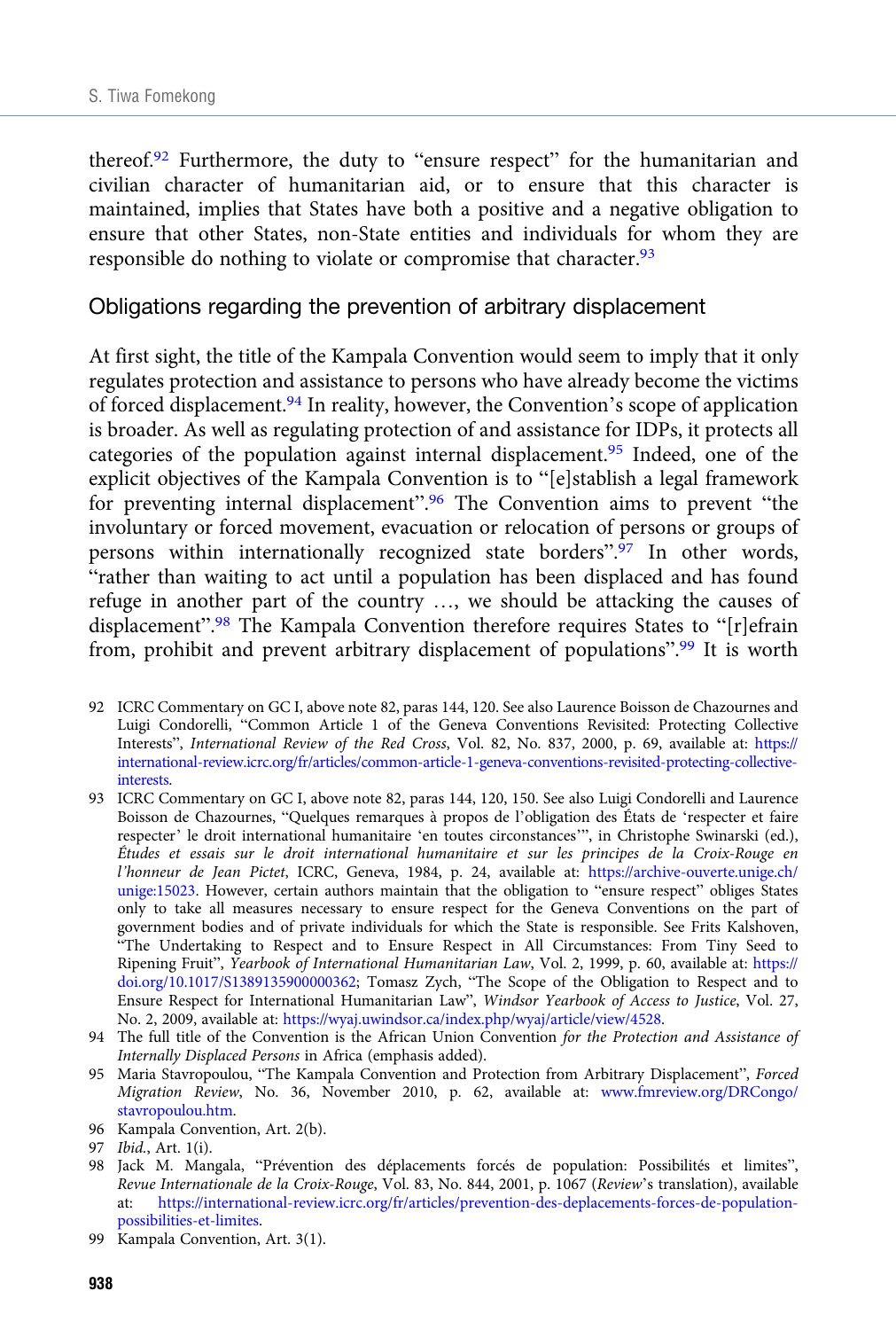noting that the word "populations" used in this provision is not defined in any way that might limit its scope. One may therefore conclude that the protection that this provision offers covers all populations, without exception, and hence applies to IDP host communities. In particular, this implies anticipating forced displacement by taking the measures necessary to prevent its occurrence. In the specific case of IDP host communities, the aim is to reduce or limit existing internal displacement, by taking measures to prevent host communities being forced to move for whatever reason.

The Kampala Convention imposes an obligation similar to that mentioned above on armed groups. Article  $7(5)(a)$  prohibits armed groups from "[c]arrying out arbitrary displacement"; this means that – like any other category of the population – IDP host communities must not be subjected to arbitrary displacement. Furthermore, the Convention confers upon each member of such a community the individual right to protection against arbitrary displacement.<sup>100</sup> This is described as including (but not being limited to):

- a. Displacement based on policies of racial discrimination or other similar practices aimed at/or resulting in altering the ethnic, religious or racial composition of the population;
- b. Individual or mass displacement of civilians in situations of armed conflict, unless the security of the civilians involved or imperative military reasons so demand, in accordance with international humanitarian law;
- c. Displacement intentionally used as a method of warfare or due to other violations of international humanitarian law in situations of armed conflict;
- d. Displacement caused by generalized violence or violations of human rights;
- e. Displacement as a result of harmful practices;
- f. Forced evacuations in cases of natural or human made disasters or other causes if the evacuations are not required by the safety and health of those affected;
- g. Displacement used as a collective punishment;
- h. Displacement caused by any act, event, factor, or phenomenon of comparable gravity to all of the above and which is not justified under international law, including human rights and international humanitarian law.<sup>101</sup>

The above provisions are, to a certain extent, a reaffirmation of IHL. In particular, they reaffirm the provisions of both treaty and customary IHL, which stipulate that "[t]he displacement of the civilian population shall not be ordered for reasons related to the conflict unless the security of the civilians involved or imperative military reasons so demand".<sup>102</sup> However, the Kampala Convention does not merely reaffirm this legal principle; it takes it a step further. Firstly, to be considered "forced" within the meaning of IHL – and hence prohibited – displacement of the civilian population has to have been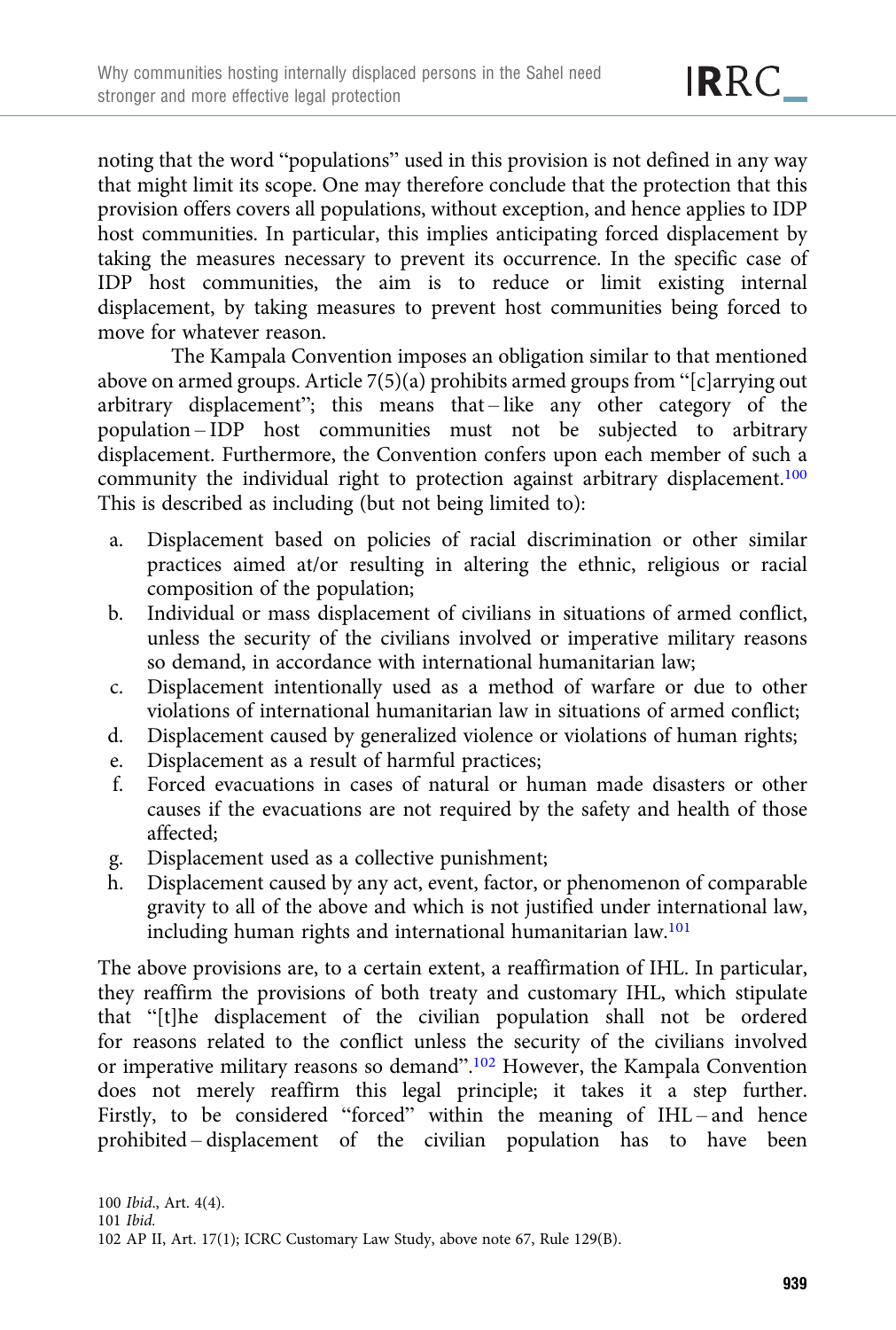"ordered".<sup>103</sup> The Kampala Convention, however, prohibits a wider range of types of forced displacement, whether ordered or not. It prohibits arbitrary displacement, defining the concept in non-exhaustive terms. The fact that the Kampala Convention includes such a non-exhaustive list of acts that are deemed to be prohibited forms of displacement limits the scope for divergent interpretations. This in turn may facilitate achievement of the objectives of the provision prohibiting arbitrary displacement.

Furthermore, whereas IHL simply prohibits States from carrying out forced displacement, the Kampala Convention goes further by requiring States to take the measures necessary to "prohibit" and "prevent" such displacement.<sup>104</sup> This implies that it is not sufficient for States simply to abstain from creating situations that could lead to arbitrary displacement. They must also take the measures necessary to ensure that persons under their responsibility do not cause or create situations that could lead to such displacement. The Convention stipulates that "States Parties shall declare as offences punishable by law acts of arbitrary displacement that amount to genocide, war crimes or crimes against humanity".<sup>105</sup> They must also take the measures necessary to ensure the "accountability of non-State actors[106] … for acts of arbitrary displacement or complicity in such acts".<sup>107</sup> Expressing this provision in such explicit terms is important, given that the activities of multinationals, private military and security companies and non-State actors involved in exploring and exploiting Africa's natural and economic resources have caused – and continue to cause – many instances of arbitrary displacement, and host communities are among those displaced.108 The aim here is to dissuade these entities from causing arbitrary displacement, or to ensure that they do not go unpunished if they do so.

- 104 Kampala Convention, Art. 3(1)(a).
- 105 Ibid., Art. 4(6).
- 106 Article 1(n) of the Kampala Convention defines "non-State actors" as private actors who are not public officials of the State, including non-State armed groups, and whose acts cannot be officially attributed to the State.
- 107 Ibid., Art. 3(1)(i).

108 For examples, see UN Security Council, Final Report of the Panel of Experts on the Illegal Exploitation of Natural Resources and Other Forms of Wealth of the Democratic Republic of the Congo, UN Doc. S/2002/ 1146, 16 October 2002, available at: [https://undocs.org/S/2002/1146;](https://undocs.org/S/2002/1146) Özden Melik, Transnational Corporations' Impunity, CETIM, 2016, pp. 44–62, available at: [www.cetim.ch/product/transnational](https://www.cetim.ch/product/transnational-corporations-impunity/)[corporations-impunity/;](https://www.cetim.ch/product/transnational-corporations-impunity/) Daniëlla Dam-de Jong, International Law and Governance of Natural Resources in Conflict and Post-Conflict Situations, Cambridge University Press, Cambridge, 2015, pp. 1–30.

<sup>103</sup> See Carlyn Carey, "Internal Displacement: Is Prevention through Accountability Possible? A Kosovo Case Study", American University Law Review, Vol. 49, No. 1, 1999, p. 267, available at: [https://digitalcommons.](https://digitalcommons.wcl.american.edu/aulr/vol49/iss1/4/) [wcl.american.edu/aulr/vol49/iss1/4/.](https://digitalcommons.wcl.american.edu/aulr/vol49/iss1/4/) For a somewhat opposing viewpoint, see Jan Willms, "Without Order, Anything Goes? The Prohibition of Forced Displacement in Non-International Armed Conflict", International Review of the Red Cross, Vol. 91, No. 875, 2009, available at: [https://](https://international-review.icrc.org/articles/without-order-anything-goes-prohibition-forced-displacement-non-international-armed) [international-review.icrc.org/articles/without-order-anything-goes-prohibition-forced-displacement](https://international-review.icrc.org/articles/without-order-anything-goes-prohibition-forced-displacement-non-international-armed)[non-international-armed](https://international-review.icrc.org/articles/without-order-anything-goes-prohibition-forced-displacement-non-international-armed). According to Willms, an interpretation based on the objectives of AP II would allow one to argue that IHL prohibits forced displacement regardless of whether it is ordered. She maintains that requiring an order to have been issued could encourage States to use indirect forms of coercion to displace the civilian population. Be that as it may, the corresponding provision of the Kampala Convention, which makes no reference to an order, is much less open to differing interpretations.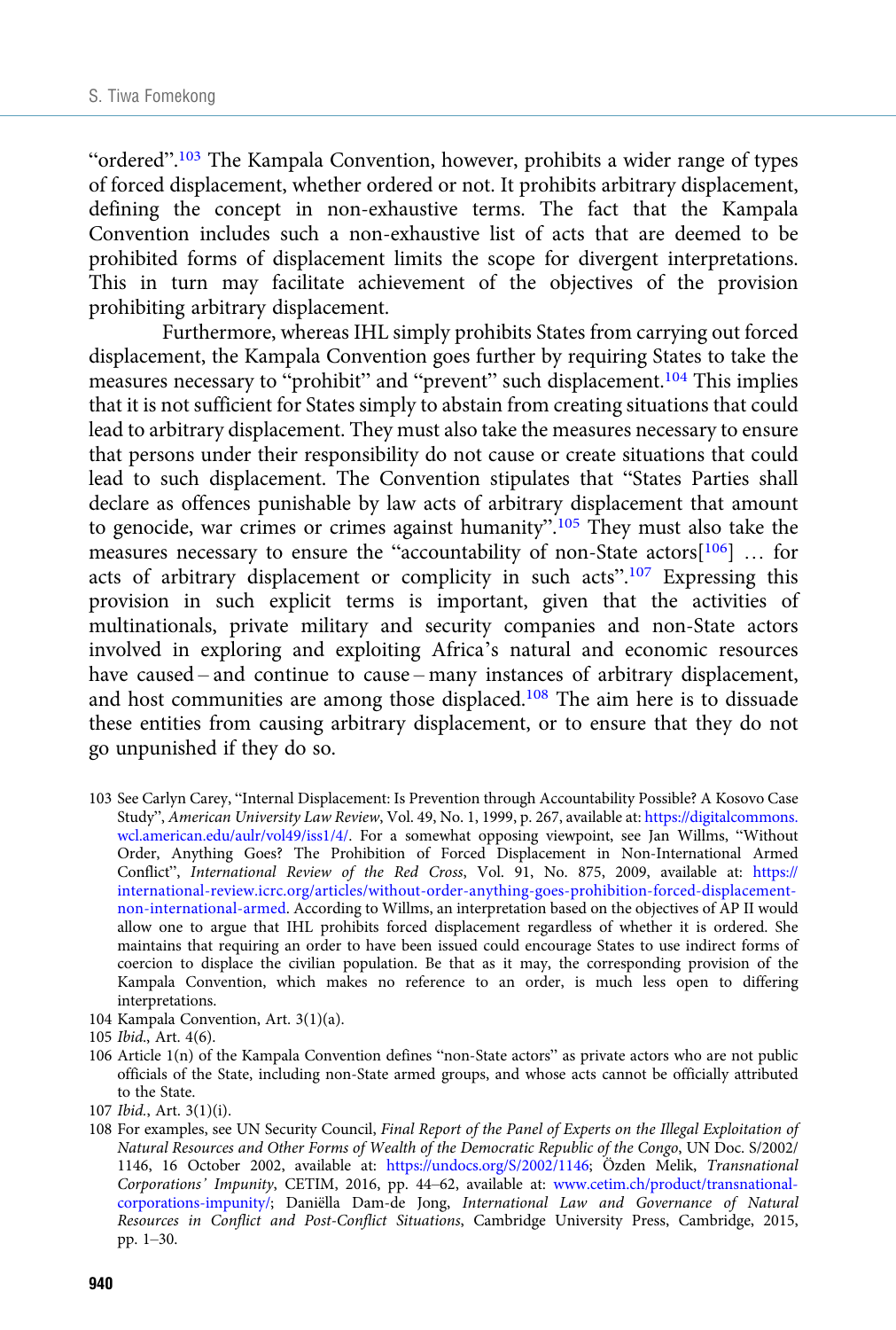The Kampala Convention stipulates that "States Parties shall respect and ensure respect for their obligations under international law, including human rights and humanitarian law, so as to prevent and avoid conditions that might lead to the arbitrary displacement of persons".<sup>109</sup> It is generally accepted today that breaches of IHRL and IHL are the most frequent cause of internal displacement, especially during armed conflict.<sup>110</sup> If all parties to armed conflict obeyed the fundamental rules of IHL and IHRL, most arbitrary displacement could be avoided.111 The Kampala Convention takes this into account by citing respect for the rules set out in those bodies of law as one means of preventing the displacement of populations, including IDP host communities. We shall return to this point later.

The Kampala Convention also requires States to "devise early warning systems, in the context of the continental early warning system, in areas of potential displacement".<sup>112</sup> This involves setting up observation mechanisms to identify areas in which there is a perceptible risk of displacement, monitoring those areas and warning the authorities responsible, so that measures can be taken to prevent displacement.<sup>113</sup> The purpose is to anticipate arbitrary displacement, or to minimize the risk of it occurring. As mentioned above, mass IDP flows can render host communities vulnerable and therefore lead to their

112 Kampala Convention, Art. 5(5).

<sup>109</sup> Kampala Convention, Art. 4(1).

<sup>110</sup> See Valérie Amos, "Preventing Displacement", Forced Migration Review, No. 41, December 2012, available at: [www.fmreview.org/preventing/amos;](https://www.fmreview.org/preventing/amos) Cédric Cotter, Displacement in Times of Armed Conflict: How International Humanitarian Law Protects in War, and Why it Matters, ICRC, Geneva, 2019, p. 14, available at: [https://shop.icrc.org/displacement-in-times-of-armed-conflict-how](https://shop.icrc.org/displacement-in-times-of-armed-conflict-how-international-humanitarian-law-protects-in-war-and-why-it-matters-pdf-en.html)[international-humanitarian-law-protects-in-war-and-why-it-matters-pdf-en.html.](https://shop.icrc.org/displacement-in-times-of-armed-conflict-how-international-humanitarian-law-protects-in-war-and-why-it-matters-pdf-en.html) For studies of specific cases, see Agnès de Geoffroy, "Fleeing War and Relocating to the Urban Fringe – Issues and Actors: The Cases of Khartoum and Bogotá", International Review of the Red Cross, Vol. 91, No. 875, 2009, available at: [https://international-review.icrc.org/articles/fleeing-war-and-relocating-urban-fringe-issues](https://international-review.icrc.org/articles/fleeing-war-and-relocating-urban-fringe-issues-and-actors-cases-khartoum-and-bogota)[and-actors-cases-khartoum-and-bogota;](https://international-review.icrc.org/articles/fleeing-war-and-relocating-urban-fringe-issues-and-actors-cases-khartoum-and-bogota) Nancy Lozano-Gracia, Gianfranco Piras, Ana Maria Ibáñez and Geoffrey J. D. Hewings, "The Journey to Safety: Conflict-Driven Migration Flows in Colombia", International Regional Science Review, Vol. 33, No. 2, 2009, available at: [https://journals.sagepub.com/](https://journals.sagepub.com/doi/10.1177/0160017609336998) [doi/10.1177/0160017609336998](https://journals.sagepub.com/doi/10.1177/0160017609336998); Marisa O. Ensor, "Displaced Girlhood: Gendered Dimensions of Coping and Social Change among Conflict-Affected South Sudanese Youth", Refuge, Vol. 30, No. 1, 2014, available at: [https://refuge.journals.yorku.ca/index.php/refuge/article/view/38599;](https://refuge.journals.yorku.ca/index.php/refuge/article/view/38599) Gil Loescher, James Milner, Edward Newman and Gary Troeller (eds), Protracted Refugee Situations: Political, Human Rights and Security Implications, United Nations University Press, 2008, available at: [https://](https://digitallibrary.un.org/record/646997?ln=en) [digitallibrary.un.org/record/646997?ln=en](https://digitallibrary.un.org/record/646997?ln=en); Sean Healy and Sandrine Tiller, "Be Near a Road: Humanitarian Practice and Displaced Persons in North Kivu", Refugee Survey Quarterly, Vol. 35, No. 2, 2016, available at: <https://academic.oup.com/rsq/article-abstract/35/2/56/2223323>; Kateryna Ivashchenko-Stadnik, The Impact of the Current Military Conflict on Migration and Mobility in Ukraine, Robert Schuman Centre for Advanced Studies, Research Paper No. RSCAS 2015/15, 2015, available at: <https://cadmus.eui.eu/handle/1814/34804>; Patricia Weiss Fagen, Refugees and IDPs after Conflict: Why They Do Not Go Home, United States Institute of Peace, Special Report No. 268, April 2011, available at: [www.usip.org/publications/2011/04/refugees-and-idps-after-conflict.](https://www.usip.org/publications/2011/04/refugees-and-idps-after-conflict)

<sup>111</sup> Jakob Kellenberger, "Root Causes and Prevention of Internal Displacement: The ICRC Perspective", statement given to the Special Summit on Refugees, Returnees and IDPs in Africa, Kampala, 23 October 2009, available at: [www.icrc.org/en/doc/resources/documents/statement/displacement](https://www.icrc.org/en/doc/resources/documents/statement/displacement-statement-231009.htm)[statement-231009.htm;](https://www.icrc.org/en/doc/resources/documents/statement/displacement-statement-231009.htm) ICRC, Strengthening Legal Protection for Victims of Armed Conflicts, Geneva, 2011, p. 22, available at: [www.icrc.org/en/doc/resources/documents/report/31-international-conference](https://www.icrc.org/en/doc/resources/documents/report/31-international-conference-strengthening-ihl-report-2011-10-31.htm)[strengthening-ihl-report-2011-10-31.htm](https://www.icrc.org/en/doc/resources/documents/report/31-international-conference-strengthening-ihl-report-2011-10-31.htm).

<sup>113</sup> See Brookings Institution and University of Bern, above note 46, pp. 24, 54–58.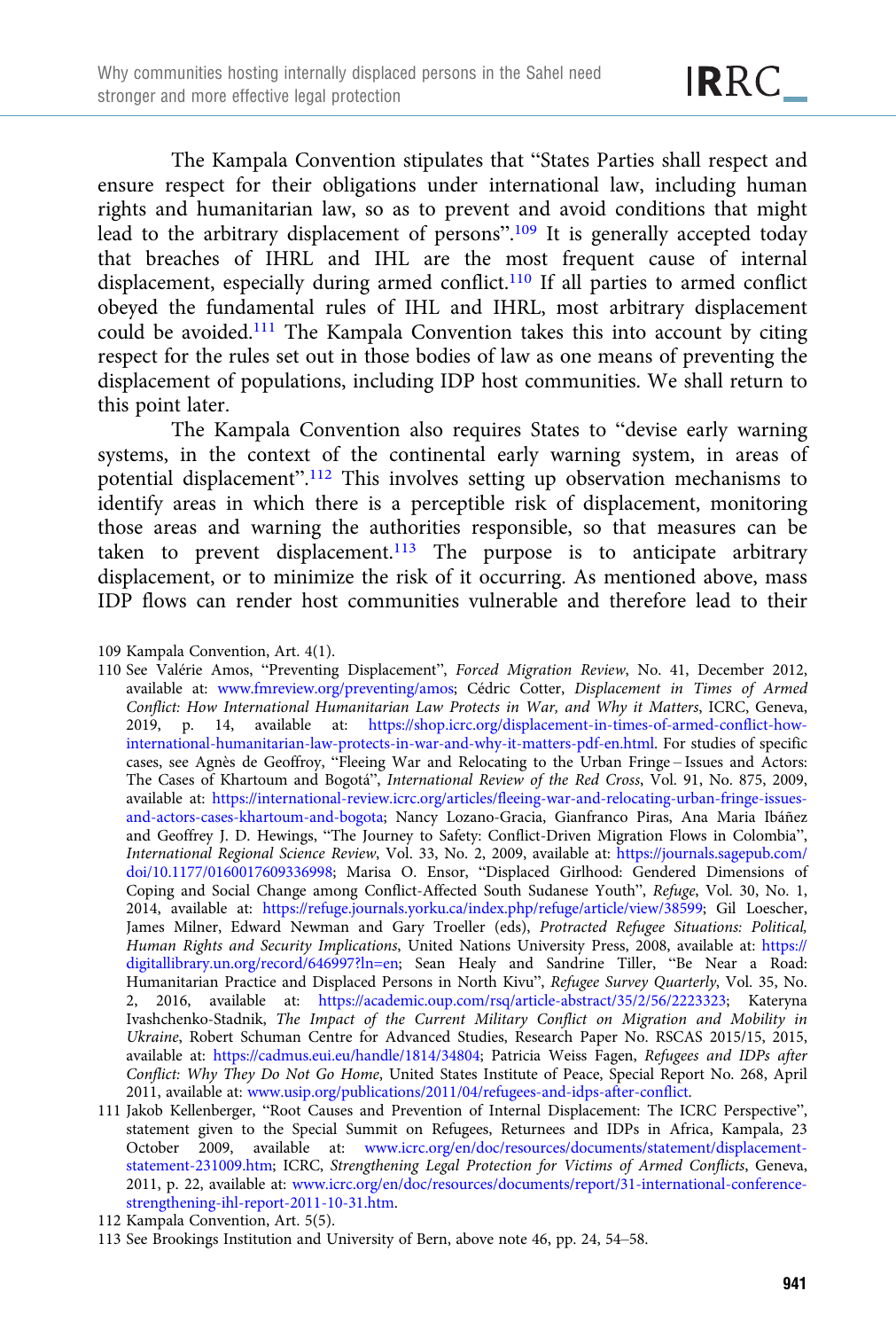becoming displaced themselves. Furthermore, those communities are not always safe from violence and abuse that may lead to their forced displacement. Early warning systems must therefore be set up within host communities, to ensure that they are not also forced to flee.

From the above, we can see that IDP host communities in the Sahel are covered by a protection regime that is satisfactory overall. Respect for and implementation of the protective measures for which that regime provides would resolve some of the major humanitarian challenges that the region is facing.

# The benefits of respecting the protection to which IDP host communities are entitled

Respecting the protection that the above legal provisions confer on IDP host communities would have major advantages. In practice, implementation of those rules in the Sahel region is encountering numerous major challenges, and these are preventing the full realization of those advantages. However, these challenges are not insurmountable.

#### Strengthening the resilience of IDPs and their host communities

Respecting and implementing the protections to which IDP host communities are entitled strengthens not only their resilience but also that of the IDPs they are hosting. As mentioned above, IDPs depend heavily on host communities for their survival, for access to basic necessities and for access to land. Responding to the needs of host communities allows them to both continue providing for themselves and to help the IDPs they are hosting.114 Strengthening the protection and assistance provided to IDP host communities hence increases their ability to help reduce the vulnerability of IDPs. Furthermore, where resources are scarce, protecting and assisting host communities would make a major contribution to providing them with the capacity to help IDPs and would hence reduce the burden on the Sahelian countries and the humanitarian organizations operating in the region, if only to a limited degree.

In practice, however, IDP host communities in the Sahel are insufficiently protected, which is limiting their resilience and that of the IDPs they are hosting. Humanitarian aid often seems to be focused on the needs of IDPs in camps and other official sites,<sup>115</sup> at the expense of host communities, which are also in

<sup>114</sup> See ICRC, above note 29, p. 49.

<sup>115</sup> See Elise Shea and Marie-Françoise Sitnam, Renforcement de la redevabilité envers les populations affectées: Burkina Faso, Ground Truth Solutions, H2H Network and OCHA, November 2020, pp. 6–7, 22, available at: [www.humanitarianresponse.info/en/operations/burkina-faso/document/burkina-faso-renforcement](https://www.humanitarianresponse.info/en/operations/burkina-faso/document/burkina-faso-renforcement-de-la-redevabilit%C3%A9-envers-les-populations)[de-la-redevabilit%C3%A9-envers-les-populations;](https://www.humanitarianresponse.info/en/operations/burkina-faso/document/burkina-faso-renforcement-de-la-redevabilit%C3%A9-envers-les-populations) UNHCR, Rapport final: Consultations avec les personnes déplacées internes et les communautés hôtes au nom du Panel de haut niveau sur le déplacement interne, September 2020, available at: [www.sheltercluster.org/burkina-faso/documents/](https://www.sheltercluster.org/burkina-faso/documents/consultations-avec-les-personnes-deplacees-internes-et-les-communautes-hotes) [consultations-avec-les-personnes-deplacees-internes-et-les-communautes-hotes.](https://www.sheltercluster.org/burkina-faso/documents/consultations-avec-les-personnes-deplacees-internes-et-les-communautes-hotes)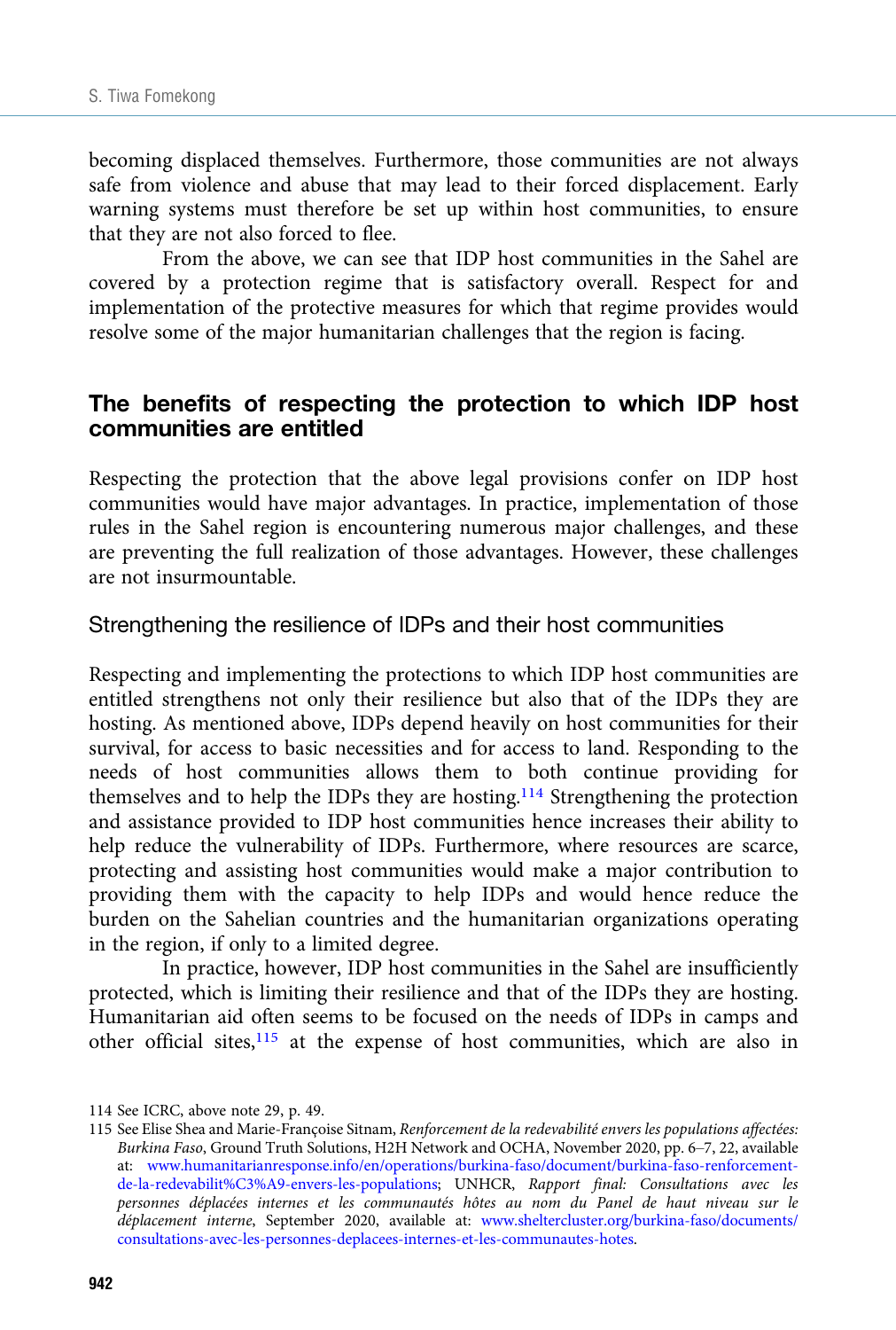desperate need of such support. This access to assistance explains why IDPs sometimes prefer to move into the camps.<sup>116</sup> But IDP camps – while important – are not ideal when it comes to promoting sustainable solutions. Apart from the fact that they divert the attention of the international community from the needs of other communities affected by internal displacement, $117$  studies show that IDPs living in camps seem to be trapped in poverty, because they are less able to develop their social networks and find economic opportunities.<sup>118</sup> In some contexts, it has become clear that IDPs feel safer with host families or when they are directly integrated into the community than they do in a camp.<sup>119</sup> One can therefore argue that "[p]roviding assistance mainly through camps undermines traditional coping mechanisms that can provide safer and more effective aid, and effectively limits the choices available to displaced people".<sup>120</sup>

Several factors explain the fact that insufficient attention has been paid to the needs of host communities in the Sahel. Firstly, there is the absence of national legislation or policies that give due consideration to the needs of these communities in certain countries of the region. Niger is the only Sahelian country that has a law devoted specifically to internal displacement: Law No. 2018-74 of 10 December 2018 on the Protection and Assistance of Internally Displaced Persons. That law does take proper account of the needs of IDP host communities,<sup>121</sup> as required by the Kampala Convention. Unfortunately, however, the term "host community" (communauté d'accueil) has a somewhat restrictive scope under this law, as it does not cover host communities where IDP camps are located.<sup>122</sup> Mali drew up a National Strategy for the Management of Internally Displaced and Repatriated Persons<sup>123</sup> covering the period 2015–17, but that policy contained no provisions specifically aimed at defending the interests of host communities. Burkina Faso has enacted Law No. 012-2014/AN on the Prevention and Management of Risks, Humanitarian Crises and Disasters, which constitutes the principal legal framework concerning internal displacement in Burkina Faso but makes no reference to host communities. This situation hardly ensures optimum visibility for host communities within the legal regime applicable to forced displacement, nor does it ensure a great degree of legal predictability or security as a basis for addressing the needs of these communities in a systematic fashion.

Legislation that takes into account the interests of host communities, and the specific nature of the challenges they face, would not only increase the

- 119 A. Davies, above note 2, p. 10.
- 120 K. Haver, above note 2, p. 5.
- 121 See Law No. 2018-74, above note 5, Arts 2(6), 17, 21.
- 122 Ibid., Art. 2(6). See the introduction to this article for details.
- 123 Ministère de la Solidarité, de l'Action Humanitaire et de la Reconstruction du Nord, Mali: Stratégie nationale de gestion des personnes déplacées internes et des rapatriés (2015-2017) (et Plan d'actions), May 2015, available at: [www.refworld.org/docid/5b3f40a24.html.](https://www.refworld.org/docid/5b3f40a24.html)

<sup>116</sup> See E. Shea and M.-F. Sitnam, above note 115, pp. 16 ff.

<sup>117</sup> ICRC, Internal Displacement in Armed Conflict: Facing Up to the Challenges, Geneva, November 2009, p. 12, available at: [https://shop.icrc.org/internal-displacement-in-armed-conflict-facing-up-to-the](https://shop.icrc.org/internal-displacement-in-armed-conflict-facing-up-to-the-challenges-pdf-en.html)[challenges-pdf-en.html](https://shop.icrc.org/internal-displacement-in-armed-conflict-facing-up-to-the-challenges-pdf-en.html).

<sup>118</sup> S. McDowell, above note 34, p. 22; K. Haver, above note 2, pp. 16–22; A. Davies, above note 2, p. 10.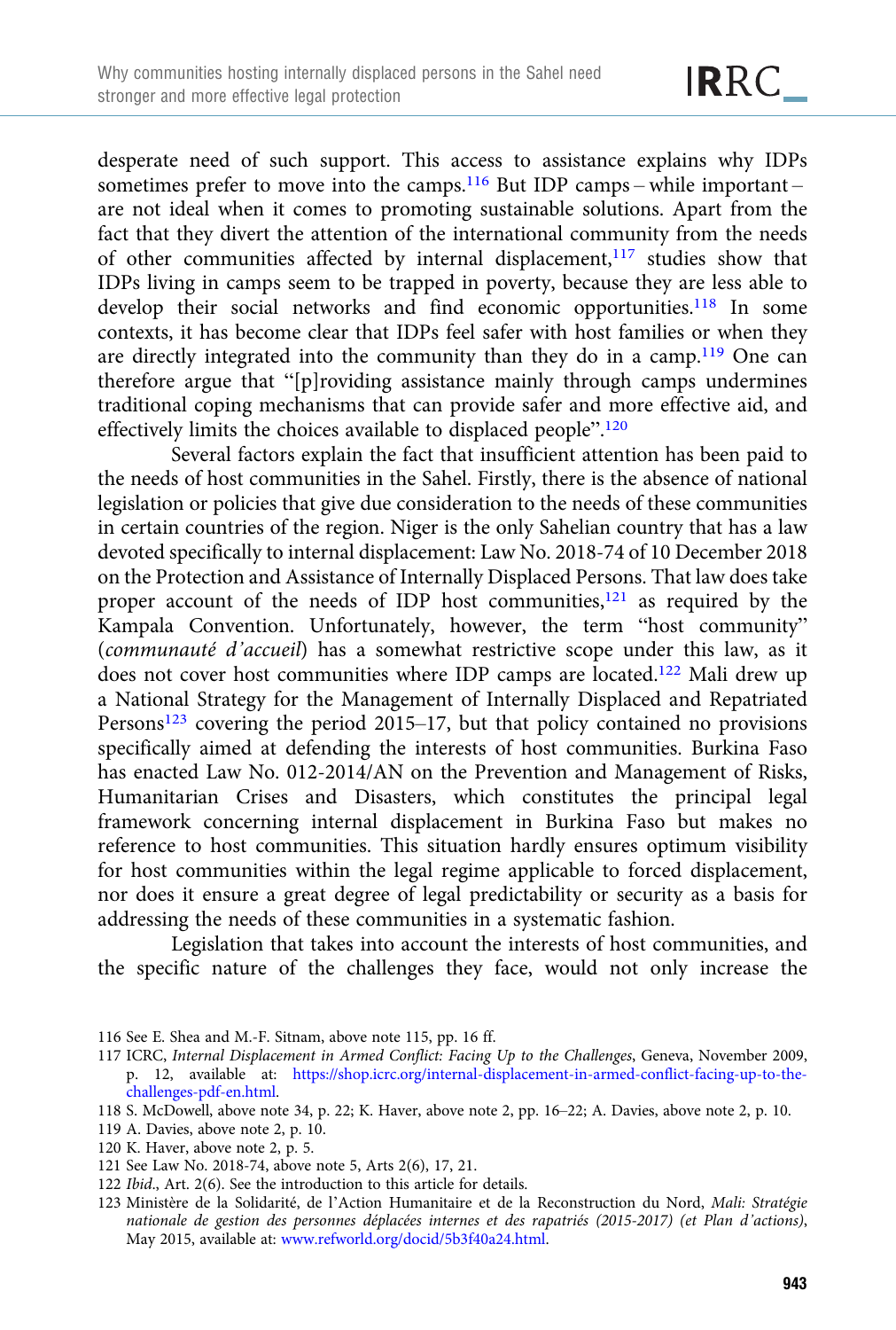chances of their needs being explicitly taken into account during the planning and implementation of responses to internal displacement, but would also strengthen confidence in the measures taken. It is therefore important that those States which have not yet done so take the steps necessary to include the provisions of the Kampala Convention in their domestic legislation, including the provisions concerning host communities. In 2018, Mali began drafting a law on protection and assistance for persons displaced within the country, but that process is not yet complete. However, the fact that the draft already takes sufficient account of the needs of IDP host communities is to be welcomed.124 It is to be hoped that the final version will maintain or even strengthen the protection of host communities that the current draft contains. Burkina Faso should follow the examples of Niger and Mali by adopting domestic legislation on internal displacement that includes all the requirements of the Kampala Convention regarding host communities. In the absence of such legislation, it might be possible to revise Law No. 012-2014/AN mentioned above, so that it offers a more specific and appropriate response to internal displacement in that country. The AU Model Law could be useful in such an endeavour. It would also be possible to call on the expertise of international organizations specialized in this field, such as the Internal Displacement Monitoring Centre (IDMC), the Norwegian Refugee Council (NRC) and the Office of the UN High Commissioner for Refugees (UNHCR), which have already helped States draft laws and policies on internal displacement.<sup>125</sup>

The Sahelian countries lack the resources and the means to carry out regular, exhaustive assessments of the needs of IDPs and their host communities.126 Humanitarian organizations willing and able to carry out such assessments are generally hampered by the chronic lack of security in these countries.127 The result is that the needs of populations that have suffered forced displacement are rarely analyzed in anything approaching a comprehensive manner.<sup>128</sup> When such

- 124 Republic of Mali, Avant-projet de loi portant protection et assistance aux personnes déplacées internes en République du Mali, 30 August 2019, Arts 2(5), 21(1), 28, available at: [www.humanitarianresponse.](https://www.humanitarianresponse.info/sites/www.humanitarianresponse.info/files/documents/files/mali_-_avant-projet_de_loi_sur_la_protection_et_lassistance_des_pdis_-_revision_finale_-_30_aout_2019.pdf) [info/sites/www.humanitarianresponse.info/files/documents/files/mali\\_-\\_avant-projet\\_de\\_loi\\_sur\\_la\\_](https://www.humanitarianresponse.info/sites/www.humanitarianresponse.info/files/documents/files/mali_-_avant-projet_de_loi_sur_la_protection_et_lassistance_des_pdis_-_revision_finale_-_30_aout_2019.pdf) [protection\\_et\\_lassistance\\_des\\_pdis\\_-\\_revision\\_finale\\_-\\_30\\_aout\\_2019.pdf.](https://www.humanitarianresponse.info/sites/www.humanitarianresponse.info/files/documents/files/mali_-_avant-projet_de_loi_sur_la_protection_et_lassistance_des_pdis_-_revision_finale_-_30_aout_2019.pdf)
- 125 See IDMC and NRC, A Review of the Normative Framework in Kenya relating to the Protection of IDPs, Geneva, August 2015, available at: [www.internal-displacement.org/publications/a-review-of-the](https://www.internal-displacement.org/publications/a-review-of-the-normative-framework-in-kenya-relating-to-the-protection-of-idps)[normative-framework-in-kenya-relating-to-the-protection-of-idps](https://www.internal-displacement.org/publications/a-review-of-the-normative-framework-in-kenya-relating-to-the-protection-of-idps); IDMC and NRC, Applying the Kampala Convention in the Context of Zimbabwe, Geneva, February 2015, available at: [www.internal](https://www.internal-displacement.org/publications/applying-the-kampala-convention-in-the-context-of-zimbabwe)[displacement.org/publications/applying-the-kampala-convention-in-the-context-of-zimbabwe;](https://www.internal-displacement.org/publications/applying-the-kampala-convention-in-the-context-of-zimbabwe) IDMC and NRC, Domesticating the Kampala Convention: Law and Policy Making, Geneva, July 2014, pp. 28– 32, available at: [www.internal-displacement.org/publications/domesticating-the-kampala-convention](https://www.internal-displacement.org/publications/domesticating-the-kampala-convention-law-and-policy-making)[law-and-policy-making](https://www.internal-displacement.org/publications/domesticating-the-kampala-convention-law-and-policy-making) (regarding support for the process within Liberia of ratifying and implementing the Kampala Convention).
- 126 See Clémentine André, "Expert Opinion: Why More Data is Needed to Unveil the True Scale of the Displacement Crises in Burkina Faso and Cameroon", IDMC, April 2020, available at: [www.internal](https://www.internal-displacement.org/expert-opinion/why-more-data-is-needed-to-unveil-the-true-scale-of-the-displacement-crises-in)[displacement.org/expert-opinion/why-more-data-is-needed-to-unveil-the-true-scale-of-the-displacement](https://www.internal-displacement.org/expert-opinion/why-more-data-is-needed-to-unveil-the-true-scale-of-the-displacement-crises-in)[crises-in;](https://www.internal-displacement.org/expert-opinion/why-more-data-is-needed-to-unveil-the-true-scale-of-the-displacement-crises-in) A. Bilak, above note 3, pp. 41–43; ACAPS, above note 15, p. 5.
- 127 C. André, above note 126.
- 128 For instance, the report Profilage des personnes déplacées internes, région du Sahel, province du Soum (UNHCR Burkina Faso, above note 8), which was produced following a needs assessment conducted between 20 December 2018 and 14 January 2019, only covers the needs of IDPs, although it does give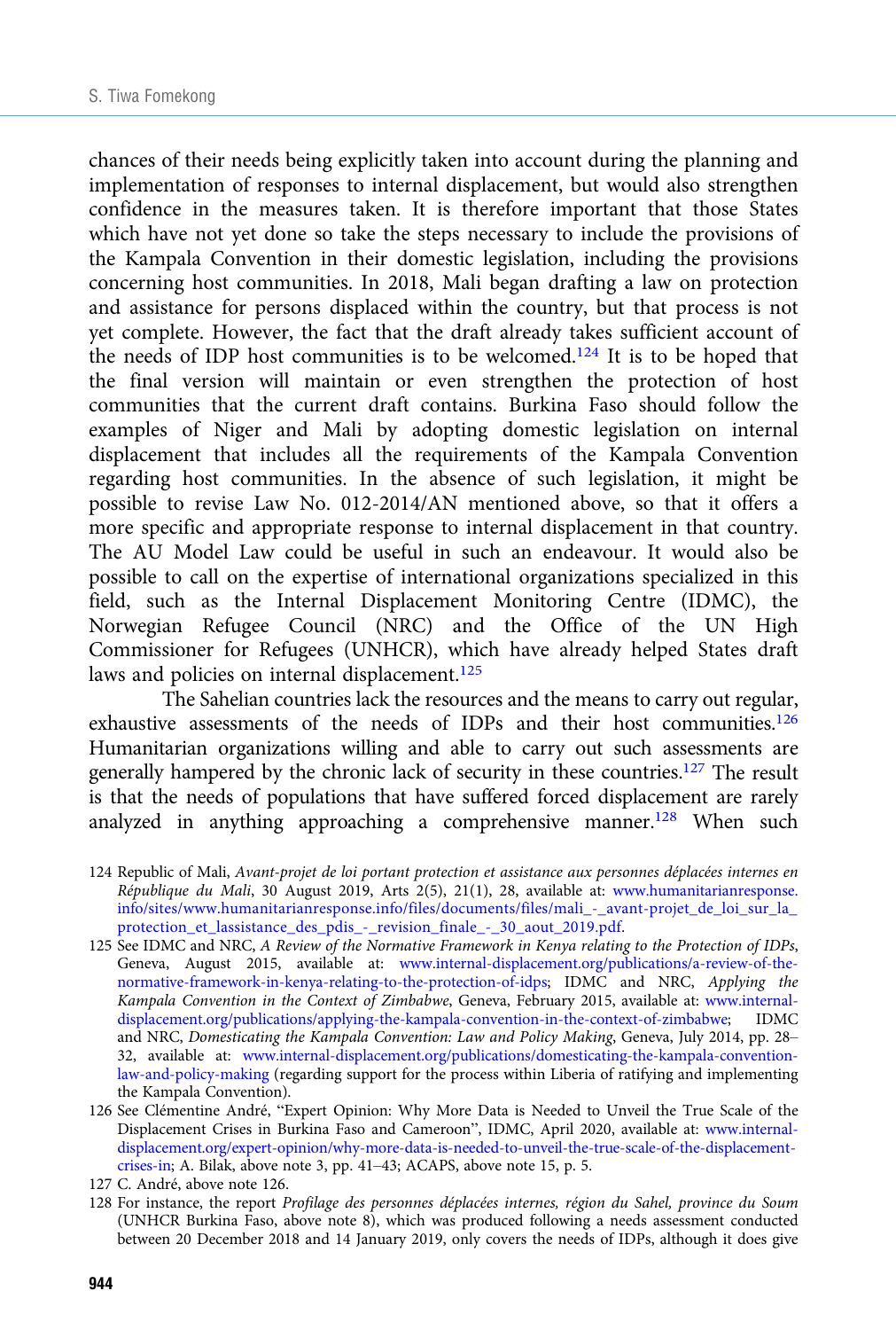assessments are carried out, they generally seem to focus on the needs of IDPs in camps or at other official sites<sup>129</sup> – but the needs of IDPs living with host families, and those of host communities, are no less acute. Observers point out that the official camps, with their massive populations, are only the tip of the iceberg. Needs are often more acute outside those camps, especially in host communities, where local residents – often facing difficulties themselves – are providing food and shelter for the majority of the displaced persons.<sup>130</sup> A complete and up-to-date assessment of the needs of all populations affected by forced displacement – including host communities – is essential in order to make the right decisions and mobilize the resources needed to respond appropriately.

Humanitarian access remains difficult and very limited in the Sahel, because of the lack of security, the presence of explosive remnants of war and improvised explosive devices, and attacks on humanitarians and armed/security forces. In 2020, for example, 318 security incidents were reported in Niger alone, including vehicle hijackings, robberies, attacks on humanitarian workers and kidnappings.<sup>131</sup> Similar incidents have occurred in Burkina Faso and Mali.<sup>132</sup> Increasing violence, curfews and the prohibition of certain practical means of transport, such as motorbikes, are reducing humanitarian access still further.133 Weapon bearers in the field must comply with the international laws to which they are subject regarding safe and unhindered humanitarian access to populations in need.134 For those populations, this is a matter of survival. In zones where it is difficult for them to operate, certain international organizations have drawn up agreements with local NGOs that have greater proximity and better access to the population and can carry out humanitarian activities on their behalf.135 This approach, which makes it possible to overcome

130 ICRC, above note 117, p. 4. See also F. Z. Giustiniani, above note 61, p. 365.

the percentages of IDPs living with host families and in other accommodation. This is also the case with the report Profilage des personnes déplacées internes dans la commune de Djibo, province du Soum, région du Sahel (UNHCR Burkina Faso, above note 19). See also Direction Nationale du Développement Social (Mali), International Organization for Migration (IOM) and UNHCR, Mali-rapport de déplacement (avril 2020), Displacement Tracking Matrix (DTM), April 2020 (Mali DTM Report), available at: <https://dtm.iom.int/reports/mali-%E2%80%94-rapport-de-d%C3%A9placement-avril-2020>.

<sup>129</sup> See Mali Protection Cluster, Travailler ensemble pour la protection des personnes déplacées internes (PDI) au Mali, 2018, available at: [https://reliefweb.int/report/mali/travailler-ensemble-pour-la-protection-des](https://reliefweb.int/report/mali/travailler-ensemble-pour-la-protection-des-personnes-d-plac-es-internes-pdi-au-mali)[personnes-d-plac-es-internes-pdi-au-mali.](https://reliefweb.int/report/mali/travailler-ensemble-pour-la-protection-des-personnes-d-plac-es-internes-pdi-au-mali) That document sets out the main achievements of the Protection Cluster, which consists of fifty-one member organizations (four linked to the Malian government, nine civil society organizations, twenty-nine NGOs and nine UN agencies) plus thirteen observers and donors. It makes no mention of any measures specifically aimed at host communities.

<sup>131</sup> OCHA, above note 14, pp. 10–11, 22; ACAPS, Humanitarian Access Overview, March 2018, available at: [www.acaps.org/sites/acaps/files/products/files/humanitarian\\_access\\_overview\\_march\\_2018\\_acaps.pdf.](https://www.acaps.org/sites/acaps/files/products/files/humanitarian_access_overview_march_2018_acaps.pdf)

<sup>132</sup> ACAPS, above note 131.

<sup>133</sup> Ibid.

<sup>134</sup> See, for example, Kampala Convention, Art. 5(7) and 5(10) concerning States, and Art. 7(5)( $g$ -h) concerning non-State armed groups.

<sup>135</sup> For details regarding this approach, see Fidèle Bakyono, "Diagnostic et analyse des stratégies d'intervention des organisations humanitaires dans les zones à risque terroristes: Cas des régions du Sahel, de l'Est, du Centre-Nord et de la Boucle du Mouhoun au Burkina Faso", master's diss., Université Laval, Quebec, 2021, pp. 65–67, 75–77, available at: [https://corpus.ulaval.ca/jspui/handle/20.](https://corpus.ulaval.ca/jspui/handle/20.500.11794/68551) [500.11794/68551.](https://corpus.ulaval.ca/jspui/handle/20.500.11794/68551)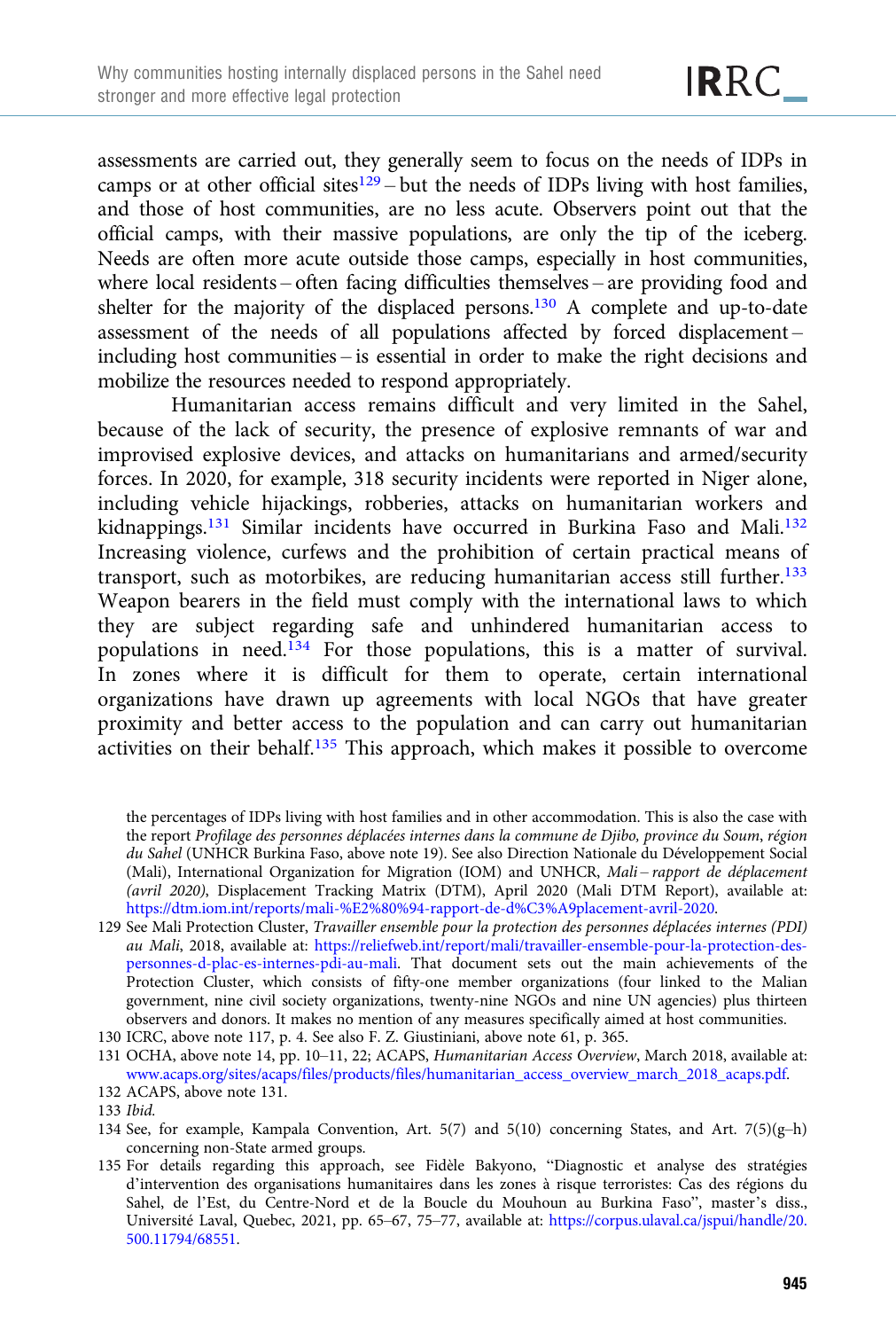access problems (at least to some extent), should be encouraged and placed on a more permanent footing. Because they are closer to the population, both geographically and culturally, local organizations have a better understanding of humanitarian issues in the field.<sup>136</sup> Drawing on their knowledge, experience and legitimacy can enhance the effectiveness of international humanitarian organizations. When local and international entities work together, they can significantly increase the survival capacity of vulnerable communities.<sup>137</sup>

Furthermore, the arrival and persistence of the COVID–19 pandemic have intensified needs in the Sahel, which were already increasing. The pandemic is seriously affecting fragile communities in Burkina Faso, Mali and Niger, which were already facing weak governance, deficient infrastructure, a shortage of resources and a lack of humanitarian funding.138 COVID lockdowns and border restrictions have immobilized economies, disrupted food supply chains and caused problems for humanitarian organizations, which have had to find new ways of reaching people in need.<sup>139</sup> Restrictions continue to affect the means of survival and the food security of many communities.<sup>140</sup> In April 2020, the African agriculture ministers, acting under the auspices of the AU and the UN Food and Agriculture Organization, drew up the Declaration on Food Security and Nutrition during the COVID-19 Pandemic, in which they committed themselves to "[w]orking with food and agriculture system traders and transporters, and officials in other sectors and local governments to resolve any bottlenecks affecting the safe movement, transport and marketing of essential people, goods and services in the system".<sup>141</sup> Despite this, several reports from NGOs working in these three countries reveal that the authorities very frequently force large numbers of trucks carrying food to wait at borders for several days,

- 136 Casey Barrs, "Preparing for Self-Preservation", Forced Migration Review, No. 53, October 2016, available at: [www.fmreview.org/community-protection/barrs](https://www.fmreview.org/community-protection/barrs); K. Haver, above note 2, p. 30; Simran Singh and Jessie Thomson, "Building Forward: Localization and Decolonization of Aid", CARE, 10 February 2021, available at: <https://care.ca/2021/02/building-forward-localization-and-decolonization-of-aid/>.
- 137 C. Barrs, above note 136, p. 64; K. Haver, above note 2, p. 30.
- 138 See, for example, AU and United Nations Development Programme, The Impact of the COVID-19 Outbreak on Governance, Peace and Security in the Sahel, Regional Brief, Addis Ababa, 22 January 2021, available at: [https://au.int/en/documents/20210122/impact-covid-19-outbreak-governance-peace](https://au.int/en/documents/20210122/impact-covid-19-outbreak-governance-peace-and-security-sahel)[and-security-sahel](https://au.int/en/documents/20210122/impact-covid-19-outbreak-governance-peace-and-security-sahel) (the cited version of this reference is more recent than that cited in the original French version of this article, as the earlier version of the reference was no longer available when this article was translated).
- 139 See, for example, Clémentine André, "Expert Opinion: The Sahel: A Protection Crisis Aggravated by the COVID-19 Pandemic", IDMC, October 2020, available at: [www.internal-displacement.org/expert](https://www.internal-displacement.org/expert-opinion/the-sahel-a-protection-crisis-aggravated-by-the-covid-19-pandemic)[opinion/the-sahel-a-protection-crisis-aggravated-by-the-covid-19-pandemic;](https://www.internal-displacement.org/expert-opinion/the-sahel-a-protection-crisis-aggravated-by-the-covid-19-pandemic) Julie Coleman, "The Impact of Coronavirus on Terrorism in the Sahel", International Centre for Counter-Terrorism, The Hague, 16 April 2020, available at: [https://icct.nl/publication/the-impact-of-coronavirus-on-terrorism](https://icct.nl/publication/the-impact-of-coronavirus-on-terrorism-in-the-sahel/)[in-the-sahel/](https://icct.nl/publication/the-impact-of-coronavirus-on-terrorism-in-the-sahel/).
- 140 "Food Insecurity in West Africa Could Leave 43 Million at Risk as Coronavirus Hits", UN News, 5 May 2020, available at: [https://news.un.org/en/story/2020/05/1063232;](https://news.un.org/en/story/2020/05/1063232) Organisation for Economic Cooperation and Development, When a Global Virus Meets Local Realities: Coronavirus (COVID-19) in West Africa, 11 May 2020, available at: [www.oecd.org/coronavirus/policy-responses/when-a-global](http://www.oecd.org/coronavirus/policy-responses/when-a-global-virus-confronts-local-realities-coronavirus-covid-19-in-west-africa-8af7f692/)[virus-confronts-local-realities-coronavirus-covid-19-in-west-africa-8af7f692/.](http://www.oecd.org/coronavirus/policy-responses/when-a-global-virus-confronts-local-realities-coronavirus-covid-19-in-west-africa-8af7f692/)
- 141 AU, Declaration on Food Security and Nutrition during the COVID-19 Pandemic, 16 April 2020, para. x, available at: [https://au.int/en/documents/20200427/declaration-food-security-and-nutrition-during](https://au.int/en/documents/20200427/declaration-food-security-and-nutrition-during-covid-19-pandemic)[covid-19-pandemic](https://au.int/en/documents/20200427/declaration-food-security-and-nutrition-during-covid-19-pandemic).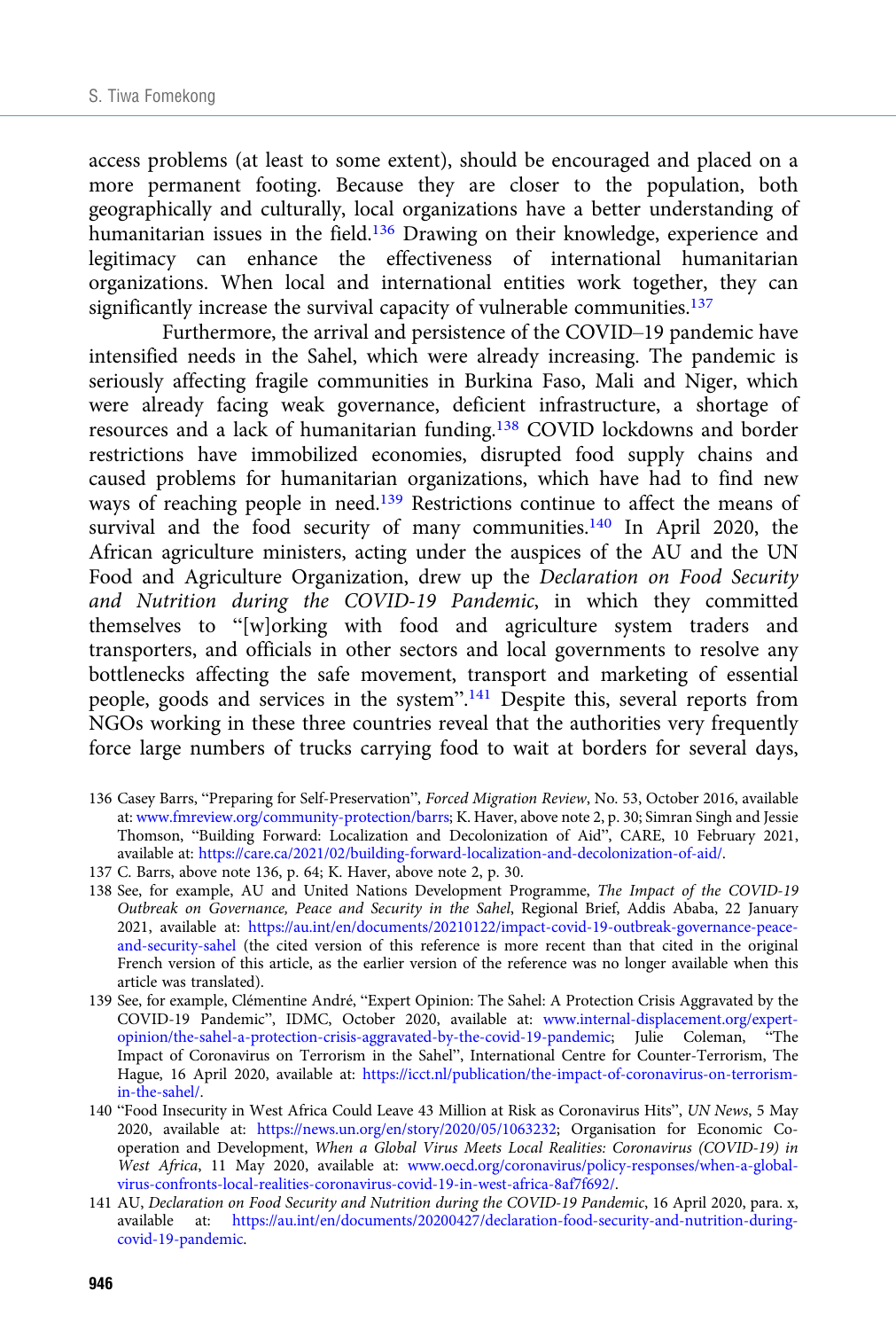causing the food to be spoiled, or forcing the convoy to turn back.142 This disruption to supply chains has meant that many vendors are unable to stock their stalls with food and goods,143 denying regular and sufficient supplies of food to many people in the Sahel, including host communities. In the face of such restrictions, many businesses are increasingly tempted to resort to contraband.<sup>144</sup> Armed groups operating in the Sahel have been doing very well out of smuggling for several decades, and now they are taking advantage of this situation to boost their resources.145 To avoid or reduce the associated risks, the Sahelian States must live up to their commitment to resolve the bottlenecks affecting the supply chains for these populations. They must also allow the creation of humanitarian corridors – across borders and within their countries – to facilitate the delivery of food.<sup>146</sup> According to reports from organizations in the field, a corridor has been negotiated in Niger to facilitate the movement of goods between the capital, Niamey, and rural areas of the country.147 There is a need for more such corridors to be set up, wherever possible, both in Niger and in the other countries of the region.

## Breaking or limiting the cycle of internal displacement

There is a degree of unanimity today that unchecked violence and breaches of IHL and IHRL are among the principal causes of forced displacement.<sup>148</sup> Since the link between breaches of the law and forced displacement appears obvious, it is equally obvious that compliance with the law would considerably reduce – or even eliminate – the forced displacement of populations, including host communities.<sup>149</sup> One can therefore argue that complete respect for the legal protection to which IDP host communities are entitled would substantially reduce the risk that they too will be forced to flee.

Populations in the Sahel, including the communities with which IDPs have taken refuge, are constantly subject to armed attack and to violations of their fundamental rights by various armed entities.150 The armed and security forces of the region's States are doing their best to prevent some of these attacks, with support from international forces present in the field.<sup>151</sup> However, they are

148 See above note 110 for references on this topic.

<sup>142</sup> Alexandra Lamarche, Mounting Hunger in the Sahel: The Unintended Impact of COVID-19 Prevention, Refugees International, 11 June 2020, available at: [www.refugeesinternational.org/reports/2020/6/8/](https://www.refugeesinternational.org/reports/2020/6/8/mounting-hunger-in-the-sahel-the-unintended-impact-of-covid-19-prevention) [mounting-hunger-in-the-sahel-the-unintended-impact-of-covid-19-prevention](https://www.refugeesinternational.org/reports/2020/6/8/mounting-hunger-in-the-sahel-the-unintended-impact-of-covid-19-prevention).

<sup>143</sup> Ibid.

<sup>144</sup> Ibid. 145 Ibid.

<sup>146</sup> Ibid.

<sup>147</sup> Ibid.

<sup>149</sup> C. Cotter, above note 110, p. 14.

<sup>150</sup> For details, see, for instance, OCHA, Mali, above note 8; OCHA, Burkina Faso, above note 8; OCHA, Niger, above note 8; ACAPS, above note 15, pp. 74–75. For recent statistics concerning attacks in each of these countries, see the Armed Conflict Location and Event Data Project website, available at: [https://acleddata.com/#/dashboard.](https://acleddata.com/%23/dashboard)

<sup>151</sup> For details concerning the international forces present, see the article by Moda Dieng and Amadou G. Mfondi in this issue of the Review.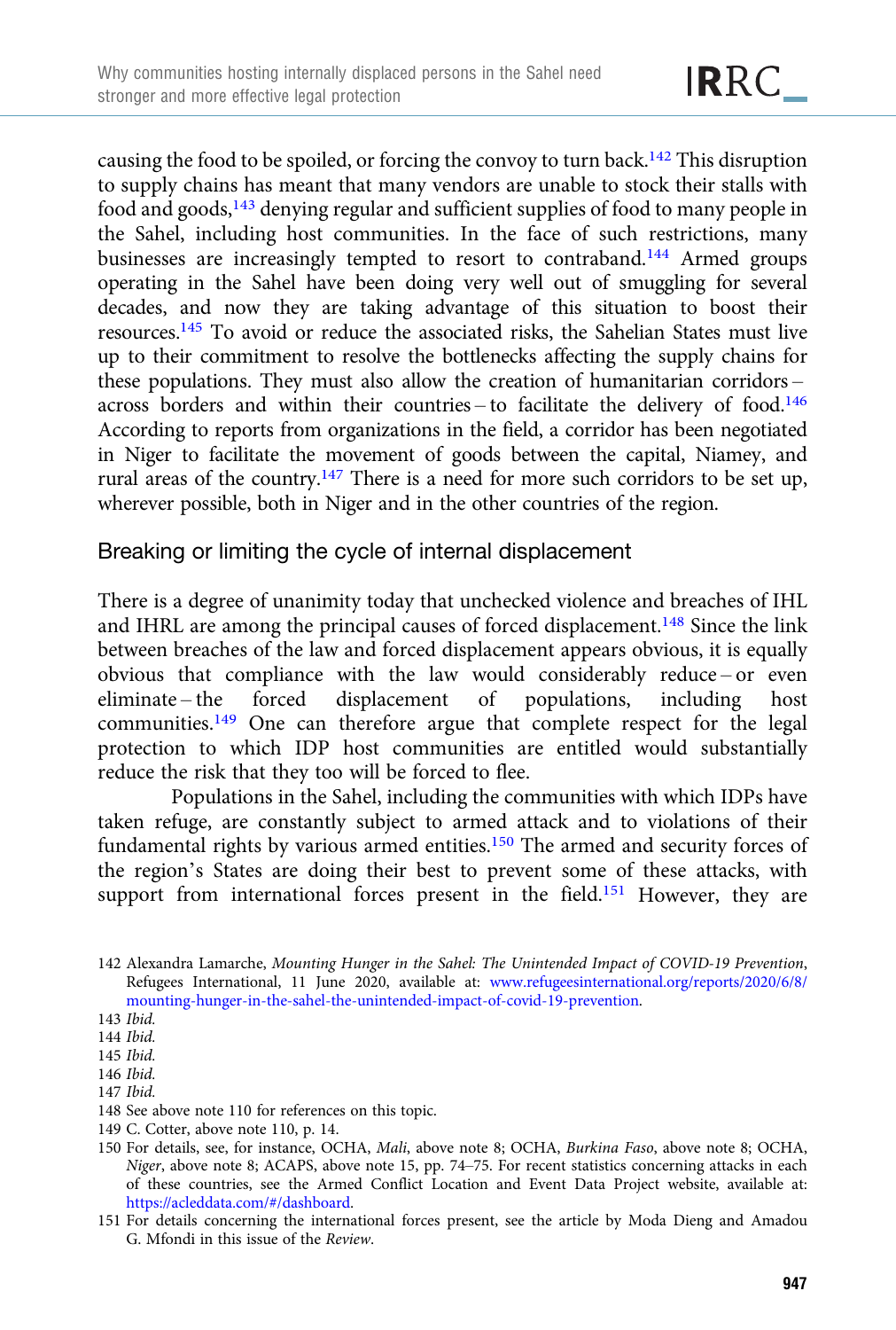inadequately equipped<sup>152</sup> to prevent the attacks of jihadist groups, which are growing in scale and intensity. In addition to this, the military response of the governments concerned has led to several atrocities;153 the self-defence groups to which the Sahelian States are resorting in order to make up for their armed and security forces' lack of geographical coverage<sup>154</sup> frequently commit violations.<sup>155</sup> These incidents exacerbate localized violence, and armed extremist groups take advantage of this to recruit from the local population and step up their attacks.156

The violence perpetrated by these weapon bearers is causing further internal displacement in the Sahel.<sup>157</sup> Much of the displacement in the region takes the form of to-and-fro movements, with IDPs and their host communities being forced to flee multiple times because of the continuing lack of security and the armed attacks to which they are subjected. In Burkina Faso, for example, people from the villages of Dake and Dou who were sheltering many IDPs have in turn been forced to flee to Dablo, Zambila, Perko, Doffi and Bawenne in order to escape attack.158 This perpetual, cyclic displacement is contributing to the exponential increase in the number of IDPs in the Sahelian countries, as new waves of displacement add to the previous ones. Burkina Faso has recently been described as one of the countries where the conflict-related displacement crisis is growing fastest.159 If this trend continues, there is a risk that the Sahelian States will end up overtaking the Democratic Republic of the Congo and Ethiopia to become the African nations with the largest numbers of IDPs.<sup>160</sup>

Helping host communities as suggested above is essential, but it is equally important to take action upstream and to try to prevent violations that could lead to

<sup>152</sup> For details on this point, see the article by Niagalé Bagayoko in this issue of the Review.

<sup>153</sup> See: United Nations, Report of the International Commission of Inquiry for Mali, UN Doc. S/2020/1332, 19 June 2020, available at: [https://undocs.org/S/2020/1332;](https://undocs.org/S/2020/1332) United Nations, Joint Force of the Group of Five for the Sahel: Report of the Secretary-General, UN Doc. S/2020/1074, 2 November 2020, pp. 4 ff., available at: <https://undocs.org/S/2020/1074>; Human Rights Watch, "Burkina Faso: Residents' Accounts Point to Mass Executions", 8 July 2020, available at: [www.hrw.org/news/2020/07/08/burkina-faso-residents](https://www.hrw.org/news/2020/07/08/burkina-faso-residents-accounts-point-mass-executions)[accounts-point-mass-executions](https://www.hrw.org/news/2020/07/08/burkina-faso-residents-accounts-point-mass-executions); Human Rights Watch, "By Day We Fear the Army, By Night the Jihadists": Abuses by Armed Islamists and Security Forces in Burkina Faso, 2018, available at: [www.hrw.](https://www.hrw.org/report/2018/05/21/day-we-fear-army-night-jihadists/abuses-armed-islamists-and-security-forces) [org/report/2018/05/21/day-we-fear-army-night-jihadists/abuses-armed-islamists-and-security-forces](https://www.hrw.org/report/2018/05/21/day-we-fear-army-night-jihadists/abuses-armed-islamists-and-security-forces).

<sup>154</sup> Arzouma Kompaoré, "Kaboré appelle à la 'mobilisation générale contre le terrorisme'", VOA Afrique, 8 November 2019, available at: [https://tinyurl.com/bddnbw7p.](https://tinyurl.com/bddnbw7p)

<sup>155</sup> Human Rights Watch, "Burkina Faso: New Massacres by Islamist Armed Groups", 23 April 2020, available at: [www.hrw.org/news/2020/04/23/burkina-faso-new-massacres-islamist-armed-groups](https://www.hrw.org/news/2020/04/23/burkina-faso-new-massacres-islamist-armed-groups).

<sup>156</sup> ACAPS, above note 15, pp. 4–5.

<sup>157</sup> Profile reports regarding displacement in the Sahel all agree that violence and violations of fundamental rights are the main reason for arbitrary displacement, if not the only reason. See, for example, UNHCR Burkina Faso, Profilage des personnes déplacées internes dans la commune de Djibo, above note 19; IOM, Niger: Suivi des urgences, DTM, July 2021, available at: [https://dtm.iom.int/reports/niger-%E2%](https://dtm.iom.int/reports/niger-%E2%80%94-suivi-des-urgences-2-22%E2%80%9426-juin-2021) [80%94-suivi-des-urgences-2-22%E2%80%9426-juin-2021](https://dtm.iom.int/reports/niger-%E2%80%94-suivi-des-urgences-2-22%E2%80%9426-juin-2021); ACAPS, above note 15, pp. 4–5; Mali DTM Report, above note 128, p. 6.

<sup>158</sup> Government of Burkina Faso et al., Mission conjointe d'évaluation des besoins des personnes déplacées internes et des communautés hôtes dans le Centre Nord: Rapport final, 24 July 2019, p. 9, available at: [https://data2.unhcr.org/en/documents/download/70498.](https://data2.unhcr.org/en/documents/download/70498)

<sup>159</sup> See, for example, NRC, "Burkina Faso Shattered by World's Fastest Growing Displacement Crisis", 28 January 2020, available at: [www.nrc.no/news/2020/january/burkina-faso-shattered-by-worlds-fastest](https://www.nrc.no/news/2020/january/burkina-faso-shattered-by-worlds-fastest-growing-displacement-crisis/)[growing-displacement-crisis/.](https://www.nrc.no/news/2020/january/burkina-faso-shattered-by-worlds-fastest-growing-displacement-crisis/)

<sup>160</sup> IDMC, above note 12.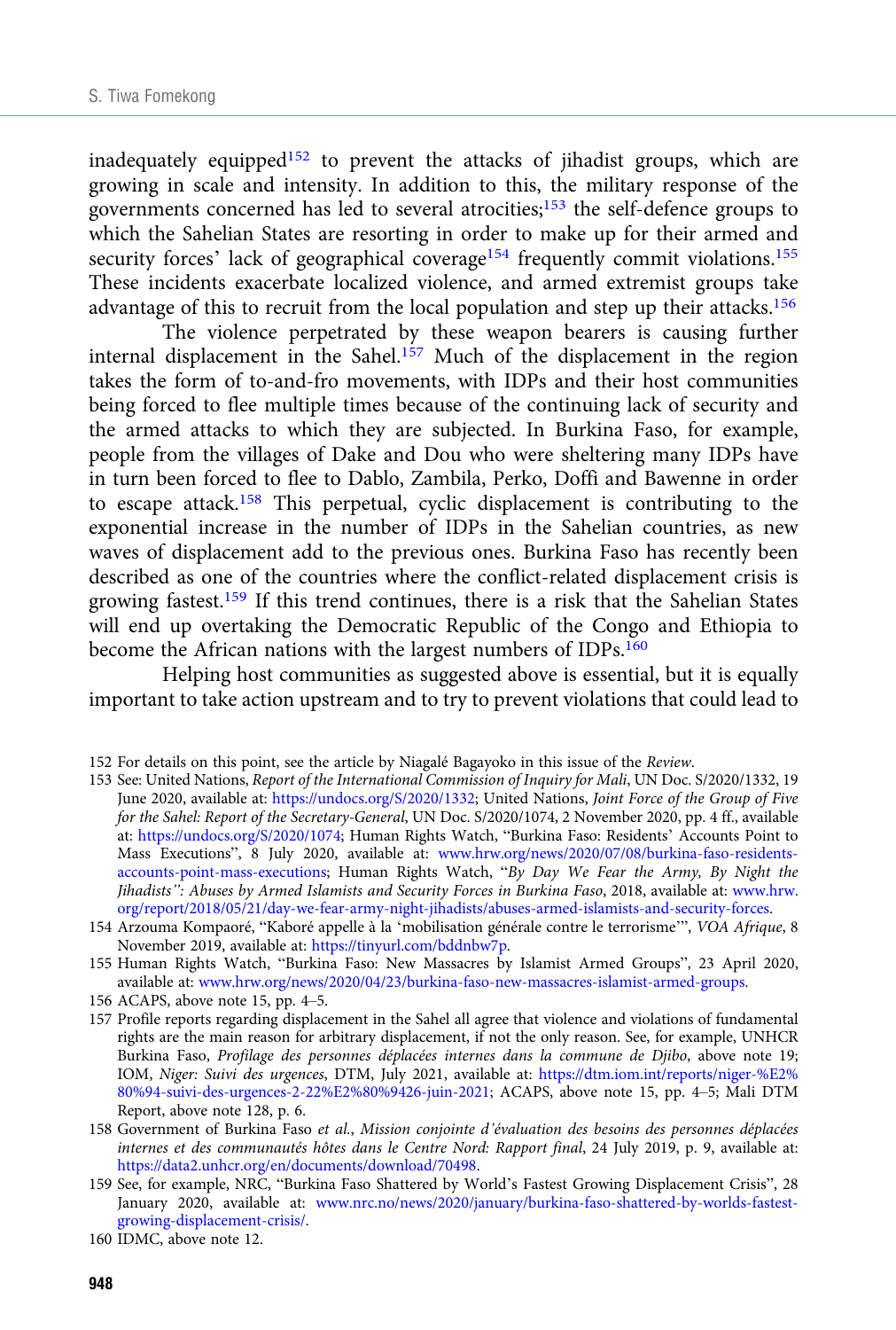those communities becoming displaced and hence could cause additional suffering for populations that are already vulnerable.<sup>161</sup> There is therefore an urgent need to strengthen implementation of the measures to prevent forced movement set out above. Improving compliance with IHL and IHRL is one measure that should be implemented immediately. This is all the more important in view of the fact that breaches of these laws are the most frequent cause of arbitrary displacement in the Sahel. Naturally, this does not preclude simultaneously taking steps to address the underlying causes of forced displacement, $162$  which is a longer-term issue.

To improve compliance with the laws governing protection of human rights, there is a need to improve both their dissemination and the imposition of penalties for breaches of those laws. This argument is based on the fact that knowledge of the laws mandating protection is known to be the most important precondition for their efficacy.163 If these rules are to protect the people they are designed to protect, they must be known, implemented and respected at all times by all who are responsible for applying them or for ensuring compliance with them, especially members of the armed and security forces, political decisionmakers, the judiciary, health personnel and media professionals. The public – including host communities – must be made aware of their rights so that they can identify situations in which the authorities and others are not fulfilling their obligations towards them. They must also know what mechanisms they can use to obtain reparation if they believe that their rights have been violated.

The Sahelian States should ensure that the rules related to protection are taught regularly to all officials, to the self-defence groups they use, and to the public, by increasing the number of training sessions and seminars covering IHL and IHRL. The focus should be on those topics of greatest relevance in the Sahel, including the protection of IDPs, women and children. While some effort has been made in this area, it remains insufficient<sup>164</sup> and more must be done. The joint pledge made by the government of Burkina Faso and the Burkinabé Red Cross Society to step up the dissemination of IHL in Burkina Faso between 2019 and 2023165 is an example of good practice, and is to be welcomed. However, this pledge must be fully transformed into reality in order to achieve its

- 161 Olivier Bangerter, "Talking to Armed Groups", Forced Migration Review, No. 37, 2011, available at: [www.](https://www.fmreview.org/non-state/Bangerter) [fmreview.org/non-state/Bangerter.](https://www.fmreview.org/non-state/Bangerter)
- 162 For an analysis of the underlying causes of forced displacement, see J. M. Mangala, above note 98; Jack Mangala Munuma, Le déplacement forcé de population comme nouvelle dimension de sécurité: Rôle et responsabilités de l'OTAN, research report submitted to NATO, 2001, available at: [www.nato.int/acad/](https://www.nato.int/acad/fellow/99-01/munuma.pdf) [fellow/99-01/munuma.pdf.](https://www.nato.int/acad/fellow/99-01/munuma.pdf) See also the references cited at above note 7.
- 163 See ICRC, Bringing IHL Home: Guidelines on the National Implementation of International Humanitarian Law, Geneva, 19 July 2021, pp. 35-36, available at: [www.icrc.org/en/document/bringing-ihl-home](https://www.icrc.org/en/document/bringing-ihl-home-guidelines-national-implementation-international-humanitarian-law)[guidelines-national-implementation-international-humanitarian-law](https://www.icrc.org/en/document/bringing-ihl-home-guidelines-national-implementation-international-humanitarian-law); ICRC, above note 29, p. 9.
- 164 See Government of Burkina Faso and Burkinabé Red Cross Society, "Diffusion du droit international humanitaire au niveau national à travers la mise en œuvre du Plan d'action national 2019–2023 de mise en œuvre du DIH et de celui de la CEDEAO 2019–2023", December 2019, available at: [https://](https://rcrcconference.org/app/uploads/2019/12/33IC-Engagement-BF-Diffusion-du-DIH.pdf) [rcrcconference.org/app/uploads/2019/12/33IC-Engagement-BF-Diffusion-du-DIH.pdf,](https://rcrcconference.org/app/uploads/2019/12/33IC-Engagement-BF-Diffusion-du-DIH.pdf) in which the government of Burkina Faso and the Burkinabé Red Cross Society acknowledge that the rules of IHL are still insufficiently well-known in Burkina Faso and jointly undertake to step up the dissemination of those rules.

<sup>165</sup> See ibid.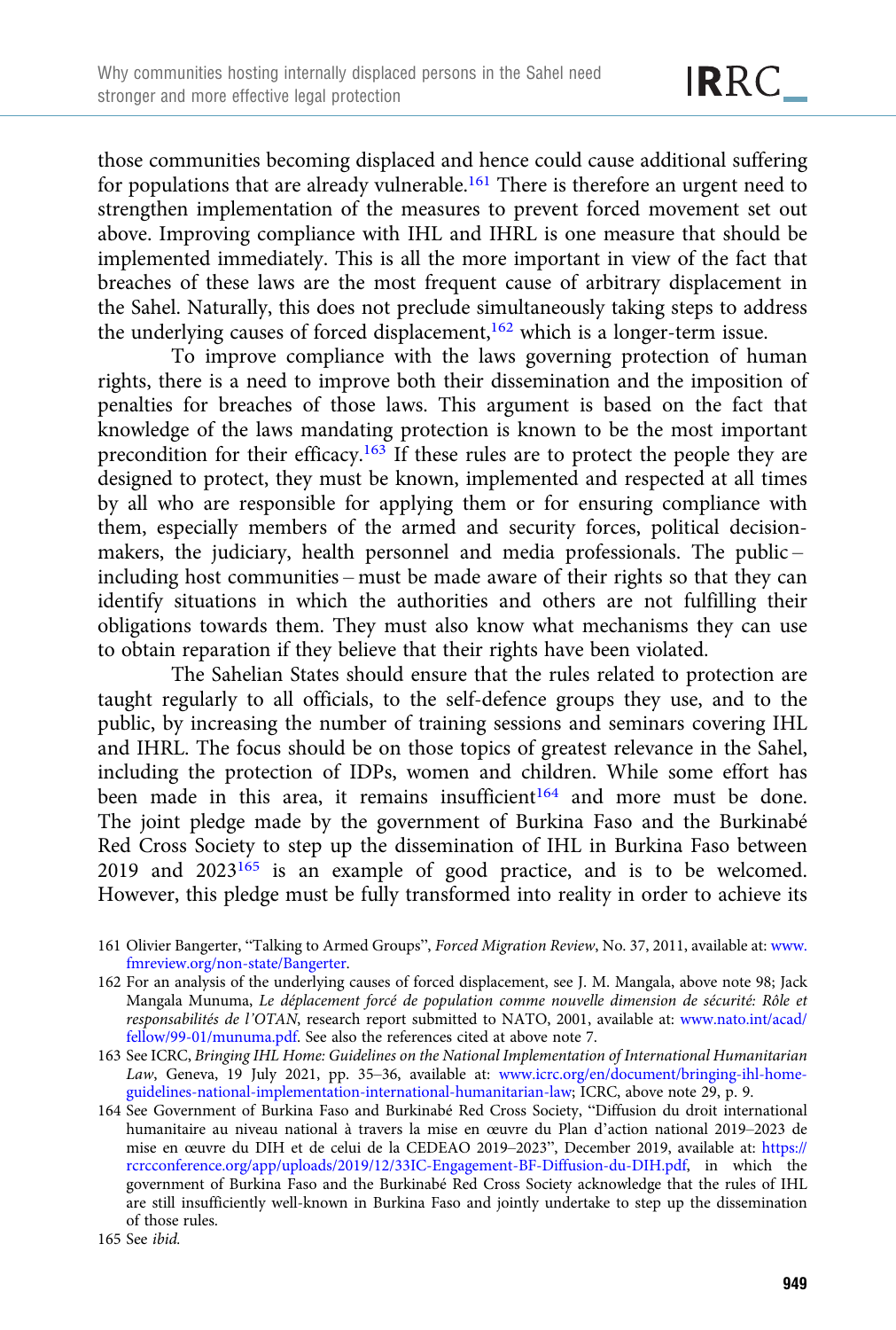stated aim of improving national implementation of IHL by disseminating its provisions.166

Working with local organizations and international partners, States could also set up roving teams to train these populations in the basic principles of human rights. Furthermore, in countries like Mali, where it is estimated that barely 10% of the population speaks French (the official language), $167$  translating the instruments that protect human rights into local languages could make it easier for people to exercise their rights. States or local and international organizations could also consider producing and distributing short manuals listing the rules with which selfdefence groups are required to comply in the course of their actions. These manuals should reflect the breaches of which these groups are most often accused.

Armed groups should regularly instruct their members on the human rights standards they are required to apply, and take the measures necessary to ensure that they do so. Organizations that are currently attempting to persuade these groups to better comply with the law should continue their efforts.<sup>168</sup>

Efforts to promote the laws regarding the protection of human rights should be accompanied by the imposition of penalties for all breaches of those laws. The breaches committed in all the Sahelian countries have only resulted in a very small number of prosecutions up to now.169 In Mali, for instance, while a number of legal cases have been launched against members of armed groups and the Malian armed forces, they have very rarely led to trials.170 This has prompted certain commentators to remark that "impunity is all too often the rule".<sup>171</sup> Bringing prosecutions for abuses is important, not only as a means of dissuading others, but also to make it clear that such acts are unacceptable and thereby promote better compliance with the law.172 For people to exercise their rights, in particular before the courts, it is also necessary to restore public confidence in the judicial system by resolving a number of notorious problems with that system, especially corruption, inaccessibility and the absence of a judicial framework that

166 Ibid.

<sup>167</sup> Lawyers Without Borders Canada, Accès à la justice au Mali: Une réalité à bâtir, 2016, p. 40, available at: [www.ceci.ca/en/news-events/acces-a-la-justice-au-mali-une-realite-a-batir](https://www.ceci.ca/en/news-events/acces-a-la-justice-au-mali-une-realite-a-batir).

<sup>168</sup> Regarding the way to approach this issue, see Vincent Bernard, "Editorial: Engaging Armed Groups", International Review of the Red Cross, Vol. 93, No. 883, 2011, available at: [https://international-review.](https://international-review.icrc.org/articles/editorial-engaging-armed-groups) [icrc.org/articles/editorial-engaging-armed-groups](https://international-review.icrc.org/articles/editorial-engaging-armed-groups); O. Bangerter, above note 161, pp. 4–6.

<sup>169</sup> See, for example, Lawyers Without Borders Canada, above note 167; Human Rights Watch, "By Day We Fear the Army", above note 153, pp. 43-46.

<sup>170</sup> Lawyers Without Borders Canada and International Federation for Human Rights, "Mali: New Project Makes the Fight Against Impunity a Priority", 4 February 2021, available at: [www.asfcanada.ca/en/](https://www.asfcanada.ca/en/medias/news/mali-project-international-cooperation-fight-impunity-2021/) [medias/news/mali-project-international-cooperation-fight-impunity-2021/](https://www.asfcanada.ca/en/medias/news/mali-project-international-cooperation-fight-impunity-2021/).

<sup>171</sup> Ibid.; Lawyers Without Borders Canada, L'Affaire Al Mahdi: Et maintenant? Les enjeux de la lutte contre l'impunité au Mali, 2017, pp. 8–14.

<sup>172</sup> See Anne-Marie La Rosa, "Sanctions as a Means of Obtaining Greater Respect for Humanitarian Law: A Review of their Effectiveness", International Review of the Red Cross, Vol. 90, No. 870, 2008, available at: [https://international-review.icrc.org/articles/sanctions-means-obtaining-greater-respect-humanitarian](https://international-review.icrc.org/articles/sanctions-means-obtaining-greater-respect-humanitarian-law-review-their-effectiveness)[law-review-their-effectiveness](https://international-review.icrc.org/articles/sanctions-means-obtaining-greater-respect-humanitarian-law-review-their-effectiveness); Robert Cryer, "The Role of International Criminal Prosecutions in Increasing Compliance with International Humanitarian Law in Contemporary African Conflicts", in Heike Krieger and Janice L. Willms (eds), Inducing Compliance with International Humanitarian Law: Lessons from the African Great Lakes Region, Cambridge University Press, Cambridge, 2015, available at: <https://tinyurl.com/mwyh2yrk>.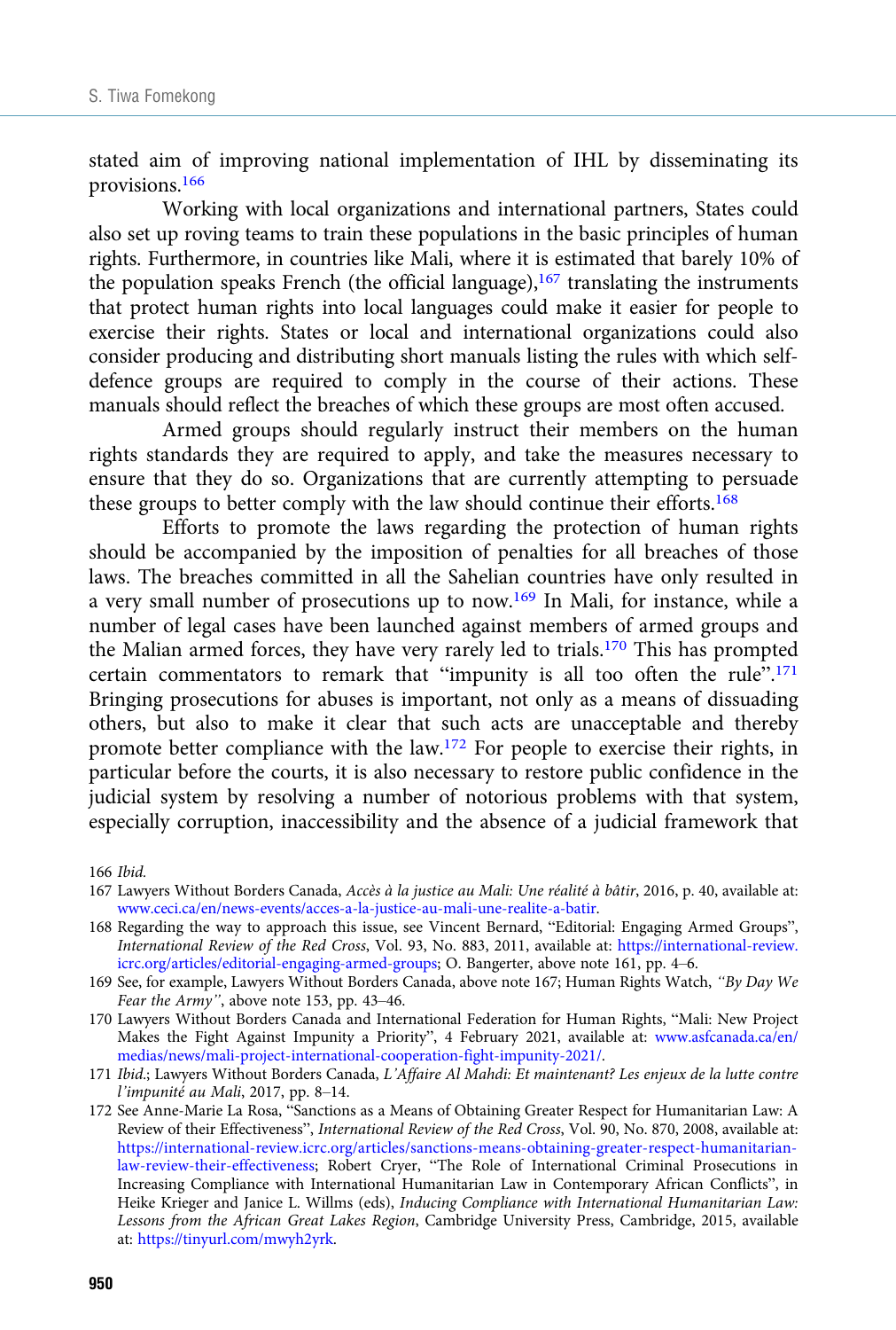would facilitate access to justice.<sup>173</sup> The efforts of certain international bodies to strengthen the judicial systems of the Sahelian countries are therefore to be welcomed, and should be intensified.174

# Promoting the African cultural values of solidarity and hospitality

Protecting host communitieswillmean that they can continue to host and support IDPs, and hence will help to strengthen and preserve the African traditions of hospitality and solidarity. Hospitality and solidarity are deeply embedded in African traditions and social structures. "Hospitality" refers to receiving a person or welcoming them into one's home, while "solidarity" generally refers to a mutual duty to provide assistance or cooperation free of charge to other members of the same community. These values are complementary – for instance, giving shelter to someone in distress is a form of solidarity. These two principles form part of the "major laws of African ethics".<sup>175</sup> Every African people, every ethnic group, expresses and glorifies these values through its own sayings and concepts. In Mali, for example, the concept of diatiguiya is widely used to convey the idea that any stranger or visitor is a king, to whom one is dutybound to offer genuine hospitality.176 In Niger, there is a popular saying in Kanouri that means "My stranger is my God".<sup>177</sup>

Certain commentators have expressed doubts as to whether these values are still a social and cultural reality in Africa. They maintain that the hospitality and generosity towards refugees shown by African States and peoples were the product of a specific context related to the post-colonial period, during which the continent was having to cope with an exceptionally large number of refugees.<sup>178</sup>

- 173 Lawyers Without Borders Canada, above note 167; Abdourahamane Oumarou Ly, L'accès à la justice au Niger: L'autoreprésentation devant les juridictions, L'Harmattan, Paris, 2021; Habibou Fofana, "Bringing Justice Closer to the People: An Ethnography of 'Judicial Distance' in Burkina Faso", Droit et Société, Vol. 99, No. 2, 2018, available at: [www.cairn-int.info/journal-droit-et-societe-2018-2-page-393.htm;](https://www.cairn-int.info/journal-droit-et-societe-2018-2-page-393.htm) Carolyn Logan, PP39: Ambitious SDG Goal Confronts Challenging Realities: Access to Justice is Still Elusive for Many Africans, Afrobarometer Policy Paper No. 39, March 2017, available at: [https://afrobarometer.](https://afrobarometer.org/publications/pp39-access-to-justice-in-africa) [org/publications/pp39-access-to-justice-in-africa](https://afrobarometer.org/publications/pp39-access-to-justice-in-africa); American Bar Association, Access to Justice Assessment for Mali, 2012, p. 40, available at: [www.americanbar.org/content/dam/aba/directories/roli/](http://www.americanbar.org/content/dam/aba/directories/roli/mali/mali_access_to_justice_assessment_2012.authcheckdam.pdf) [mali/mali\\_access\\_to\\_justice\\_assessment\\_2012.authcheckdam.pdf](http://www.americanbar.org/content/dam/aba/directories/roli/mali/mali_access_to_justice_assessment_2012.authcheckdam.pdf).
- 174 See the EU Emergency Trust Fund for Africa project "Appui à la justice au Burkina Faso pour renforcer la lutte contre l'impunité au travers d'un système judiciaire plus accessible et efficace", available at: [https://ec.](https://ec.europa.eu/trustfundforafrica/region/sahel-lake-chad/burkina-faso/appui-la-justice-au-burkina-faso-pour-renforcer-la-lutte-contre_en) [europa.eu/trustfundforafrica/region/sahel-lake-chad/burkina-faso/appui-la-justice-au-burkina-faso-pour](https://ec.europa.eu/trustfundforafrica/region/sahel-lake-chad/burkina-faso/appui-la-justice-au-burkina-faso-pour-renforcer-la-lutte-contre_en)[renforcer-la-lutte-contre\\_en](https://ec.europa.eu/trustfundforafrica/region/sahel-lake-chad/burkina-faso/appui-la-justice-au-burkina-faso-pour-renforcer-la-lutte-contre_en). See also Lawyers Without Borders Canada and International Federation for Human Rights, above note 170.
- 175 M.-C. Djiena Wembou et al., above note 64, pp. 303 ff (Review's translation). The expression "African customs" refers to the set of unwritten rules, practices, ideologies and traditions that regulate the life and social structure of African communities.
- 176 Hadiya Wague, "'Diatiguiya': Le sens de la cordialité et de l'hospitalité malienne", Journal du Mali, 15 August 2010, available at: [www.soninkara.com/societe/organisation-sociale/diatiguiya](http://www.soninkara.com/societe/organisation-sociale/diatiguiya--le-sens-de-la-cordialite-et-de-lhospitalite-malienne..html)–le-sens-de-la[cordialite-et-de-lhospitalite-malienne..html](http://www.soninkara.com/societe/organisation-sociale/diatiguiya--le-sens-de-la-cordialite-et-de-lhospitalite-malienne..html).
- 177 UNHCR, "'Mon étranger est mon Dieu': L'hospitalité des habitants de Diffa", video, 26 December 2014, available at: [https://unhcrniger.tumblr.com/post/106224240429/mon-etranger-est-mon-dieu-lhospitalite](https://unhcrniger.tumblr.com/post/106224240429/mon-etranger-est-mon-dieu-lhospitalite-des)[des](https://unhcrniger.tumblr.com/post/106224240429/mon-etranger-est-mon-dieu-lhospitalite-des).
- 178 W. Gunther Plaut, Asylum: A Moral Dilemma, Praeger, Westport, CT, 1995; Jeff Crisp, Africa's Refugees: Patterns, Problems and Policy Challenges, UNHCR Working Paper No. 28, August 2000, available at: [www.](https://www.unhcr.org/research/working/3ae6a0c78/africas-refugees-patterns-problems-policy-challenges-jeff-crisp.html) [unhcr.org/research/working/3ae6a0c78/africas-refugees-patterns-problems-policy-challenges-jeff-crisp.html.](https://www.unhcr.org/research/working/3ae6a0c78/africas-refugees-patterns-problems-policy-challenges-jeff-crisp.html)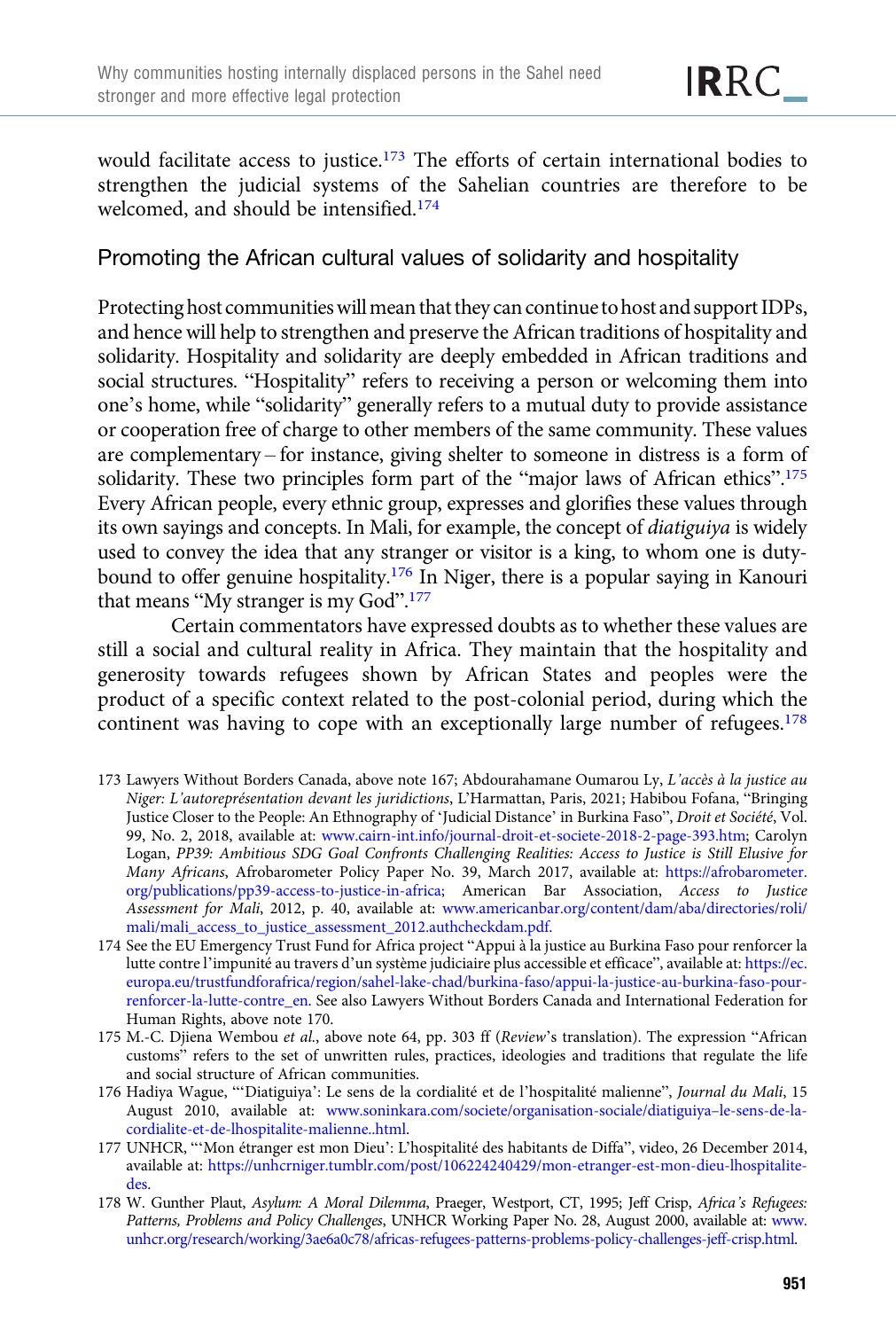Yet African States and peoples continue to show hospitality to people in distress, including the victims of forced displacement.179 Despite the sociopolitical and cultural changes that have occurred in African societies, hospitality, good humour and sharing are still to be found in many parts of Africa; the assistance provided by IDP host communities in the Sahel is a prime example. However, to keep the flame of hospitality and solidarity burning brightly, we must give sufficient recognition and attach sufficient value to the fundamental role that these communities play in protecting people in distress. In other words, promoting the contribution of local communities to helping people in need is also a means of promoting the African values and customs of solidarity and hospitality, and hence of preserving them and passing them on to future generations. Maintaining and perpetuating these traditional values is even more important in view of the fact that the States concerned do not have the resources and means to meet the needs of people in distress. In a situation such as this, where there is a scarcity of resources, host community support to IDPs is a valuable complement to the efforts of States, and relieves them of part of the burden.

Measures to promote the life-saving actions of IDP host communities should include highlighting their contribution to national solidarity efforts in all official communications on the humanitarian situation in the Sahelian countries. The media of the countries concerned should also produce documentaries and other reports highlighting the solidarity networks that host communities have set up to support IDPs. Such measures would raise the profile of the fundamental role played by IDP host communities, who would feel appreciated and would be motivated to continue to show solidarity and hospitality. These measures would also draw the attention of government decision-makers and the international community to the needs of these communities and the challenges they face. Increased media output concerning host communities in the Sahel would get their predicament onto the diplomatic agenda of the international community and hence facilitate mobilization of the resources needed to improve their situation. The aim here is to use public communication as a means of pricking consciences and of convincing the international community to support the lifesaving work of host communities.<sup>180</sup>

IDPs should also ensure that their behaviour does not undermine the values and customs of hospitality and solidarity. In particular, they need to avoid any

<sup>179</sup> J. O. M. Okello, above note 41, p. 361; "Le Niger continuera à servir de pays de transit pour les demandeurs d'asile", Europe 1, 8 July 2018, available at: [www.europe1.fr/international/le-niger-continuera-a-servir-de](https://www.europe1.fr/international/le-niger-continuera-a-servir-de-pays-de-transit-pour-les-demandeurs-dasile-3704459)[pays-de-transit-pour-les-demandeurs-dasile-3704459.](https://www.europe1.fr/international/le-niger-continuera-a-servir-de-pays-de-transit-pour-les-demandeurs-dasile-3704459) See also M.-C. Djiena Wembou et al., above note 64, pp. 205 ff; Mutoy Mubiala, "The Contribution of African Human Rights Traditions and Norms to United Nations Human Rights Law", Human Rights & International Legal Discourse, Vol. 4, No. 2, 2010, available at: [www.hrild.org/en/journal/hrild/4-2/the-contribution-of-african-human-rights](https://www.hrild.org/en/journal/hrild/4-2/the-contribution-of-african-human-rights-traditions-and-norms-to-united-nations-human-rights-law/index.html#page/210/search/)[traditions-and-norms-to-united-nations-human-rights-law/index.html#page/210/search/](https://www.hrild.org/en/journal/hrild/4-2/the-contribution-of-african-human-rights-traditions-and-norms-to-united-nations-human-rights-law/index.html#page/210/search/); Michel Kouam, "Enjeux éthiques de l'action humanitaire en Afrique", in Shimbi Kamba Katchelewa (ed.), L'humanitaire: Un univers à réhabiliter, Presses de l'Université Laval, Quebec, 2011.

<sup>180</sup> Regarding this aspect of the role of media and communication in humanitarian action, see Rony Brauman and René Backmann, Les médias et l'humanitaire: Éthique de l'information ou charité-spectacle, CFPJ, Paris, 1996; Luc Boltanski, La souffrance à distance: Morale humanitaire, médias et politique, Leçons De Choses, Éditions Métailié, Paris, 1993.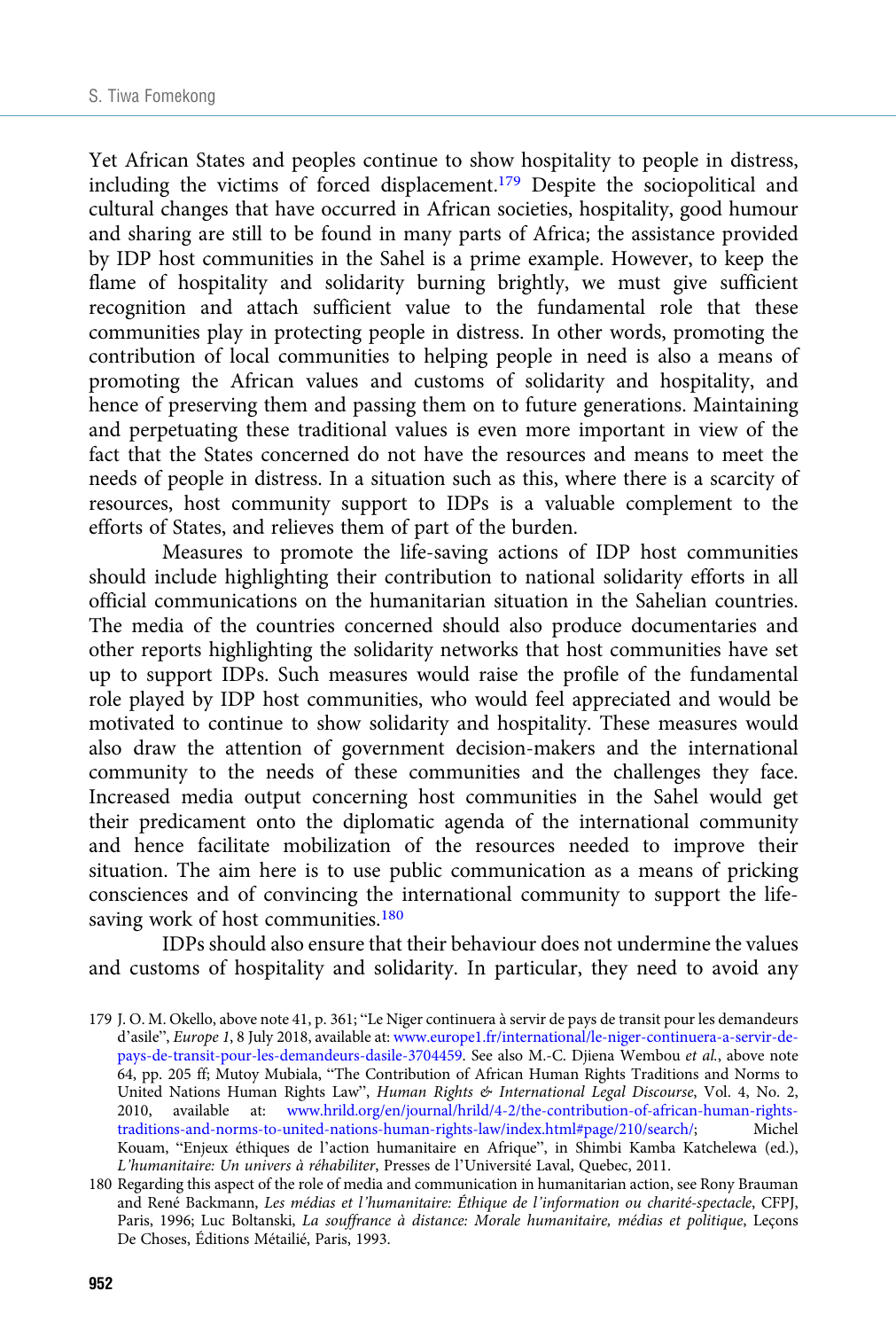behaviour that could dissuade host communities from helping others in future. While hospitality is a "major African law",<sup>181</sup> one must not abuse it.<sup>182</sup> Those who receive help must respect their benefactors and strive to maintain friendly relations with them, in the interests of preserving traditional African values, as required by African regional instruments.<sup>183</sup>

Running awareness-raising campaigns on the nature and scale of internal displacement, and on the measures required to respond to it, could also promote national solidarity with IDPs and counteract any prejudices regarding displacement.<sup>184</sup> Such measures would also be in line with the AU Model Law, which provides as follows: "Public authorities shall promote public awareness about the causes, impact, and consequences of internal displacement as well as on means of prevention, protection and assistance to internally displaced persons."<sup>185</sup>

Preventing or limiting tension and crises involving IDPs and host communities

Protecting host communities and meeting their needs would also help to prevent tensions arising between those communities and IDPs, which in turn could help to maintain peace and prevent the emergence of new conflicts. Where there is a shortage of resources – natural resources, goods, or public services such as health care, education or water – the prolonged presence of IDPs can lead to competition between them and their host communities.186 Such competition could create or exacerbate tensions, adding them to pre-existing cultural or ethnic problems,187 all of which are used by jihadists to extend their influence and expand their destabilizing activities. Fortunately, the little information that is available seems to indicate that the vast majority of IDPs have good relations with their host communities.<sup>188</sup> Having said this, there have been cases of tensions arising between IDPs and their host communities.<sup>189</sup>

To anticipate and limit the destabilizing potential of large numbers of IDPs arriving in a host community, it is necessary to allocate more resources to the management of internal displacement. More specifically, it is necessary to support and assist host communities in order to relieve pressure on community resources

- 185 AU Model Law, above note 43, Art. 53(1).
- 186 ICRC, above note 117, p. 4.
- 187 ICRC, above note 29, pp. 48–49.

188 Government of Burkina Faso et al., above note 158, pp. 7–8; UNHCR Burkina Faso, above note 8, p. 21.

189 See, for example, Government of Burkina Faso et al., above note 158, pp. 7–8; UNHCR Burkina Faso, above note 8, p. 21.

<sup>181</sup> M.-C. Djiena Wembou et al., above note 64, pp. 303 ff.

<sup>182</sup> Ibid., pp. 303 ff. See also Kampala Convention, preamble, para. 3.

<sup>183</sup> See African Charter on Human and Peoples' Rights, Art. 29(4), 29(7); African Charter on the Rights and Welfare of the Child, OAU Doc. CAB/LEG/153/Rev2, 11 June 1990 (entered into force 29 November 1999), Arts 11(2)(c), 31(c–d), available at: [https://au.int/en/treaties/african-charter-rights-and-welfare](https://au.int/en/treaties/african-charter-rights-and-welfare-child)[child;](https://au.int/en/treaties/african-charter-rights-and-welfare-child) Charter for African Cultural Renaissance, 24 January 2008, Art. 3(k), available at: [https://au.int/](https://au.int/en/treaties/charter-african-cultural-renaissance) [en/treaties/charter-african-cultural-renaissance](https://au.int/en/treaties/charter-african-cultural-renaissance); African Youth Charter, 2 July 2006 (entered into force 8 August 2009), Art. 26, available at: <https://au.int/en/treaties/african-youth-charter>.

<sup>184</sup> Brookings Institution and University of Bern, above note 46, p. 24.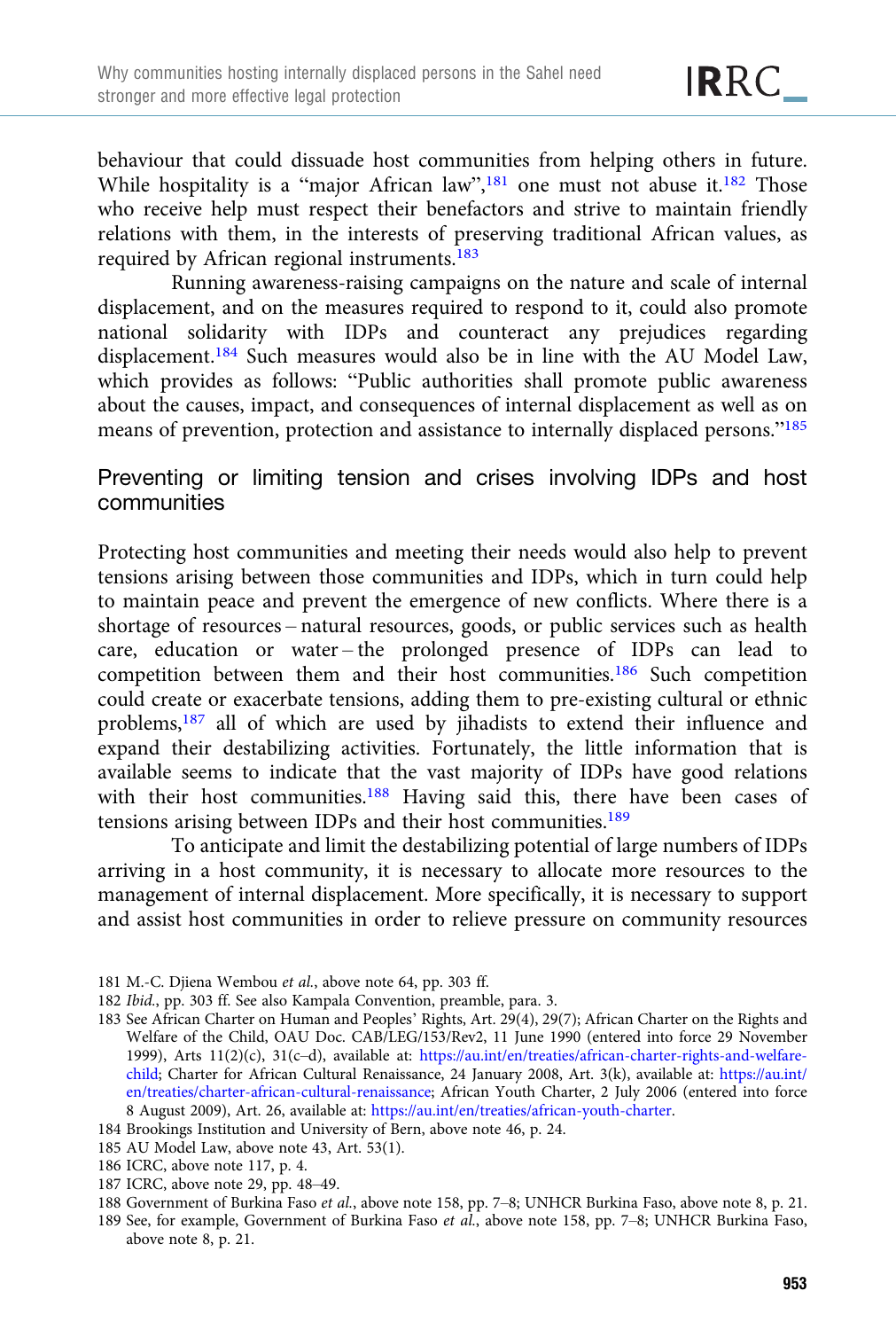and hence to eliminate or reduce the tensions inherent in sharing them.<sup>190</sup> The international community should therefore show greater solidarity towards the Sahelian countries, which lack the resources needed to cope with the needs of IDPs and their host communities.<sup>191</sup> Humanitarian organizations working in the Sahel could help raise the awareness of the international community regarding the protection of IDP host communities in the region; in particular, they should produce reports that specifically recognize the contribution that these communities are making and the challenges they face. To date, the reports produced by humanitarian organizations have made very little mention of the situation of these communities, or have alluded to the issue only in passing.<sup>192</sup> Furthermore, while there are many reports on displacement in the Sahelian countries, the present author is not aware of any that specifically focus on the situation and experiences of IDP host communities. Where reports on forced displacement in the Sahel do mention host communities, the topic generally occupies no more than a few lines or, at best, a few isolated paragraphs.193

Studies and reports highlighting the contribution of host communities to humanitarian action in the Sahel, their vulnerability, their self-protection strategies and the nature of their relations with IDPs would not only promote the action of these communities but would also draw attention to their situation.194 Humanitarian agencies could use these studies and reports to design and implement appropriate programmes and policies to support IDP host communities.<sup>195</sup> Ultimately, programmes and policies drawn up in this fashion would be "best practices" that could be replicated in other, similar contexts. This would be especially valuable given the dearth of humanitarian assistance strategies or policies that focus specifically on families and communities hosting  $IDPs.196$ 

<sup>190</sup> See also A. Davies, above note 2, p. 5.

<sup>191</sup> The international funding that the Sahelian countries receive for meeting the humanitarian challenges they face is totally inadequate. For instance, the response plans for the countries of this region are still seriously underfunded: the plan for Burkina Faso is only 24% funded, the plan for Mali 26%, and the plan for Niger only 19%. For details, see OCHA, "Burkina Faso Humanitarian Response Plan 2021", Financial Tracking Service, available at: [https://fts.unocha.org/appeals/1037/summary;](https://fts.unocha.org/appeals/1037/summary) OCHA, "Mali Humanitarian Response Plan 2021", Financial Tracking Service, available at: [https://fts.unocha.org/](https://fts.unocha.org/appeals/1036/summary) [appeals/1036/summary](https://fts.unocha.org/appeals/1036/summary); OCHA, "Niger Humanitarian Response Plan 2021", Financial Tracking Service, available at: <https://fts.unocha.org/appeals/1033/summary>.

<sup>192</sup> For instance, there is no report that thoroughly documents the nature of the relationships between IDPs and host communities in any of the Sahelian countries. A survey of OCHA, Mali, above note 8; OCHA, Burkina Faso, above note 8; and OCHA, Niger, above note 8, does indicate that more attention is being paid to host communities by comparison with similar documents published in the past, but there is still room for improvement.

<sup>193</sup> This problem applies not only to the Sahel but also to other regions. See Zoë Jordan, "Displaced in Cities: Who Are the Hosts?", Humanitarian Law and Policy Blog, 12 February 2019, available at: [https://blogs.](https://blogs.icrc.org/law-and-policy/2019/02/12/displaced-cities-who-are-hosts/) [icrc.org/law-and-policy/2019/02/12/displaced-cities-who-are-hosts/.](https://blogs.icrc.org/law-and-policy/2019/02/12/displaced-cities-who-are-hosts/)

<sup>194</sup> For instance, Fabrice Weissman, "L'éthique de l'action humanitaire", in Jean-Baptiste Jeangène Vilmer and Ryoa Chung (eds), Ethique des relations internationals: Problématiques contemporaines, Presses Universitaires de France, Paris, 2013, pp. 226–227, points out, quite rightly, that NGOs and UN agencies play an essential role in alerting public opinion to crises.

<sup>195</sup> A. Davies, above note 2, p. 8.

<sup>196</sup> Ibid., p. 7.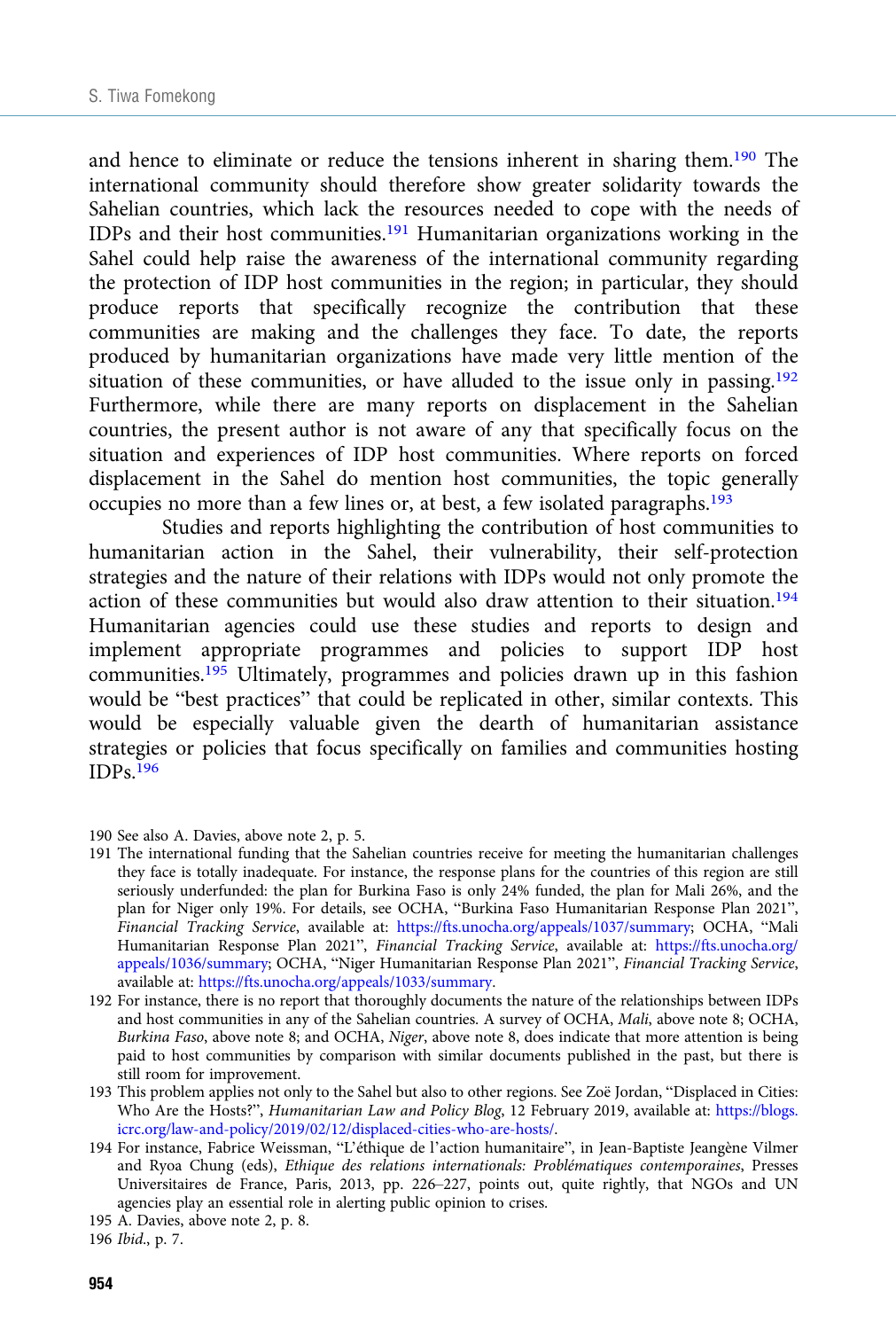Raising awareness of issues related to internal displacement as suggested above is also an essential part of promoting community and social cohesion. Managing internal displacement often involves responding to the specific problems of IDPs

through special measures, such as targeted humanitarian aid or facilitated document replacement, that are not available to others. It is therefore crucial for members of the general public and especially those living in communities hosting large numbers of IDPs to understand that such measures are neither politicized nor arbitrary, but rather necessary to place fellow citizens disadvantaged by displacement in a position of legal and material equality.<sup>197</sup>

This can help to prevent or limit frustration, resentment, stigmatization, prejudice or rivalry, all of which provide fertile ground for the growth of tension and crises.

Furthermore, as pointed out earlier, humanitarian access to host communities must be guaranteed and assured. Apart from its unacceptable consequences in humanitarian and legal terms,<sup>198</sup> obstructing humanitarian access exacerbates the vulnerability of IDPs and their host communities.199 If they are unable to meet their own needs, host communities may stigmatize and reject IDPs, which could lead to tensions and crises involving the two populations. Such a situation could also accentuate any grievances and suspicion towards the authorities that already exist in these communities.<sup>200</sup>

Priority should be given to providing cash assistance. Studies such as those carried out by Ground Truth Solutions in Burkina Faso appear to indicate that there is a widespread preference for this type of assistance.<sup>201</sup> The money provided to IDPs passes into local markets,202 and as a result, host communities are more inclined to see the presence of IDPs not as a burden or a threat, but as an opportunity. The aim here is to create and maintain economic dependency between IDPs and local communities, in order to promote the feeling or sentiment within each group that the other is essential to them, or at least profitable. Providing cash assistance rather than food aid also avoids the risk of food spoilage. Cash assistance has been used successfully in other similar contexts,<sup>203</sup> and would be worth using more widely in the Sahel.

<sup>197</sup> Brookings Institution and University of Bern, above note 46, pp. 24–25.

<sup>198</sup> Failure to provide prompt and unhindered humanitarian access in accordance with the rules discussed above may constitute a grave breach of IHL – i.e., a war crime. See ICRC, above note 29, p. 49.

<sup>199</sup> Ibid.

<sup>200</sup> Ibid.

<sup>201</sup> See E. Shea and M.-F. Sitnam, above note 115, p. 8.

<sup>202</sup> See ICRC, above note 29, p. 46.

<sup>203</sup> See the Swiss Agency for Development and Cooperation's Cash Transfer Programming website, available at: [www.shareweb.ch/site/Cash-Transfer-Programming](https://www.shareweb.ch/site/Cash-Transfer-Programming); Sarah Bailey and Steve Walsh, "The Use of Cash in Emergency and Post-Emergency Non-Food Item Programs – a Case Study from the Democratic Republic of the Congo", Journal of Humanitarian Assistance, 31 May 2007, available at: [https://](https://reliefweb.int/report/democratic-republic-congo/use-cash-emergency-and-post-emergency-non-food-item-programs-case) [reliefweb.int/report/democratic-republic-congo/use-cash-emergency-and-post-emergency-non-food-item](https://reliefweb.int/report/democratic-republic-congo/use-cash-emergency-and-post-emergency-non-food-item-programs-case)[programs-case](https://reliefweb.int/report/democratic-republic-congo/use-cash-emergency-and-post-emergency-non-food-item-programs-case); Pantaleo Creti and Susanne Jaspars, Cash-Transfer Programming in Emergencies: A Practical Guide, Oxfam GB, Oxford, 2006, available at: [https://policy-practice.oxfam.org/resources/cash](https://policy-practice.oxfam.org/resources/cash-transfer-programming-in-emergencies-115356/)[transfer-programming-in-emergencies-115356/.](https://policy-practice.oxfam.org/resources/cash-transfer-programming-in-emergencies-115356/)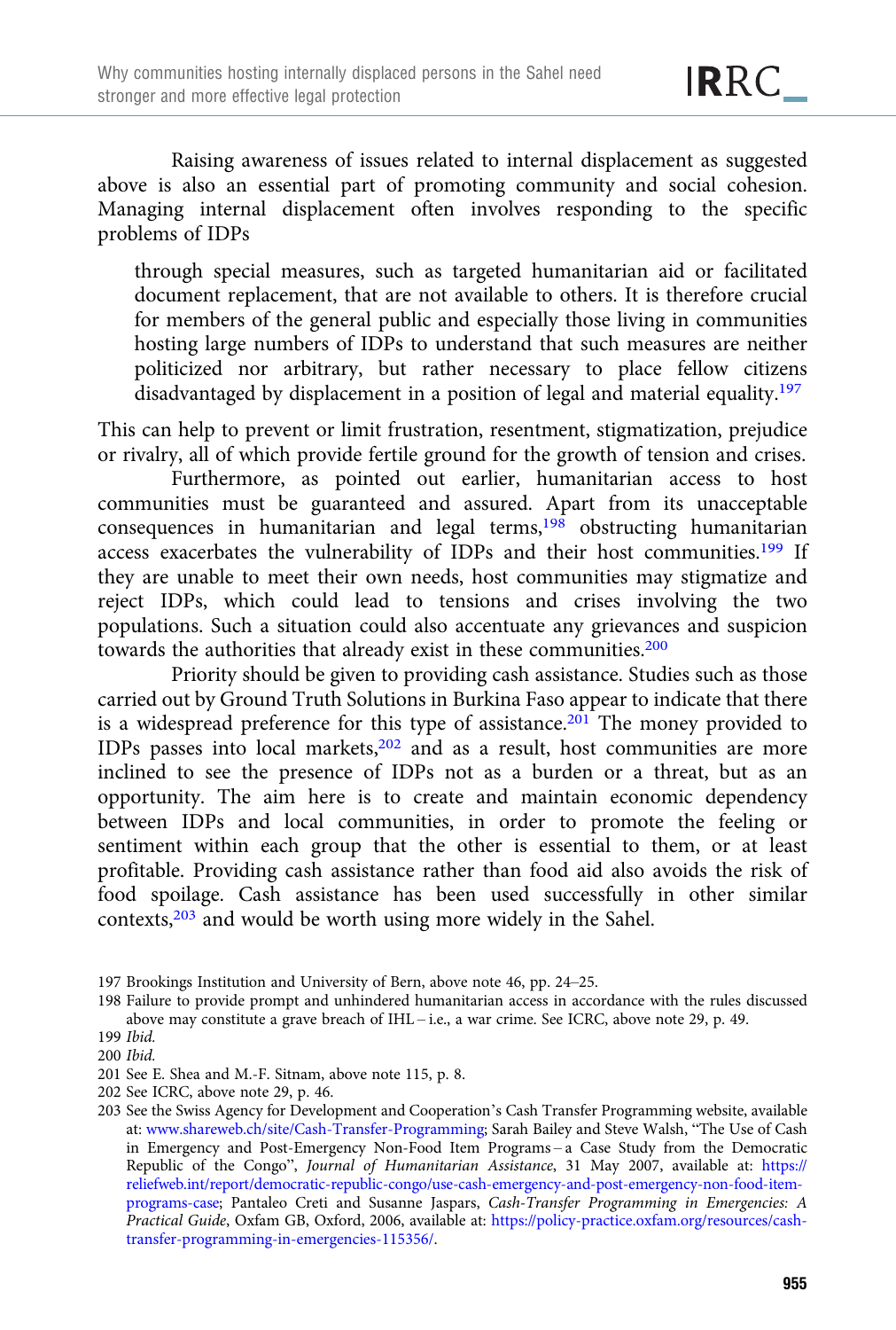Finally, it is important to promote and strengthen interaction between IDPs and their host communities. To achieve this, the authorities in all the countries concerned could work with National Red Cross and Red Crescent Societies (National Societies) to conduct community awareness-raising campaigns on peaceful cohabitation in all places where IDPs are being hosted.204 The national authorities and National Societies could also work with local authorities and the traditional leaders of the communities concerned to promote the organization of sociocultural activities that could strengthen social cohesion. These could include sports competitions, trade fairs or community hygiene and clean-up activities. Apart from their positive effect on relations between IDPs and host communities, the present author believes that activities of this sort would be an excellent opportunity for IDPs to find revenue-earning opportunities. The words of a young man who has been displaced and is currently living with a host family in the south of Lubero (Democratic Republic of the Congo) are a good illustration: "I play football. I started playing with the other players here. They told me how I can adapt to life in the village as a displaced person. I currently have a job carrying water cans, which I found out about thanks to that conversation."<sup>205</sup>

## **Conclusion**

The purpose of this article was to advocate for better protection for IDP host communities in the Sahel. It was motivated by the realization that host communities in the Sahel are not receiving the protection and assistance they require to support themselves while at the same time supporting IDPs. The aim was therefore to highlight the protection to which they are legally entitled and how important it is to implement this protection, but also to suggest good practices and solutions that could strengthen their resilience and hence allow them to continue to provide their essential response to internal displacement. From the above analysis, it is clear that IDP host communities in the Sahel are covered by a protection regime which is adequate and satisfactory overall. This legal regime requires not only that the needs of IDP host communities be taken into account when measures are taken with regard to forced displacement, but also that those needs be met as far as possible. Host communities enjoy legal protection against any act likely to compromise their security or their enjoyment of fundamental rights, or to cause them to suffer forced displacement.

Respect for the protective measures identified in this article would not only reduce the vulnerability of IDP host communities in the Sahel but would also strengthen their capabilities, which could be drawn upon to complement other efforts aimed at improving the situation of IDPs, reduce the risks of tension

<sup>204</sup> UNHCR Burkina Faso, above note 8, p. 22.

<sup>205</sup> Oxfam International, "We're Here for an Indefinite Period": Prospects for Local Integration of Internally Displaced People in North Kivu, DRC, April 2017, p. 10, available at: [www.oxfam.org/en/research/were](https://www.oxfam.org/en/research/were-here-indefinite-period)[here-indefinite-period.](https://www.oxfam.org/en/research/were-here-indefinite-period)